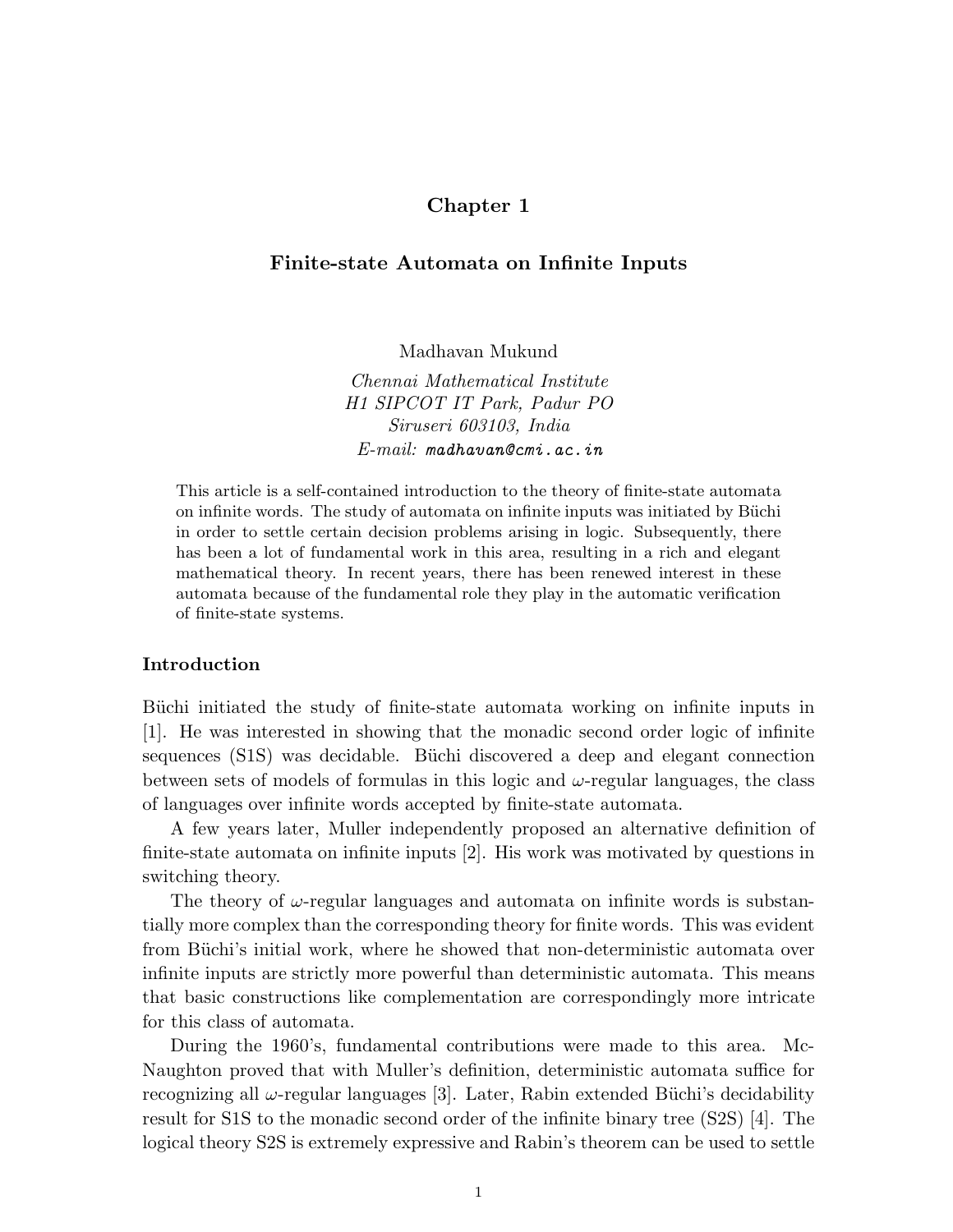a number of decision problems in logic.

Despite this strong connection between automata on infinite inputs and the decidability of logical theories, there was a lull in the area during the 1970's. One reason for this was Meyer's negative result about the complexity of the automatatheoretic decision procedure for S1S and S2S [5]—he showed that, in the worst case, the automata that one constructs would be hopelessly large and impossible to use in practice.

Since the 1980s, however, there has been renewed interest in applying automata on infinite words to solve problems in logic. To a large extent, this is a consequence of the development of temporal logic as a formalism for specifying and verifying properties of programs  $[6, 7]$ . It turns out that automata on infinite words (and trees) can be *directly* applied to settle important questions in temporal logic, without invoking S1S and S2S. In conjunction with these new applications, there has been greater emphasis on evaluating the complexity of different constructions on these automata [8–11].

In this article, we present a self-contained introduction to the theory of finitestate automata on infinite words. We begin with some preliminaries on the notation we will use in the paper. In Section 1.1, we introduce Büchi automata and  $\omega$ -regular languages and prove some basic results. The next section describes in detail the connection between  $\omega$ -regular languages and formulas of S1S. In Section 1.3, we look at stronger definitions of automata, proposed by Muller, Rabin and Streett. The last technical section, Section 1.4, describes in detail a determinization construction for Büchi automata. We conclude with a quick summary of various aspects of the theory that could not be discussed in this article.

For a more detailed introduction to the area, the reader is encouraged to consult the excellent survey by Thomas [12]. This chapter—especially Sections 1.1 and 1.2—draws heavily on the material presented in [12].

## Notation

Throughout this article,  $\Sigma$  denotes a finite set of symbols called an *alphabet*. A word is a sequence of symbols from  $\Sigma$ . The set  $\Sigma^*$  denotes the set of finite words over  $\Sigma$ while the set  $\Sigma^{\omega}$  is the set of infinite words over  $\Sigma$ . A *language* is a set of words. Every language we consider either consists exclusively of finite words or exclusively of infinite words.

Typically, elements of  $\Sigma$  will be denoted  $a, b, c, \ldots$ , finite words will be denoted  $u, v, w, \ldots$ , and infinite words will be denoted  $\alpha, \beta, \ldots$ . We use  $U, V, \ldots$  to denote languages of finite words—that is, subsets of  $\Sigma^*$ . L will be reserved for languages consisting exclusively of infinite words.

An infinite word  $\alpha \in \Sigma^{\omega}$  is an infinite sequence of symbols from  $\Sigma$ . We shall represent  $\alpha$  as a function  $\alpha : \mathbb{N}_0 \to \Sigma$ , where  $\mathbb{N}_0$  is the set  $\{0, 1, 2, \ldots\}$  of natural numbers. Thus,  $\alpha(i)$  denotes the letter occurring at the  $i^{th}$  position. For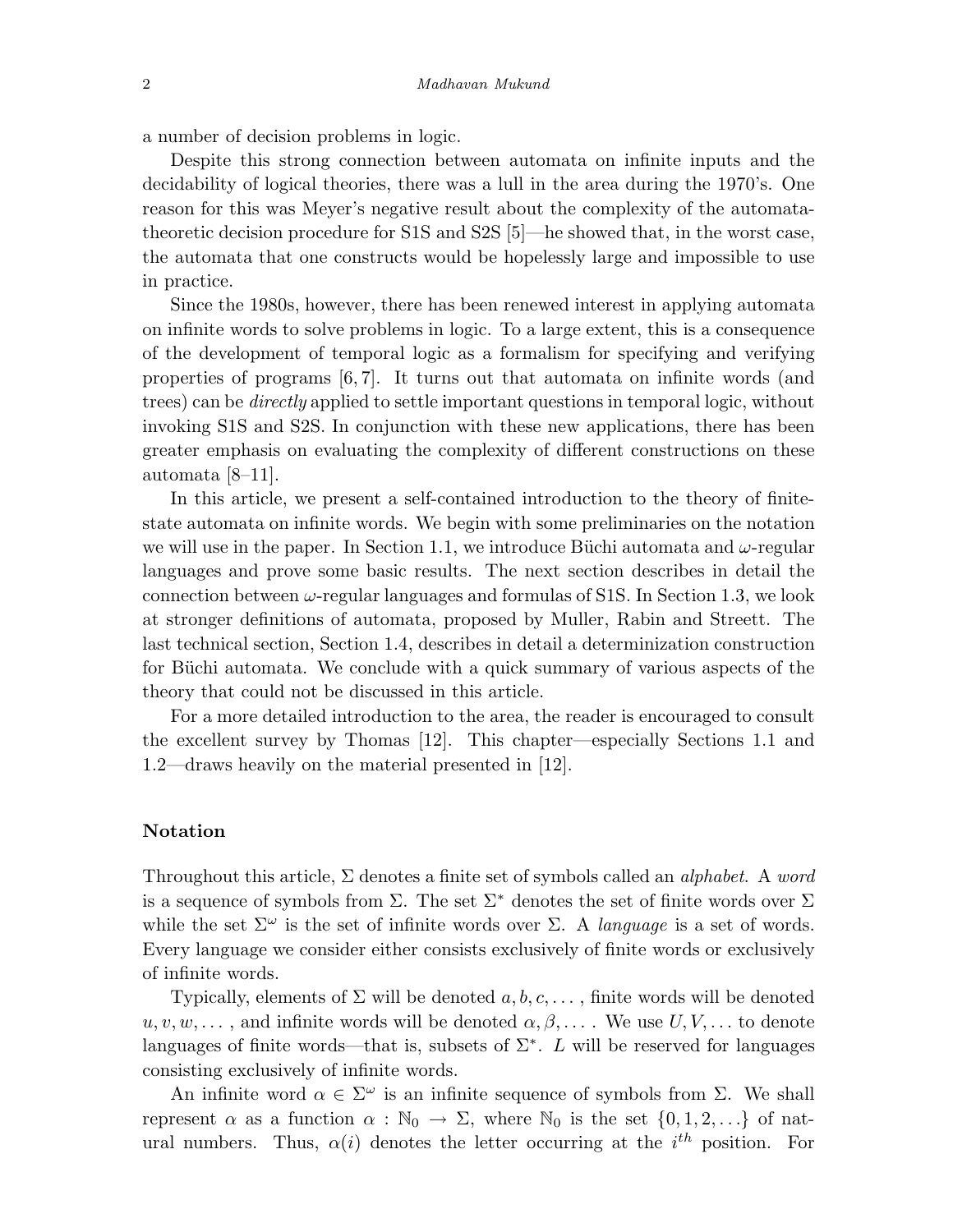natural numbers m and n,  $m \leq n$ ,  $[m..n]$  will denote the set  $\{m, m+1, \ldots, n\}$ and [m..] the infinite set  $\{m, m+1, ...\}$ . We let  $\alpha[m..n]$  denote the finite word  $\alpha(m)\alpha(m+1)\cdots\alpha(n-1)\alpha(n)$  occurring between positions m and n and  $\alpha[m..]$  denote the infinite  $\alpha(m)\alpha(m+1)$ ... starting at position m.

In general, if S is a set and  $\sigma$  an infinite sequence of symbols over S—in other words,  $\sigma : \mathbb{N}_0 \to S$ —then inf( $\sigma$ ) denotes the set of symbols from S that occur infinitely often in  $\sigma$ . Formally,  $\inf(\sigma) = \{s \in S \mid \exists^{\omega} n \in \mathbb{N}_0 : \sigma(n) = s\}$ , where  $\exists^{\omega}$ denotes the quantifier "there exist infinitely many".

#### 1.1. Büchi automata

A Büchi automaton is a non-deterministic finite-state automaton that takes infinite words as input. A word is accepted if the automaton goes through some designated "good" states infinitely often while reading it.

**Automata** An *automaton* is a triple  $A = (S, \rightarrow, S_{in})$  where S is a finite set of states,  $S_{in} \subseteq S$  is a set of *initial states* and  $\rightarrow \subseteq S \times \Sigma \times S$  is a transition relation. Normally, we write  $s \xrightarrow{a} s'$  to denote that  $(s, a, s') \in \rightarrow$ .

The automaton is said to be *deterministic* if  $S_{in}$  is a singleton and  $\rightarrow$  is a function from  $S \times \Sigma$  to S.

We could have weakened the condition for deterministic automata by permitting  $\rightarrow$  to be a partial function from  $S \times \Sigma$  to S. A "weak" deterministic automaton can always be converted to a "strong" deterministic automaton by adding a "dump" or "reject" state to take care of all missing transitions. Since it is often convenient to assume that deterministic automata are "complete" and never get stuck when reading their input, we shall stick to the stronger definition in this paper.

If u is a finite non-empty word, we write  $s \stackrel{u}{\rightarrow} s'$  to denote the fact that there is a sequence of transitions labelled by  $u$  leading from  $s$  to  $s'$ . In other words, if  $u = a_1 a_2 \cdots a_m$ , then  $s \stackrel{u}{\rightarrow} s'$  if there exist states  $s_0, s_1, \ldots, s_m$  such that  $s = s_0 \stackrel{a_1}{\rightarrow} s'$  $s_1 \xrightarrow{a_2} \cdots \xrightarrow{a_m} s_m = s'.$ 

**Runs** Let  $\mathcal{A} = (S, \rightarrow, S_{in})$  be an automaton and  $\alpha : \mathbb{N}_0 \rightarrow \Sigma$  an input word. A run of A on  $\alpha$  is a infinite sequence  $\rho : \mathbb{N}_0 \to S$  such that  $\rho(0) \in S_{in}$  and for all  $i \in \mathbb{N}_0, \, \rho(i) \xrightarrow{\alpha(i)} \rho(i+1).$ 

A run of  $\mathcal A$  on the finite word  $w = a_0a_1\ldots a_m$  is a sequence of states  $s_0s_1\ldots s_{m+1}$ such that  $s_0 \in S_{in}$  and for all  $i \in [0..m]$ ,  $s_1 \xrightarrow{\alpha(i)} s_{i+1}$ .

So, a run is just a "legal" sequence of states that an automaton can pass through while reading the input. In general, an input may admit many runs because of nondeterminism. Since a non-deterministic automaton may have states where there are no outgoing transitions corresponding to certain input letters, it is also possible that an input admits no runs—in this case, every potential run leads to a state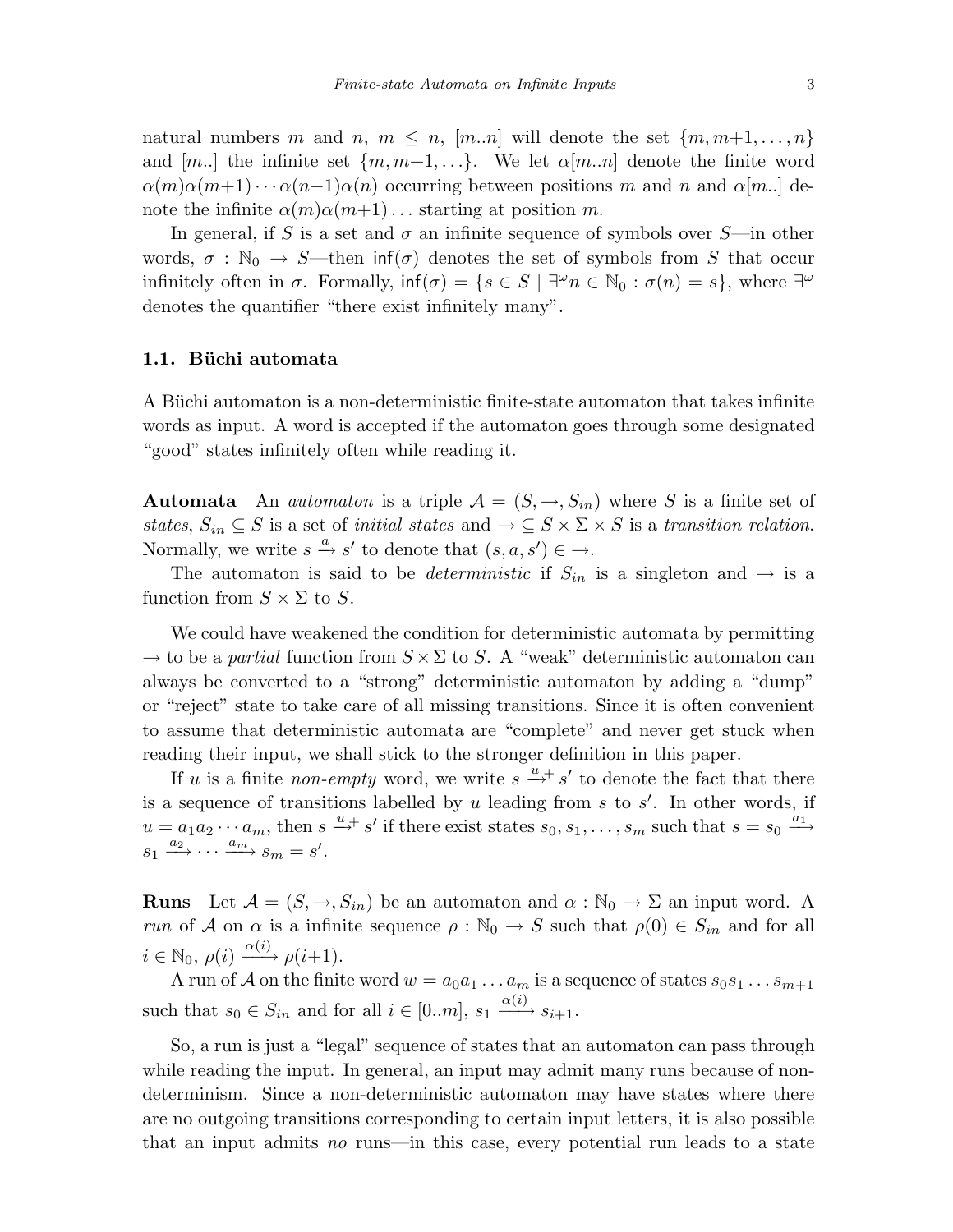from where there is no outgoing transition enabled for the next input letter. If the automaton is deterministic, each input admits precisely one run.

Automata on finite words A finite-state automaton on finite words is a structure  $(A, F)$  with  $A = (S, \rightarrow, S_{in})$  and  $F \subseteq S$ . The automaton A accepts an input  $w = a_0 a_1 \dots a_m$  if w admits a run  $s_0 s_1 \dots s_{m+1}$  such that  $s_{m+1} \in F$ . The language recognized by  $(A, F)$ ,  $L(A, F)$ , is the set of all finite words accepted by  $(A, F)$ .

Throughout this article, we shall refer to languages recognized by finite-state automata on finite words as *regular languages*. In other words, a set  $U \subseteq \Sigma^*$  is regular iff there is an automaton  $(A, F)$  such that  $U = L(A, F)$ .

Our goal is to study automata that recognize languages of infinite words. The first definition of such automata was proposed by Büchi [1].

**Büchi automata** A Büchi automaton is a pair  $(A, G)$  where  $A = (S, \rightarrow, S_{in})$  and  $G \subseteq S$ . G denotes a set of good states. The automaton  $(A, G)$  accepts an input  $\alpha : \mathbb{N}_0 \to \Sigma$  if there is a run  $\rho$  of A on  $\alpha$  such that  $\inf(\rho) \cap G \neq \emptyset$ . The language recognized by  $(A, G)$ ,  $L(A, G)$ , is the set of all infinite words accepted by  $(A, G)$ . A set  $L \subseteq \Sigma^{\omega}$  is said to be *Büchi-recognizable* if there is a Büchi automaton  $(A, G)$ such that  $L = L(A, G)$ .

According to the definition, a Büchi automaton accepts an input if there is a run along which some subset of  $G$  occurs infinitely often. Since  $G$  is a finite set, it is easy to see that there must actually be a state  $g \in G$  that occurs infinitely often along  $\sigma$ . In other words, if we regard the state space of a Büchi automaton as a graph, an accepting run traces an infinite path that starts at some state s in  $S_{in}$ , reaches a good state  $g \in G$  and, thereafter, keeps looping back to g infinitely often (see Figure 1.1).



Fig. 1.1. A typical accepting run of a Büchi automaton, with  $s \in S_{in}$  and  $g \in G$ .

**Example 1.1.** Consider the alphabet  $\Sigma = \{a, b\}$ . Let  $L \subseteq \Sigma^{\omega}$  consist of all infinite words  $\alpha$  such that there are infinitely many occurrences of a in  $\alpha$ . Figure 1.2 shows a Büchi automaton recognizing  $L$ . The initial state is marked by an incoming arrow. There is only one good state, which is indicated with a double circle. In this automaton, all transitions labelled a lead into the good state and, conversely,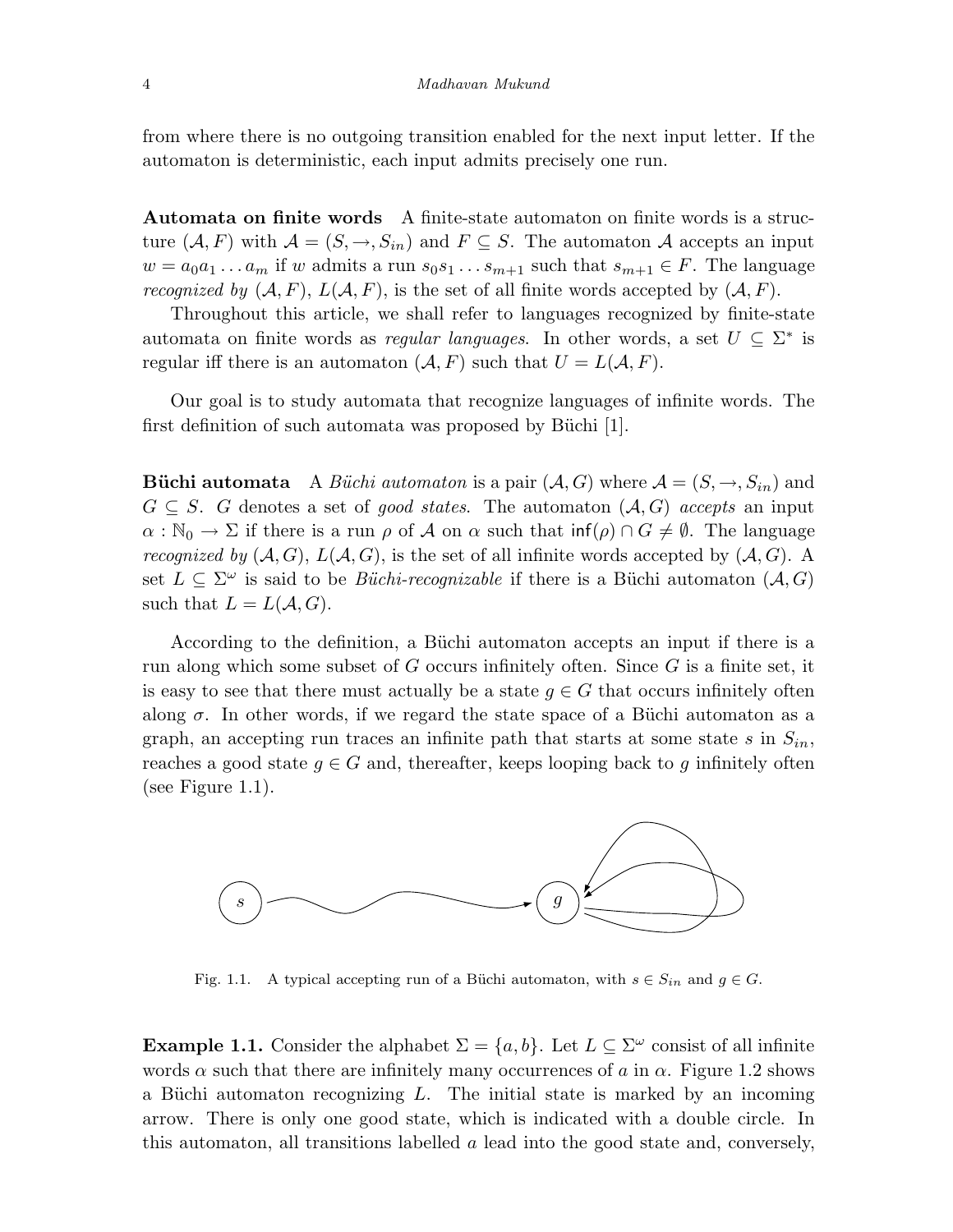all transitions coming into the good state are labelled a. From this, it follows that the automaton accepts an infinite word iff it has infinitely many occurrences of a.



Fig. 1.2. A Büchi automaton for  $L$  (Example 1.1)

The complement of L, which we denote  $\overline{L}$ , is the set of all infinite words  $\alpha$  such that  $\alpha$  has only finitely many occurrences of a. An automaton recognizing  $\overline{L}$  is shown in Figure 1.3. The automaton guesses a point in the input beyond which it will see no more  $a$ 's—such a point must exist in any input with only a finite number of a's. Once it has made this guess, it can process only  $b$ 's—there is no transition labelled a from the second state—so if it reads any more a's it gets stuck.



Fig. 1.3. A Büchi automaton for  $\overline{L}$  (Example 1.1)

In the example, notice that the automaton recognizing  $L$  is deterministic while the automaton for  $\overline{L}$  is non-deterministic. We now show that the non-determinism in the second case is unavoidable—that is, there is no deterministic automaton recognizing  $\overline{L}$ . This means that Büchi automata are fundamentally different from their counterparts on finite inputs: we know that over finite words, deterministic automata are as powerful as non-deterministic automata.

**Limit languages** Let  $U \subseteq \Sigma^*$  be a language of finite strings. The limit of U,  $\lim(U)$  is the set

$$
\{\alpha \in \Sigma^{\omega} \mid \exists^{\omega} n \in \mathbb{N}_0 : \alpha[0..n] \in U\}.
$$

So, a word belongs to  $\lim(U)$  iff it has infinitely many prefixes in U. We then have the following characterization of languages recognized by deterministic Büchi automata.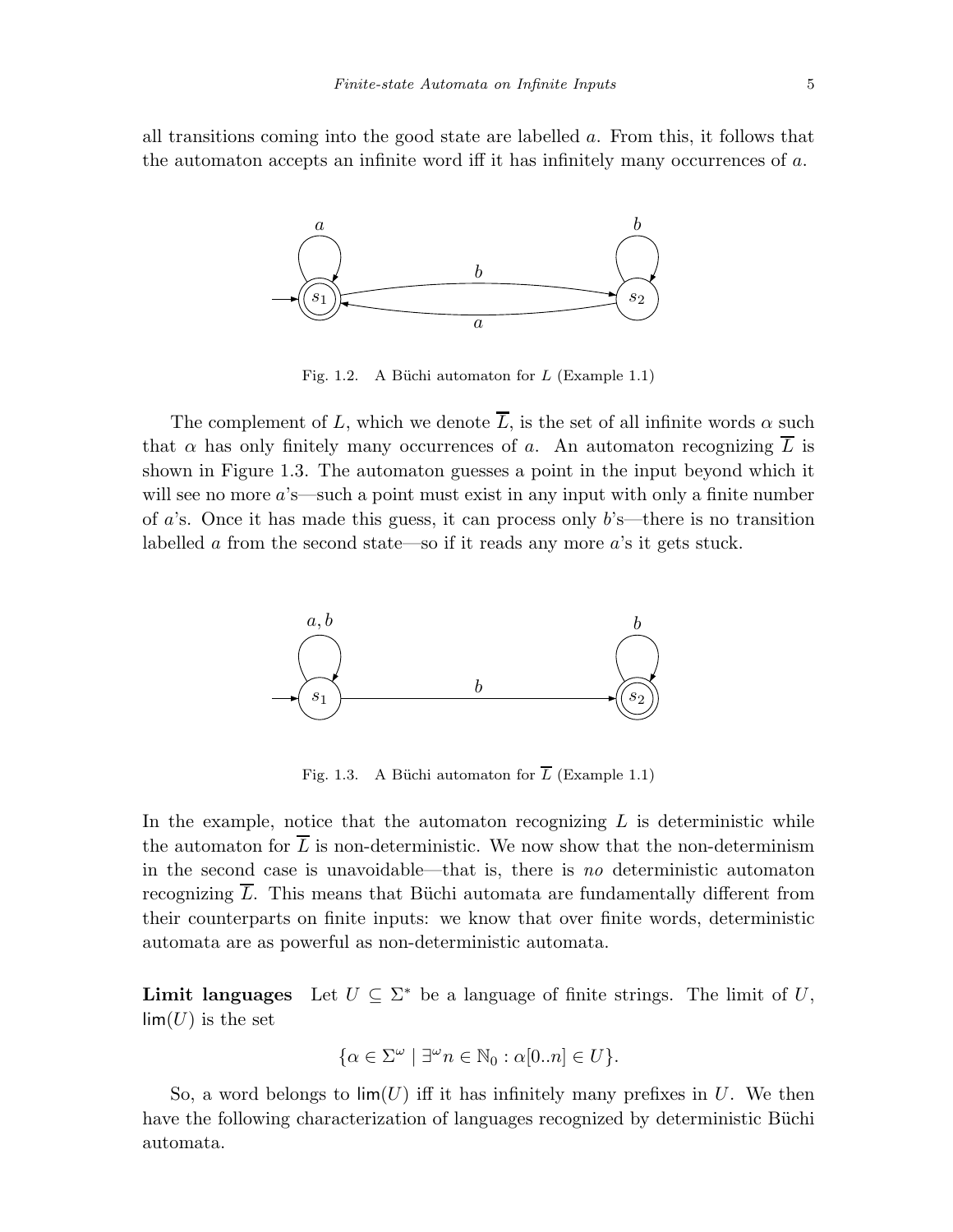**Theorem 1.2.** A language  $L \subseteq \Sigma^{\omega}$  is recognizable by a deterministic Büchi automaton iff L is of the form  $\lim(U)$  for some regular language  $U \subseteq \Sigma^*$ .

**Proof.** Let  $U$  be a regular language. Then, there exists a deterministic finitestate automaton (DFA) of the form  $(A, F)$  where  $A = (S, \rightarrow, S_{in})$  and  $F \subseteq S$  such that  $(A, F)$  recognizes U. It is easy to see that if we interpret F as a set of good states, the Büchi automaton  $(A, F)$  accepts lim $(U)$ .

Conversely, let L be recognized by a deterministic Büchi automaton  $(A, G)$ . Treat  $G$  as a set of final states and let  $U$  be the language recognized by the DFA  $(A, G)$ . Once again, it is easy to see that  $L = \lim(U)$ .

We now show that the language  $\overline{L}$  of Example 1.1 is not of the form  $\lim(U)$  for any language U. Recall that  $\overline{L}$  is the set of all infinite words  $\alpha$  over the alphabet  $\Sigma = \{a, b\}$  such that  $\alpha$  contains only finitely many occurrences of a.

Suppose that  $\overline{L} = \lim(U)$  for some  $U \subseteq \Sigma^*$ . Since  $b^{\omega} \in \overline{L}$ , there must be some finite prefix  $b^{n_1} \in U$ . Since,  $b^{n_1}ab^{\omega} \in \overline{L}$ , we can then find a prefix  $b^{n_1}ab^{n_2} \in U$ . From the fact that  $b^{n_1}ab^{n_2}ab^{\omega} \in \overline{L}$ , we obtain a prefix  $b^{n_1}ab^{n_2}ab^{n_3} \in U$ . Proceeding in this way, we get an infinite sequence of words  $\{b^{n_1}, b^{n_1}ab^{n_2}, b^{n_1}ab^{n_2}ab^{n_3}, \ldots\} \subseteq U$ . From this it follows that the infinite word  $\beta = b^{n_1}ab^{n_2}ab^{n_3}a\cdots ab^{n_i}a\cdots$  belongs to  $\lim(U)$ . But  $\beta$  has infinitely many occurrences of a, so it certainly does not belong to  $\overline{L}$ , thus contradicting the assumption that  $\overline{L} = \lim(U)$ .

From this observation and Example 1.1, we deduce the following corollary.

Corollary 1.3. Non-deterministic Büchi automata are strictly more powerful than  $deterministic B\ddot{u}chi automata—there are languages recognized by non-deterministic$ Büchi automata that cannot be recognized by any deterministic Büchi automaton.

## 1.1.1. Characterizing Büchi-recognizable languages

For finite words, we can characterize the class of languages recognized by nondeterministic finite-state automata in a number of ways—for instance, in terms of regular expressions, or in terms of syntactic congruences. In the same spirit, we now describe a characterization of Büchi-recognizable languages of infinite words. We first need to define the  $\omega$ -iteration of a set of finite words. Let  $U \subseteq \Sigma^*$ . Then

$$
U^{\omega} = \{ \alpha \in \Sigma^{\omega} \mid \alpha = u_0 u_1 u_2 \cdots \text{ where } u_i \in U \text{ for all } i \in \mathbb{N}_0 \}.
$$

Also, we observe that if U is a language of finite words and  $L$  is a language of infinite words, we can define the language  $UL$  of infinite words obtained by concatenating each finite word in U with an infinite word from L. Formally,  $UL =$  $\{\alpha \mid \exists u \in U : \exists \beta \in L : \alpha = u\beta\}.$ 

 $ω$ -regular languages A language  $L ⊆ Σ<sup>ω</sup>$  is said to be  $ω$ -regular if it is of the form  $\bigcup_{i\in [1..n]} U_i V_i^{\omega}$ , where each  $U_i$  and  $V_i$  is a regular language of finite words.

**Theorem 1.4.** A language is Büchi-recognizable iff it is  $\omega$ -regular.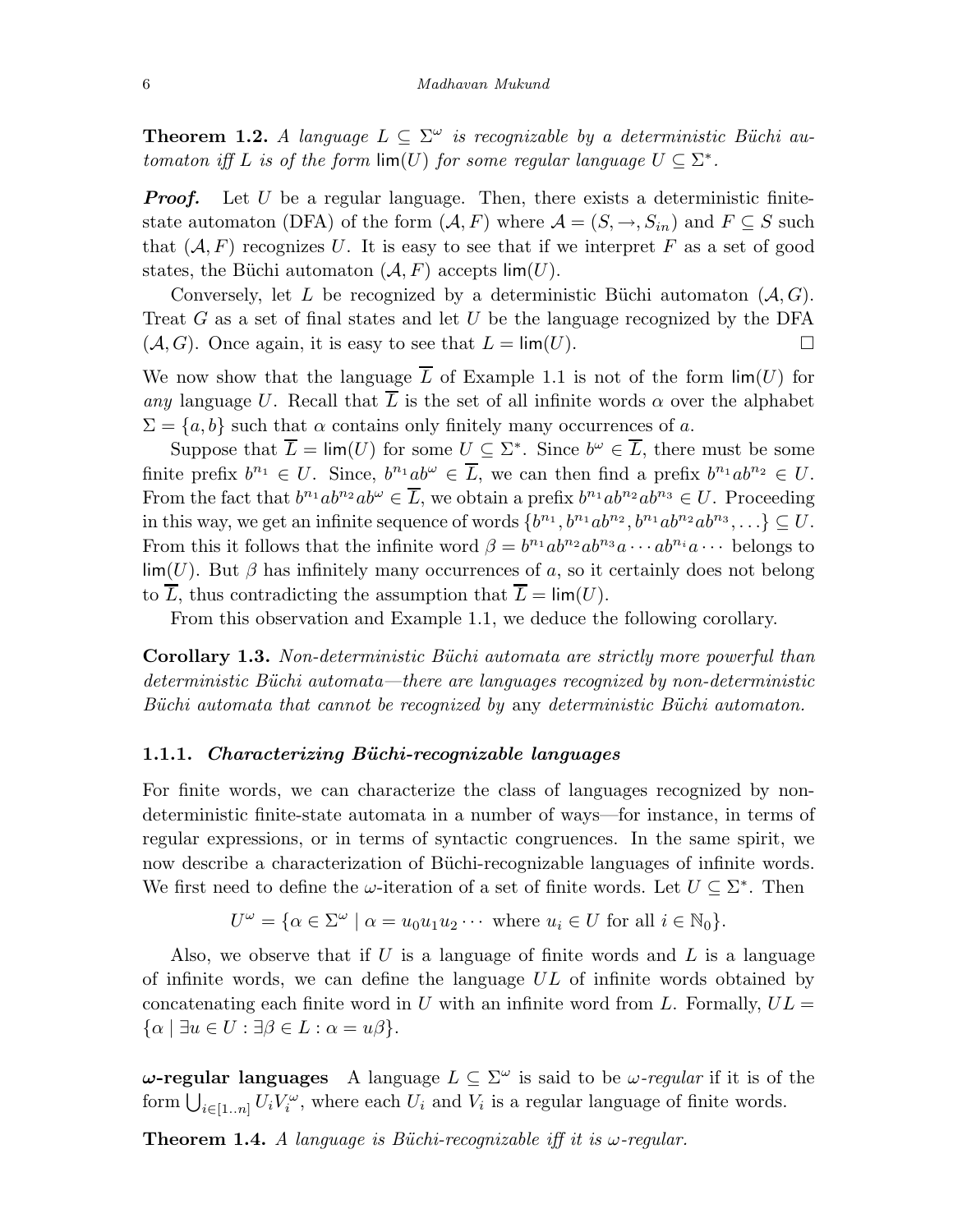## Proof.

(⇒): Let L be recognized by a Büchi automaton  $(A, G)$ , where  $A = (S, \rightarrow, S_{in}).$ We have observed earlier that each infinite word  $\alpha \in L$  admits an accepting run  $\rho$ that begins in an initial state, reaches a good state  $g$ , and then loops back through g infinitely often. For  $s, s' \in S$ , let  $V_{ss'} = \{w \in \Sigma^* \mid s \stackrel{w}{\longrightarrow} s'\}$  denote the set of finite words that can lead from s to s'. It is easy to see that  $V_{ss'}$  is regular—to recognize this set, use the non-deterministic automaton  $(S, \rightarrow, \{s\})$  with  $\{s'\}$  as the set of final states. From our observation about accepting runs, it follows that we can write  $L(A, G)$  as  $\bigcup_{s \in S_{in}, g \in G} V_{sg} V_{gg}^{\omega}$ .

 $(\Leftarrow)$ : It is not difficult to show that the set of Büchi-recognizable languages satisfies the following closure properties:

- (i) If U is regular, then  $U^{\omega}$  is Büchi-recognizable.
- (ii) If U is regular and L is Büchi-recognizable then  $UL$  is Büchi recognizable.
- (iii) If  $L_1, L_2, \ldots, L_n$  are Büchi-recognizable, so is  $\bigcup_{i \in [1..n]} L_i$ .

From this, it follows that every language of the form  $\bigcup_{i\in [1..n]} U_i V_i^{\omega}$ , where each  $U_i$ and  $V_i$  is regular, is Büchi-recognizable.  $\Box$ 

#### 1.1.2. Constructions on Büchi automata

It turns out that the class of Büchi-recognizable languages is closed under boolean operations and projection. These operations will be crucial when applying Büchi automata to settle decision problems in logic.

Union To show closure under finite union (which we have already assumed when proving the previous theorem!), let  $(A_1, G_1)$  and  $(A_2, G_2)$  be two Büchi automata. To construct an automaton  $(A, G)$  such that  $L(A, G) = L(A_1, G_1) \cup L(A_2, G_2)$ , we take A to be the *disjoint* union of  $A_1$  and  $A_2$ . Since we are permitted to have a set of initial states in  $A$ , we retain the initial states from both copies. If a run of A starts in an initial state contributed by  $A_1$ , it will never cross over into the state space contributed by  $\mathcal{A}_2$  and vice versa. Thus, we can set the good states of  $\mathcal A$  to be the union of the good states contributed by both components.

**Complementation** Showing that Büchi-recognizable languages are closed under complementation is highly non-trivial. One problem is that we cannot determinize Büchi automata, as we have observed in Corollary 1.3. Even if we could work with deterministic automata, the formulation of Büchi acceptance is not symmetric with respect to complementation in the following sense. Suppose  $(A, G)$  is a deterministic Büchi automaton and  $\alpha$  is an infinite word that does not belong to  $L(A, G)$ . Then, the (unique) run  $\rho_{\alpha}$  of A on  $\alpha$  is such that  $\inf(\rho_{\alpha}) \cap G = \emptyset$ . Let  $\overline{G}$  denote the complement of G. It follows that  $\inf(\rho_{\alpha}) \cap \overline{G} \neq \emptyset$ , since some state must occur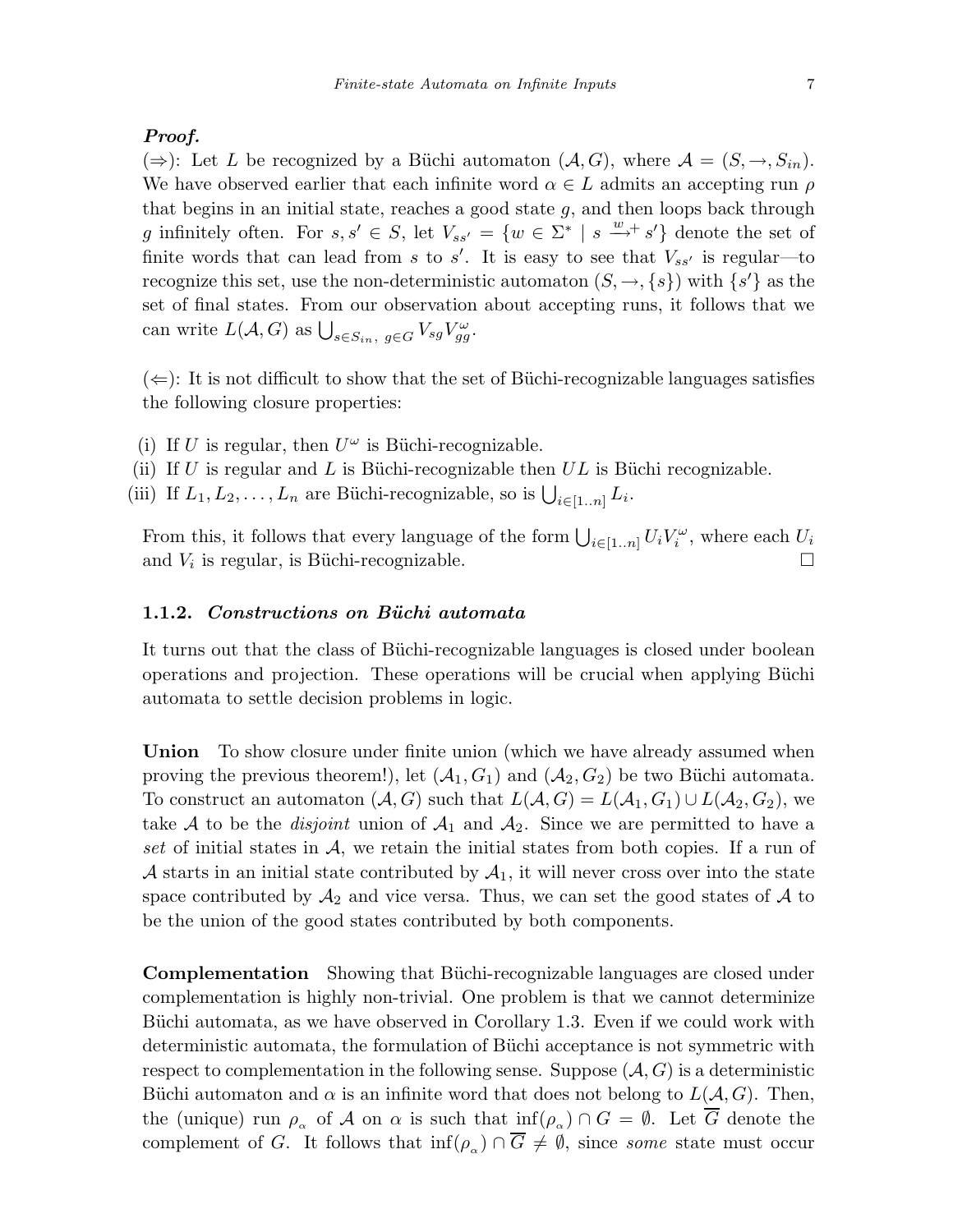infinitely often in  $\rho_{\alpha}$ . It would be tempting to believe that the automaton  $(\mathcal{A}, \overline{G})$ recognizes  $\Sigma^{\omega} - L(\mathcal{A}, G)$ . However, there may be words that admit runs which visit both G and  $\overline{G}$  infinitely often. These words will be including both in  $L(A, \overline{G})$  as well as in  $L(A, G)$ . So, there is no convenient way to express the complement of a Büchi condition again as a Büchi condition.

We shall postpone describing a complementation construction for Büchi automata until Section 1.4. Till then we shall, however, assume that we can complement these automata.

**Intersection** Turning to intersection, the natural way to intersect automata  $A_1$ and  $A_2$  is to construct an automaton whose state space is the cross product of the state spaces of  $A_1$  and  $A_2$  and let both copies process the input simultaneously. For finite words, the input is accepted if each copy can generate a run that reaches a final state at the end of the word.

For infinite inputs, we have to use a more sophisticated product construction. An infinite input  $\alpha$  should be accepted by the product system provided both copies generate runs that visit good states infinitely often. Unfortunately, there is no guarantee that these runs will ever visit good states simultaneously—for instance, it could be that the first run goes through a good state after  $\alpha(0), \alpha(2), \ldots$  while the second run enters good states after  $\alpha(1), \alpha(3), \ldots$  So, the main question is one of identifying the good states of the product system.

The key observation is that to detect that both components of the product visit good states infinitely often, one need not record every point where the copies visit good states; in each copy, it suffices to observe an infinite subsequence of the overall sequence of good states. So, we begin by focusing on the first copy and waiting for its run to enter a good state. When this happens, we switch attention to the other copy and wait for a good state there. Once the second copy reaches a good state, we switch back to the first copy and so on. Clearly, we will switch back and forth infinitely often iff both copies visit their respective good states infinitely often. Thus, we can characterize the good states of the product in terms of the states where one switches back and forth.

Formally, the construction is as follows. Let  $(A_1, G_1)$  and  $(A_2, G_2)$  be two Büchi automata such that  $A_i = (S_i, \rightarrow_i, S_{in}^i)$  for  $i = 1, 2$ . Define  $(A, G)$ , where  $\mathcal{A} = (S, \rightarrow, S_{in}),$  as follows:

- $S = S_1 \times S_2 \times \{1, 2\}$
- The transition relation  $\rightarrow$  is defined as follows:

$$
(s_1, s_2, 1) \xrightarrow{a} (s'_1, s'_2, 1) \text{ if } s_1 \xrightarrow{a} s'_1, s_2 \xrightarrow{a} s'_2 \text{ and } s_1 \notin G_1.
$$
  
\n
$$
(s_1, s_2, 1) \xrightarrow{a} (s'_1, s'_2, 2) \text{ if } s_1 \xrightarrow{a} s'_1, s_2 \xrightarrow{a} s'_2 \text{ and } s_1 \in G_1.
$$
  
\n
$$
(s_1, s_2, 2) \xrightarrow{a} (s'_1, s'_2, 2) \text{ if } s_1 \xrightarrow{a} s'_1, s_2 \xrightarrow{a} s'_2 \text{ and } s_2 \notin G_2.
$$
  
\n
$$
(s_1, s_2, 2) \xrightarrow{a} (s'_1, s'_2, 1) \text{ if } s_1 \xrightarrow{a} s'_1, s_2 \xrightarrow{a} s'_2 \text{ and } s_2 \in G_2.
$$

• 
$$
S_{in} = \{(s_1, s_2, 1) \mid s_1 \in S_{in}^1 \text{ and } s_2 \in S_{in}^2\}
$$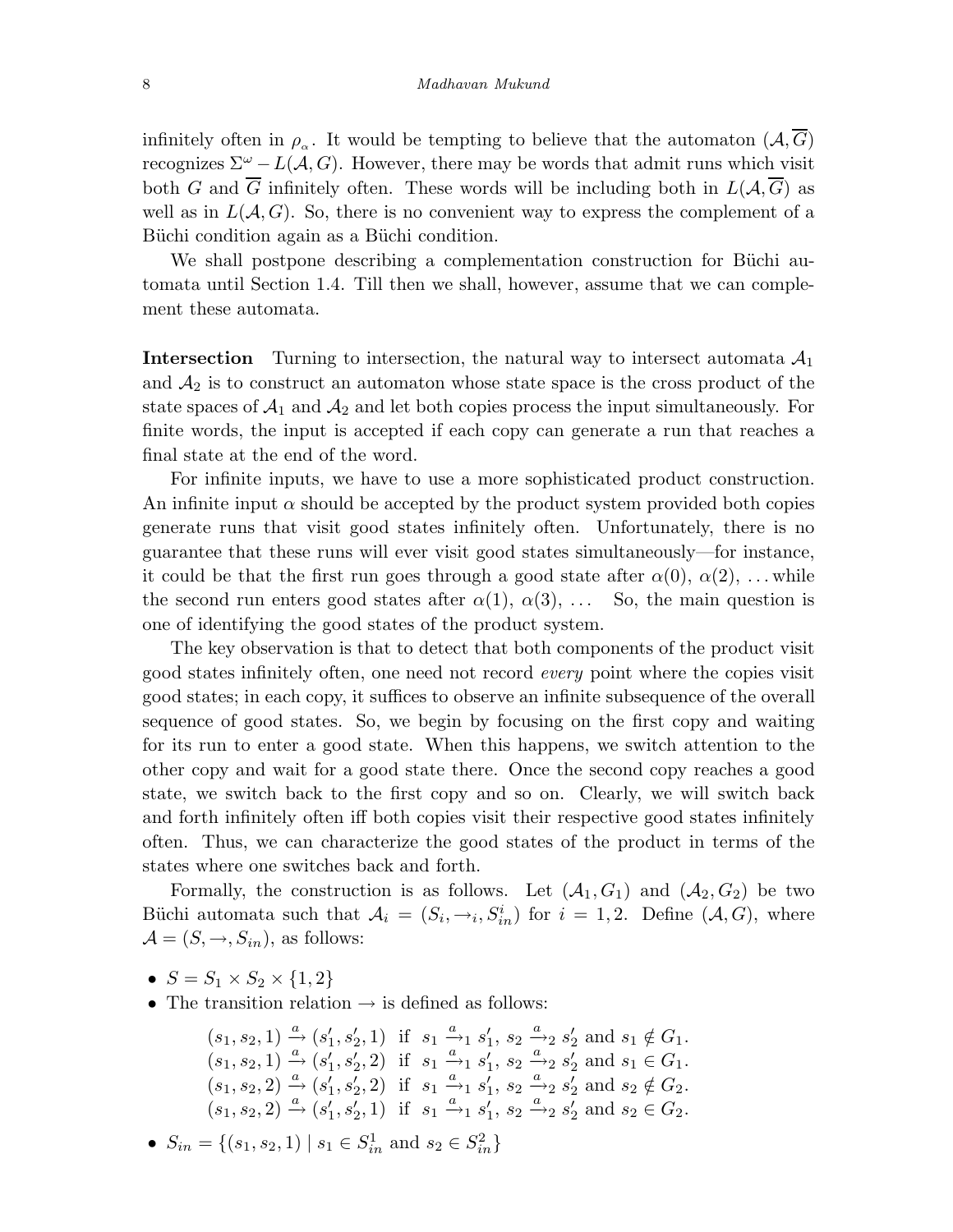$$
\bullet \ \ G = S_1 \times G_2 \times \{2\}.
$$

In the automaton  $A$ , each product state carries an extra tag indicating whether the automaton is checking for a good state on the first or the second component. The automaton accepts if it switches focus from the second component to the first infinitely often. (Notice that we could equivalently have defined  $G$  to be the set  $G_1 \times S_2 \times \{1\}$ .) It is not difficult to verify that  $L(A, G) = L(A_1, G_1) \cap L(A_2, G_2)$ .

**Projection** Let  $\Sigma_1$  and  $\Sigma_2$  be alphabets such that  $|\Sigma_2| \leq |\Sigma_1|$ . A projection function from  $\Sigma_1$  to  $\Sigma_2$  is a surjective map  $\pi : \Sigma_1 \to \Sigma_2$ . We can extend  $\pi$  from individual letters to words as usual: if  $\alpha \in \Sigma_1^{\omega}$ ,  $\pi(\alpha)$  denotes the word  $\beta$  where  $\beta(i) = \pi(\alpha(i))$  for all i in  $\mathbb{N}_0$ .

Let  $L \subseteq \Sigma_1^{\omega}$ . Then  $\pi(L)$ , the projection of L via  $\pi$ , is the language  $\{\beta \in \Sigma_2^{\omega} \mid$  $\exists \alpha \in L : \beta = \pi(\alpha)$ . It is easy to verify that if L is Büchi-recognizable, then so is  $\pi(L)$ . Let  $(\mathcal{A}_1, G_1)$  be an automaton recognizing L, where  $\mathcal{A}_1 = (S_1, \rightarrow_1, S_{in}^1)$ . We construct an automaton  $A_2 = (S_2, \rightarrow_2, S_{in}^2)$  over  $\Sigma_2$  as follows: set  $S_2 = S_1$ ,  $S_{in}^2 = S_{in}^1$  and  $s \xrightarrow{b}_{2} s'$  iff  $s \xrightarrow{a}_{1} s'$  for some  $a \in \Sigma_1$  such that  $\pi(a) = b$ . It is easy to verify that  $(\mathcal{A}_2, G_1)$  recognizes  $\pi(L)$ .

Emptiness In applications, we will need to be able to check whether the language accepted by a Büchi automaton is empty. To do this, we recall our observation that any accepting run of a Büchi automaton must begin in an initial state, reach a final state g and then cycle back to g infinitely often.

If we ignore the labels on the transitions, we can regard the state space of a Büchi automaton  $(A, G)$  as a directed graph  $G_A = (V_A, E_A)$  where  $V_A = S$  and  $(s, s') \in E_{\mathcal{A}}$  iff for some  $a \in \Sigma$ ,  $s \xrightarrow{a} s'$ . Recall that a set of vertices X in a directed graph is a *strongly connected component* iff for every pair of vertices  $v, v' \in X$ , there is a path from v to v'. Clearly,  $L(A, G)$  is non-empty iff there is a strongly connected component X in  $G_{\mathcal{A}}$  such that X contains a vertex g from G and X is reachable from one of the initial states. We thus have the following theorem.

#### **Theorem 1.5.** The emptiness problem for Büchi automata is decidable.

Notice that it is sufficient to analyze *maximal* strongly connected components in  $G_{\mathcal{A}}$  in order to check that  $L(\mathcal{A}, G) \neq \emptyset$ . Computing the maximal strongly connected components of a directed graph can be done in time linear in the size of the graph [13], where the size of a graph  $G = (V, E)$  is, as usual, given by  $|V| + |E|$ . Checking reachability can also be done in linear time. So, if  $A$  has n states, checking that  $L(A, G) \neq \emptyset$  can be done in time  $O(n^2)$ .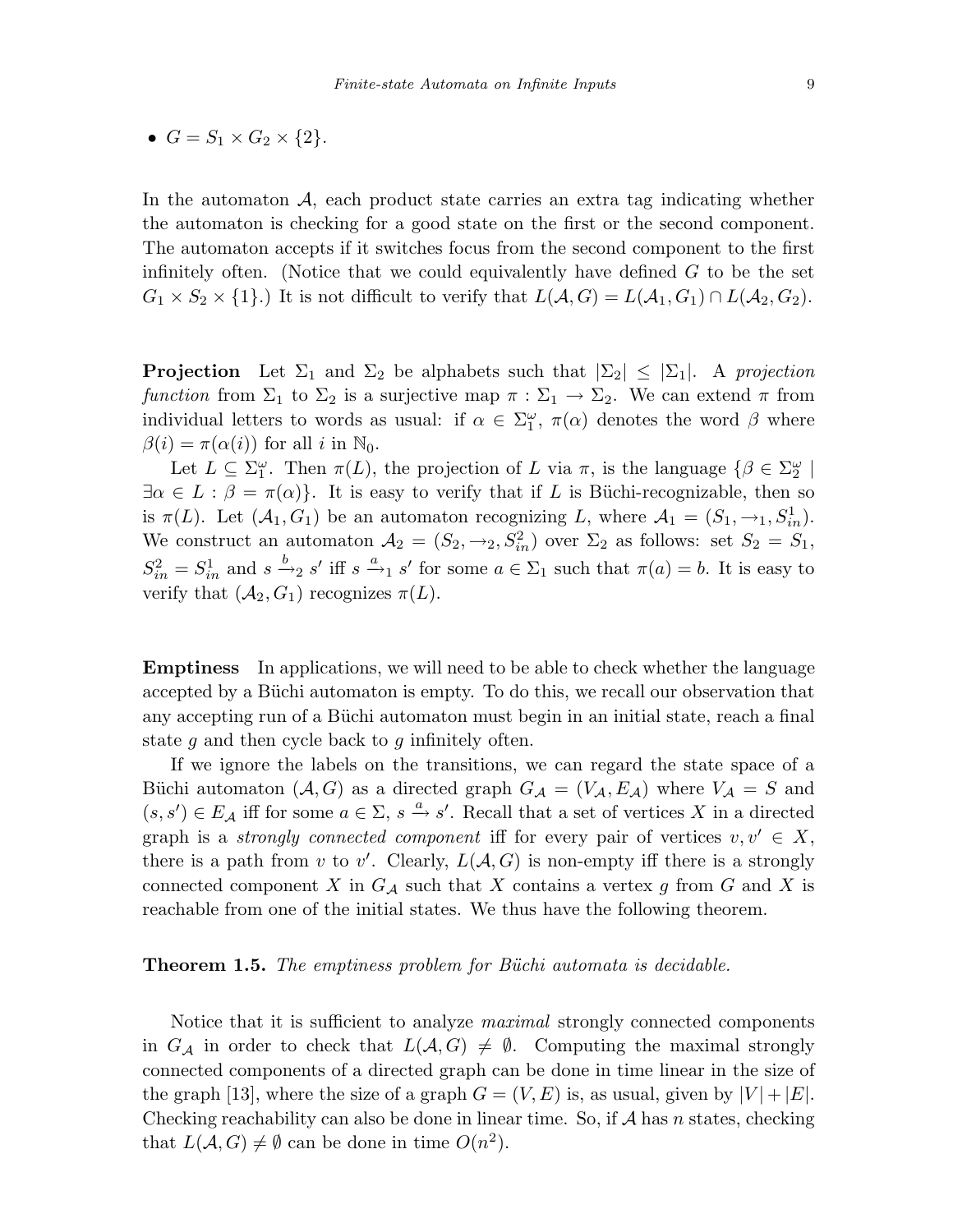## 1.2. The logic of sequences

Büchi's original motivation for studying automata on infinite inputs was to solve a decision problem from logic. He discovered a deep and beautiful connection between  $\omega$ -regular languages and sets of models of formulas in certain logics.

## S1S

The logic that Büchi considered was the monadic second-order theory of one successor, abbreviated as S1S. This logic is interpreted over the set  $\mathbb{N}_0$  of natural numbers. In general, second-order logic permits quantification over relations and functions, unlike first-order logic, which permits quantification over just individual elements. However, the fact that we are dealing with a "monadic" second-order logic restricts this extra power to quantification over one-place relations. Since a one-place relation is just a subset, this effectively means that we can quantify over individual elements of  $\mathbb{N}_0$  and subsets of  $\mathbb{N}_0$ . The fact that we are dealing with "one successor" means we are talking about  $\mathbb{N}_0$  with the usual ordering where each element has a unique successor. Permitting two successors, for instance, would produce the infinite binary tree which has countably many nodes but has two successors for each node.

Formally, the logical language S1S is defined as follows.

**Terms** A term in S1S is built up from the constant 0 and *individual variables*  $x, y, \ldots$  by application of the *successor function succ*. Thus, the following are terms: 0,  $succ(x)$ ,  $succ(succ(succ(0)))$ ,  $succ(succ(y))$ , ...

**Atomic formulas** Let  $t, t', ...$  be terms. An *atomic formula* is of the form  $t = t'$ or  $t \in X$ , where X is a set variable.

Formulas A *formula* is built up from atomic formulas using the boolean connectives  $\neg$  (not) and  $\vee$  (or), together with the existential quantifier  $\exists$ . The quantifier  $\exists$  can be applied to *both* individual and set variables—one can write  $\exists x$  and  $\exists X$ . In other words, if  $\varphi$  and  $\psi$  are inductively assumed to be formulas, so are  $\neg \varphi$ ,  $\varphi \vee \psi$ ,  $(\exists x) \varphi$  and  $(\exists X) \varphi$ .

In addition, we can define the remaining boolean connectives like  $\land$  (and),  $\Rightarrow$ (if-then),  $\Leftrightarrow$  (iff) as usual, in terms of  $\neg$  and  $\vee$ : for instance,  $\varphi \Rightarrow \psi$  is defined as  $(\neg \varphi \lor \psi)$ . We also have the universal quantifier  $\forall$  which is the dual of  $\exists$ :  $(\forall x) \varphi \stackrel{def}{=}$  $\neg((\exists x)\neg\varphi)$  and  $(\forall X)\varphi \stackrel{def}{=} \neg((\exists X)\neg\varphi)$ .

Assigning truth values to formulas Formulas are interpreted over  $\mathbb{N}_0$ . The constant 0 denotes the number 0. Individual variables  $x, y, \ldots$  are interpreted as natural numbers—that is, elements of  $\mathbb{N}_0$ . The function *succ* corresponds to adding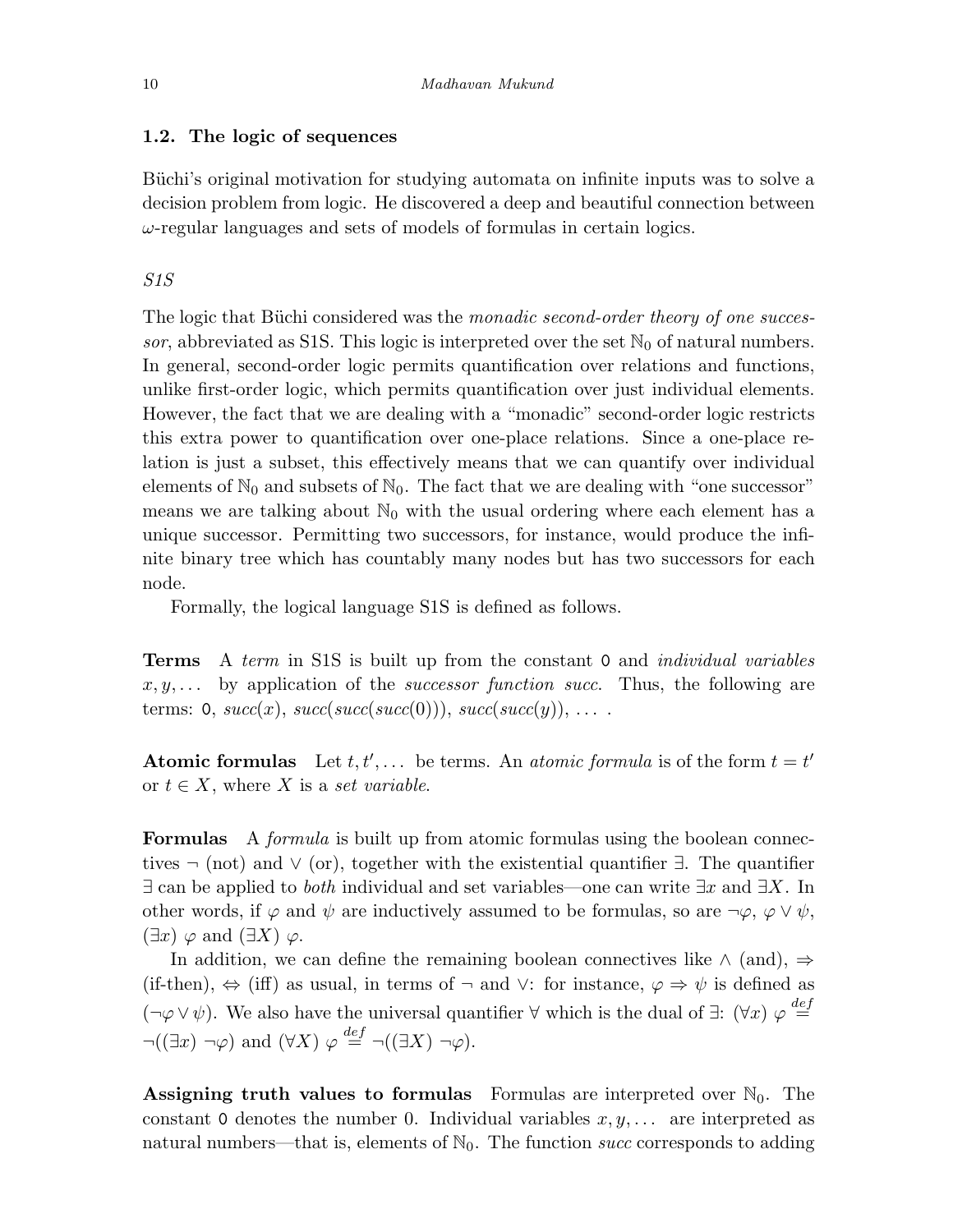one:  $succ(x)$  denotes the number that is one greater than the interpretation of x. Thus, the term  $succ(succ(succ(0)))$  represents the number 3. And, if the current interpretation of x is the number 47 then  $succ(x)$  denotes 48.

The connective = used in defining atomic formulas denotes equality, as usual. Thus  $t = t'$  is true provided t and t' denote the same natural number.

Set variables like X, Y, ... are interpreted as subsets of  $\mathbb{N}_0$ . The atomic formula  $t \in X$  is true iff the number denoted by t belongs to the set denoted by X.

Once the interpretation of atomic formulas has been fixed, the meaning of compound formulas involving ¬, ∨ and ∃ is the "natural" one.

Let  $\varphi$  be a formula. A variable is said to occur free in  $\varphi$  if it is not within the scope of a quantifier. For instance, in the formula  $(\exists x)(\forall Y)$  (0  $\in$  $Y \vee (x = y) \vee (x \in X)$ , the variables y and X occur free. Variables that do not occur free are said to be bound. In the preceding formula,  $x$  and  $Y$  are bound. We write  $\varphi(x_1, x_2, \ldots, x_k, X_1, X_2, \ldots, X_\ell)$  to indicate that all the variables that occur free in  $\varphi$  come from the set  $\{x_1, x_2, \ldots, x_k, X_1, X_2, \ldots, X_\ell\}$ . Let  $\overrightarrow{X} = (x_1, x_2, \ldots, x_k, X_1, X_2, \ldots, X_\ell)$ . To assign a truth value to the formula  $\varphi(\overrightarrow{X})$ , we have to first fix an interpretation of the variables in  $\overrightarrow{X}$ . In other words, we must map each individual variable  $x_i$  to a natural number  $m_i \in \mathbb{N}_0$  and each set variable  $X_j$  to a subset  $M_j \subseteq \mathbb{N}_0$ . Let  $\overrightarrow{M} = (m_1, m_2, \ldots, m_k, M_1, M_2, \ldots, M_\ell)$ . We write  $X_j$  to a subset  $M_j \subseteq \mathbb{N}_0$ . Let  $\overrightarrow{M} = (m_1, m_2, \ldots, m_k, M_1, M_2, \ldots, M_\ell)$ . We write  $\overrightarrow{M} \models \varphi(\overrightarrow{X})$  to denote that  $\varphi$  is true under the interpretation  $\{x_i \mapsto m_i\}_{i \in [1..k]}$  and  ${X_i \mapsto M_i}_{i \in [1..\ell]}$ . Rather than go into formal details, we look at some illustrative examples.

## Example 1.6.

- (i) Let  $\mathsf{Sub}(X, Y) = (\forall x) \ x \in X \Rightarrow x \in Y$ . Then  $(M, N) \models Sub(X, Y)$  iff  $M \subseteq N$ .
- (ii) Let  $\mathsf{Zero}(X)=(\exists x)\;[x\in X\wedge\neg(\exists y)(y\leq x)].$ This formula asserts that X contains an element that has no predecessors in  $\mathbb{N}_0$ . Thus,  $M \models \mathsf{Zero}(X)$  iff  $0 \in M$ .
- (iii) Let  $\mathsf{Lt}(x, y) = (\forall Z)[succ(x) \in Z \land (\forall z)(z \in Z \Rightarrow succ(z) \in Z)] \Rightarrow (y \in Z).$ Then  $(m, n) \models \mathsf{Lt}(x, y)$  iff  $m < n$ . What the formula asserts is that any set  $Z$  that contains  $x+1$  and is closed with respect to the successor function must also contain y.
- (iv) Let  $\textsf{Sing}(X)=(\exists Y)$   $[\textsf{Sub}(Y,X) \wedge (Y \neq X) \wedge$  $\neg(\exists Z)$   $(Sub(Z, Y) \wedge (Z \neq X) \wedge (Z \neq Y))$ ].

In this formula,  $X \neq Y$  abbreviates  $\neg(X = Y)$ , where  $X = Y$  is itself an abbreviation for  $\mathsf{Sub}(X, Y) \wedge \mathsf{Sub}(Y, X)$ . The formula asserts that X has only one proper subset, which is Y. This is true only for singletons, where Y is the empty set. So,  $M \models \mathsf{Sing}(X)$  iff M is a singleton  $\{m\}.$ 

A sentence is a formula in which no variables occur free. A sentence  $\varphi$  is either true or false—we do not have to interpret any variables to assign meaning to  $\varphi$ . For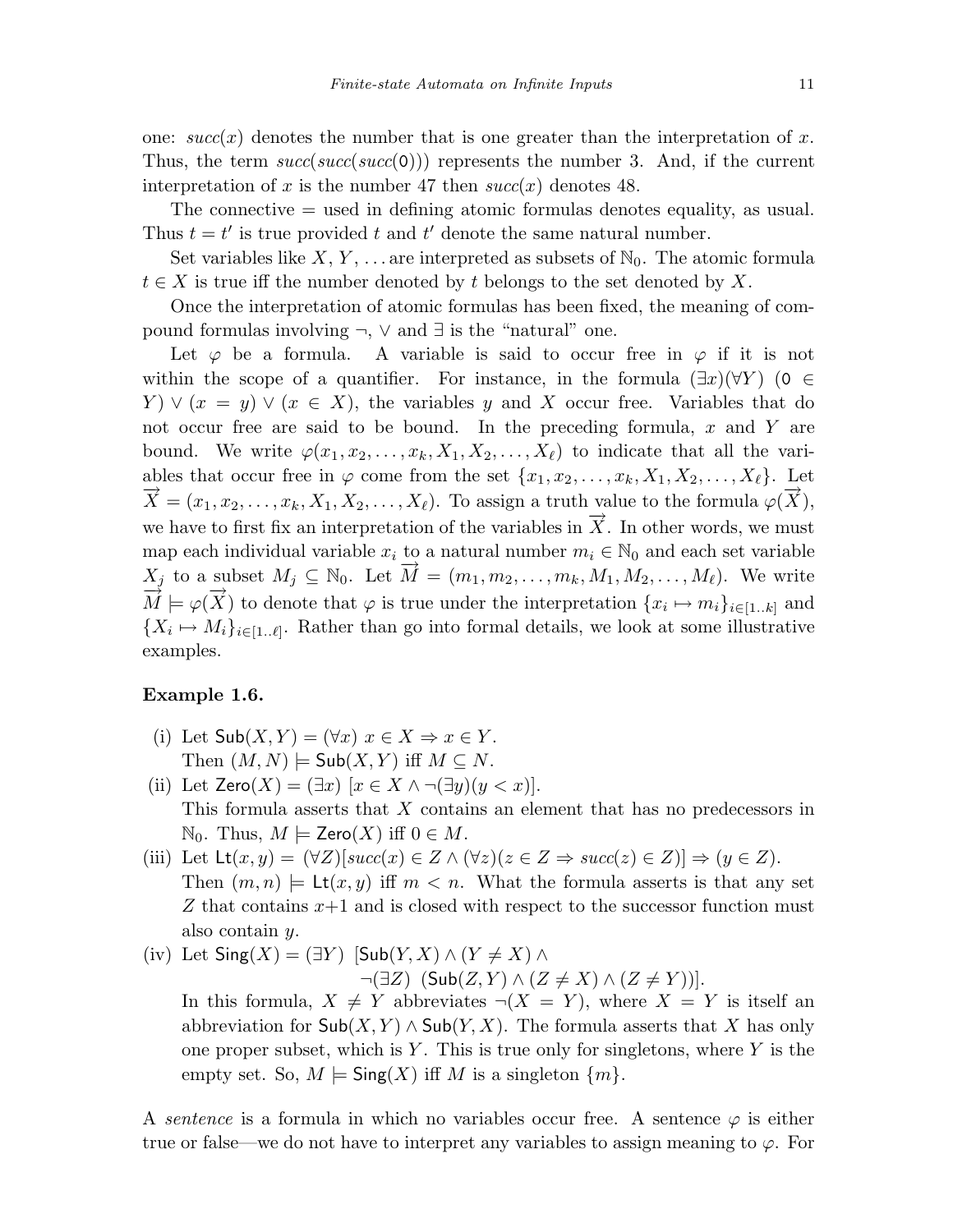instance consider the sentence

$$
(\forall X) \; [0 \in X \land (\forall x) \; (x \in X \Rightarrow succ(x) \in X)] \Rightarrow (\forall x) \; x \in X.
$$

This sentence is true: it expresses the familiar property of mathematical induction for subsets of  $\mathbb{N}_0$ —if a set of natural numbers contains 0 and is closed with respect to the successor function, then the set in fact includes all of  $\mathbb{N}_0$ .

**Satisfiability** An S1S formula  $\varphi(x_1,\ldots,x_k,X_1,\ldots,X_\ell)$  is said to be *satisfiable* if we can choose  $\vec{M} = (m_1, \ldots, m_k, M_1, \ldots, M_\ell)$  such that  $\vec{M} \models \varphi(\vec{X})$ .

Büchi showed how to associate an  $\omega$ -regular language  $L_{\varphi}$  with each S1S formula  $\varphi$ , such that every word in  $L_{\varphi}$  represents an interpretation for the free variables in  $\varphi$  under which the formula  $\varphi$  evaluates to true. Moreover, every interpretation that makes  $\varphi$  true is represented by some word in  $L_{\varphi}$ . Thus,  $\varphi$  is satisfiable iff there is some interpretation that makes it true iff  $L_{\varphi}$  is non-empty. The language  $L_{\varphi}$  is defined over the alphabet  $\{0, 1\}^m$ , where m is the number of free variables in  $\varphi$ .

In fact, Büchi showed that the converse is also true. Let us say that a language  $L \subseteq (\{0,1\}^m)^\omega$  is S1S-definable if  $L = L_\varphi$  for some S1S formula  $\varphi$ . We can always embed an arbitrary alphabet  $\Sigma$  as a subset of  $\{0,1\}^m$  for some suitable choice of m. In this way, any language  $L \subseteq \Sigma^{\omega}$  can be converted into an equivalent language  $L_{\{0,1\}}$  over  $\{0,1\}^m$ . Büchi showed that if L is  $\omega$ -regular, then  $L_{\{0,1\}}$  is S1S-definable.

Thus, the notions of S1S-definability and  $\omega$ -regularity are equivalent. The rest of this section will be devoted to formally stating and proving this result.

We begin by defining  $L_{\varphi}$  for an S1S formula  $\varphi(x_1, x_2, \ldots, x_k, X_1, X_2, \ldots, X_\ell)$ . Let  $\overrightarrow{M} = (m_1, m_2, \ldots, m_k, M_1, M_2, \ldots, M_\ell)$  such that  $\overrightarrow{M} \models \varphi(\overrightarrow{X})$ . We can associate with  $\vec{M}$  an infinite word  $\alpha_M$  over  $\{0,1\}^{k+\ell}$  that represents the characteristic function of  $\overline{M}$ . For  $i \in \mathbb{N}_0$ , and  $j \in [1..k+\ell]$ , let  $\alpha_M(i)(j)$  denote the  $j^{th}$  component of  $\alpha_M(i)$ . Then for  $i \in \mathbb{N}_0$  and  $j \in [1..k], \alpha_M(i)(j)=1$  iff  $i = m_j$  and  $\alpha_M(i)(j)=0$  iff  $i \neq m_j$ . Similarly, for  $i \in \mathbb{N}_0$ , and  $j \in [k+1..k+\ell]$ ,  $\alpha_M(i)(j)=1$  iff  $i \in M_j$  and  $\alpha_M(i)(j)=0$ iff  $i \notin M_j$ . Then

$$
L_{\varphi} = \{ \alpha_M \mid \overrightarrow{M} \models \varphi(\overrightarrow{X}) \}.
$$

Next we define the  $\{0,1\}$ -image  $L_{\{0,1\}}$  corresponding to a language L over an arbitrary alphabet Σ. Let  $\Sigma = \{a_1, a_2, \ldots, a_m\}$ . Then, each word  $\alpha \in \Sigma^{\omega}$  can be represented by a word  $\alpha_{\{0,1\}}$  over  $\{0,1\}^m$ , where for all  $i \in \mathbb{N}_0$  and  $j \in [1..m]$ ,  $\alpha_{\{0,1\}}(i)(j) = 1$  if  $\alpha(i) = a_j$  and  $\alpha_{\{0,1\}}(i)(j) = 0$  if  $\alpha(i) \neq a_j$ . Then

$$
L_{\{0,1\}} = \{ \alpha_{\{0,1\}} \mid \alpha \in L \}.
$$

We can now state Büchi's result more precisely.

#### Theorem 1.7.

(i) Let  $\varphi$  be an S1S formula. Then  $L_{\varphi}$  is an  $\omega$ -regular language.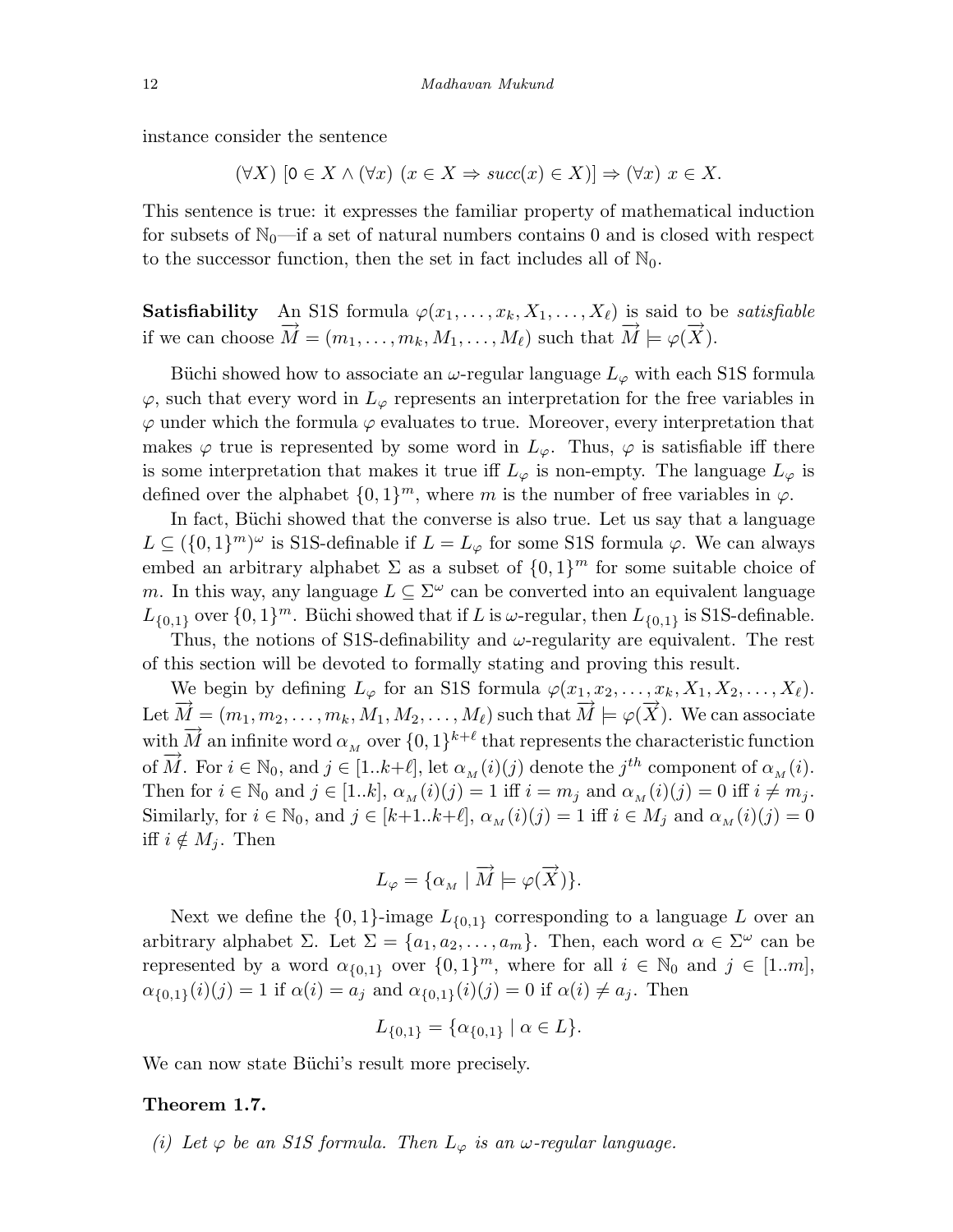(ii) Let L be an  $\omega$ -regular language. Then  $L_{\{0,1\}}$  is S1S-definable.<sup>\*</sup>

## Proof.

(i) To show that  $L_{\varphi}$  is  $\omega$ -regular, we proceed by induction on the structure of  $\varphi$ . To do this, it will be convenient to cut down the language S1S to an equivalent language  $S1S<sub>0</sub>$  that has a simpler syntax.

Formally, in  $S_0$  we do not have individual variables  $x_i$ —there are only set variables  $X_i$ . The atomic formulas are of the form  $X \subseteq Y$  and  $succ(X, Y)$ . The first formula is true if  $X$  is a subset of  $Y$  while the second is true if  $X$  and  $Y$ are singletons  $\{x\}$  and  $\{y\}$  respectively and  $y = x+1$ .

We now argue that every S1S formula  $\varphi$  can be converted to an S1S<sub>0</sub> formula  $\varphi_0$  such that  $L_\varphi = L_{\varphi_0}$ .

We begin by eliminating nested applications of the successor function. For instance, if the S1S formula contains the atomic formula  $succ(succ(x)) \in X$ , we write instead

 $(\exists y)(\exists z) \ y = succ(x) \land z = succ(y) \land z \in X.$ 

We then eliminate formulas of the form  $0 \in X$  using the formula  $\textsf{Zero}(X)$ defined in Example 1.6.

Finally, we eliminate singleton variables using the formula Sing from Example 1.6. For instance, we rewrite  $(\forall x)(\exists y) \; succ(x) = y \land y \in Z$  as

 $(\forall X)$  (Sing(X)  $\Rightarrow$  [(∃Y) Sing(Y)  $\land succ(X, Y) \land Y \subseteq Z$ ]).

Notice that we can uniformly replace  $\mathsf{Sub}(X, Y)$  by  $X \subseteq Y$  in Sing since  $X \subseteq Y$ is an atomic formula in  $SIS_0$ .

We now construct for each  $S1S_0$  formula  $\varphi$ , a Büchi automaton  $(\mathcal{A}_{\varphi}, G_{\varphi})$  recognizing  $L_{\varphi}$ .



Fig. 1.4. Büchi automaton for the atomic formula  $X \subseteq Y$ 

For the atomic formula  $X \subseteq Y$ , the corresponding automaton over  $\{0, 1\} \times \{0, 1\}$ is shown in Figure 1.4. This automaton accepts any input word that does not contain  $\langle 1, 0 \rangle$ —if  $\alpha(i) = \langle 1, 0 \rangle$ , in the corresponding interpretation,  $i \in X$  but  $i \notin Y$ , thus violating the requirement that  $X \subseteq Y$ .

The other atomic formula is  $succ(X, Y)$ . The corresponding automaton

<sup>&</sup>lt;sup>\*</sup>We have fixed a apecific embedding of  $\Sigma$  into  $\{0,1\}^m$  that is relatively easy to describe in S1S. In general, we can choose *any* embedding for defining  $L_{\{0,1\}}$  and the result will still go through.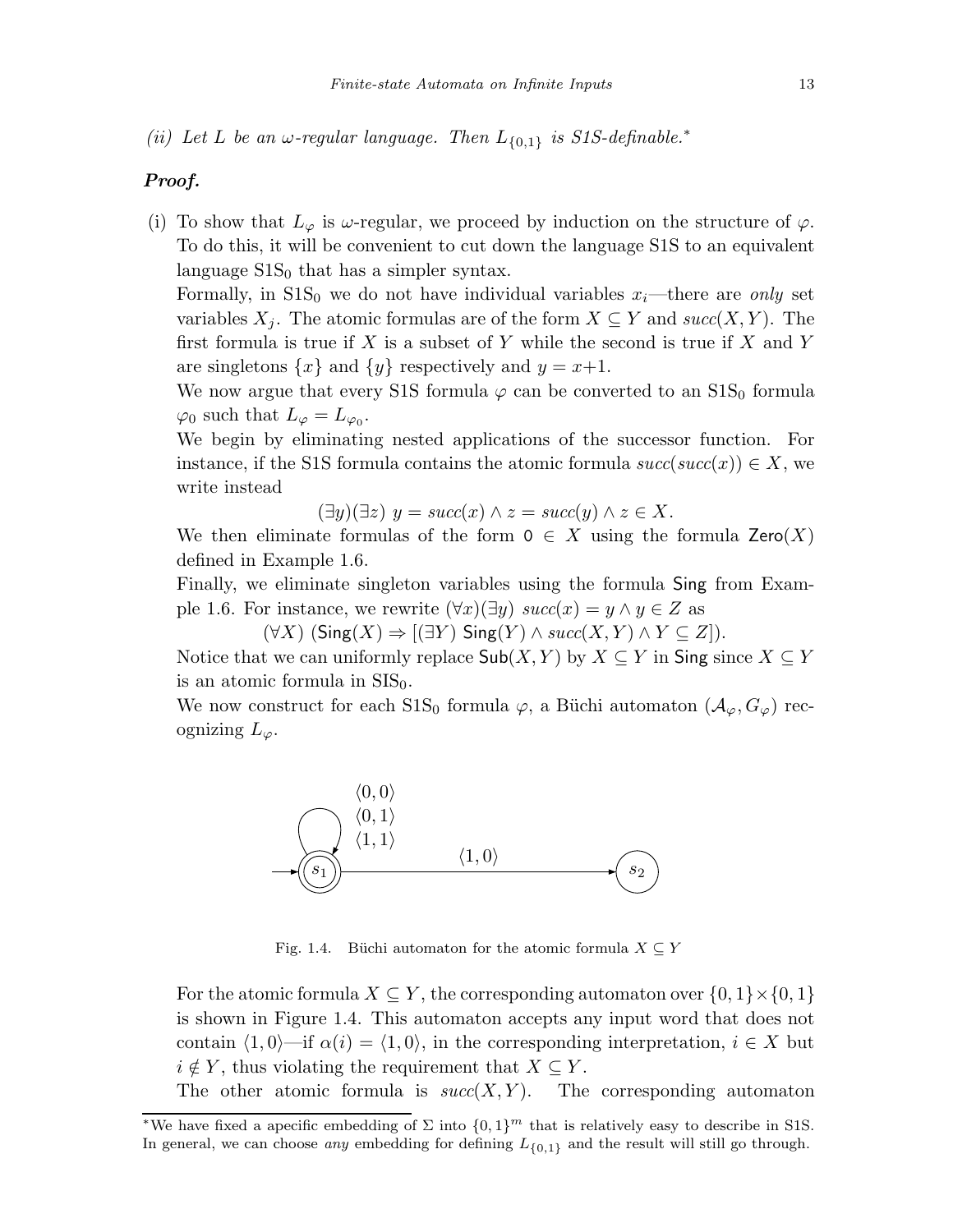is shown in Figure 1.5. This automaton accepts inputs of the form  $\langle 0,0\rangle^i\langle 1,0\rangle\langle 0,1\rangle\langle 0,0\rangle^\omega$ ,  $i \in \mathbb{N}_0$ , corresponding to the interpretation where  $X = \{i\}$  and  $Y = \{i+1\}.$ 

For the induction step, we need to consider the connectives  $\neg$ ,  $\vee$  and  $\exists X$ .

Let  $\varphi = \neg \psi$ . Then,  $L_{\varphi}$  is the complement of  $L_{\psi}$ . By the induction hypothesis, there exists a Büchi automaton  $(\mathcal{A}_{\psi}, G_{\psi})$  that recognizes  $L_{\psi}$ . As we mentioned earlier, there is an effective way to construct an automaton  $(\mathcal{A}_{\varphi}, G_{\varphi})$  recognizing the complement of  $L_{\psi}$ . The details will be described in Section 1.4.

If  $\varphi = \varphi_1 \vee \varphi_2$ , then  $L_{\varphi} = L_{\varphi_1} \cup L_{\varphi_2}$ . By the induction hypothesis, there exist automata  $(\mathcal{A}_{\varphi_1}, G_{\varphi_1})$  and  $(\mathcal{A}_{\varphi_2}, G_{\varphi_2})$  such that  $L(\mathcal{A}_{\varphi_i}, G_{\varphi_i}) = L_{\varphi_i}$  for  $i = 1, 2$ . We have seen in Section 1.1.2 how to construct an automaton  $(\mathcal{A}_{\varphi}, G_{\varphi})$  such that  $L(\mathcal{A}_{\varphi}, G_{\varphi}) = L_{\varphi_1} \cup L_{\varphi_2}$ .

Finally, if  $\varphi = (\exists X_1) \psi(X_1, X_2, \dots X_m)$ , the language  $L_{\varphi}$  corresponds to the projection of  $L_{\psi}$  via the function  $\pi : \{0,1\}^m \to \{0,1\}^{m-1}$  that erases the first component of each m-tuple in  $\{0,1\}^m$ . A word of  $(m-1)$ -tuples belongs to  $L_{\varphi}$ if it can be padded out with an extra component so that the resulting word over m-tuples is in  $L_{\psi}$ . This padding operation corresponds to guessing a witness for the set  $X_1$ . The automaton  $(\mathcal{A}_{\varphi}, G_{\varphi})$  recognizing  $L_{\varphi}$  can be obtained from  $(\mathcal{A}_{\psi}, G_{\psi})$ , the automaton recognizing  $L_{\psi}$ , as described in Section 1.1.2.

In this way, we inductively associate with each  $S1S_0$  formula  $\varphi$ , a Büchi automaton  $(\mathcal{A}_{\varphi}, G_{\varphi})$  such that  $L_{\varphi} = L(\mathcal{A}_{\varphi}, G_{\varphi})$ .

There is a slight technicality involved when we deal with sentences. Notice that every time we encounter an existential quantifier, we eliminate one component from the input alphabet of  $\mathcal{A}_{\varphi}$ . If  $\varphi$  is a sentence—that is, all variables in  $\varphi$  are bound—we would have erased all components of the input by the time we construct  $\mathcal{A}_{\varphi}$ . In other words,  $\mathcal{A}_{\varphi}$  will be an input-free automaton whose states and transitions define an unlabelled directed graph. If we were dealing with languages of finite words, we could say that a sentence  $\varphi$  is true iff  $L_{\varphi}$ contains the empty word. Since the empty word is not a member of  $\Sigma^{\omega}$ , we would have to slightly modify our definition of  $L_{\varphi}$  to accommodate this case cleanly in our framework. However, we shall not worry too much about this since it is clear that a sentence  $\varphi$  is true iff there is an unlabelled path in the graph corresponding to  $\mathcal{A}_{\varphi}$  that begins at some initial state and visits a good



Fig. 1.5. Büchi automaton for the atom formula  $succ(X, Y)$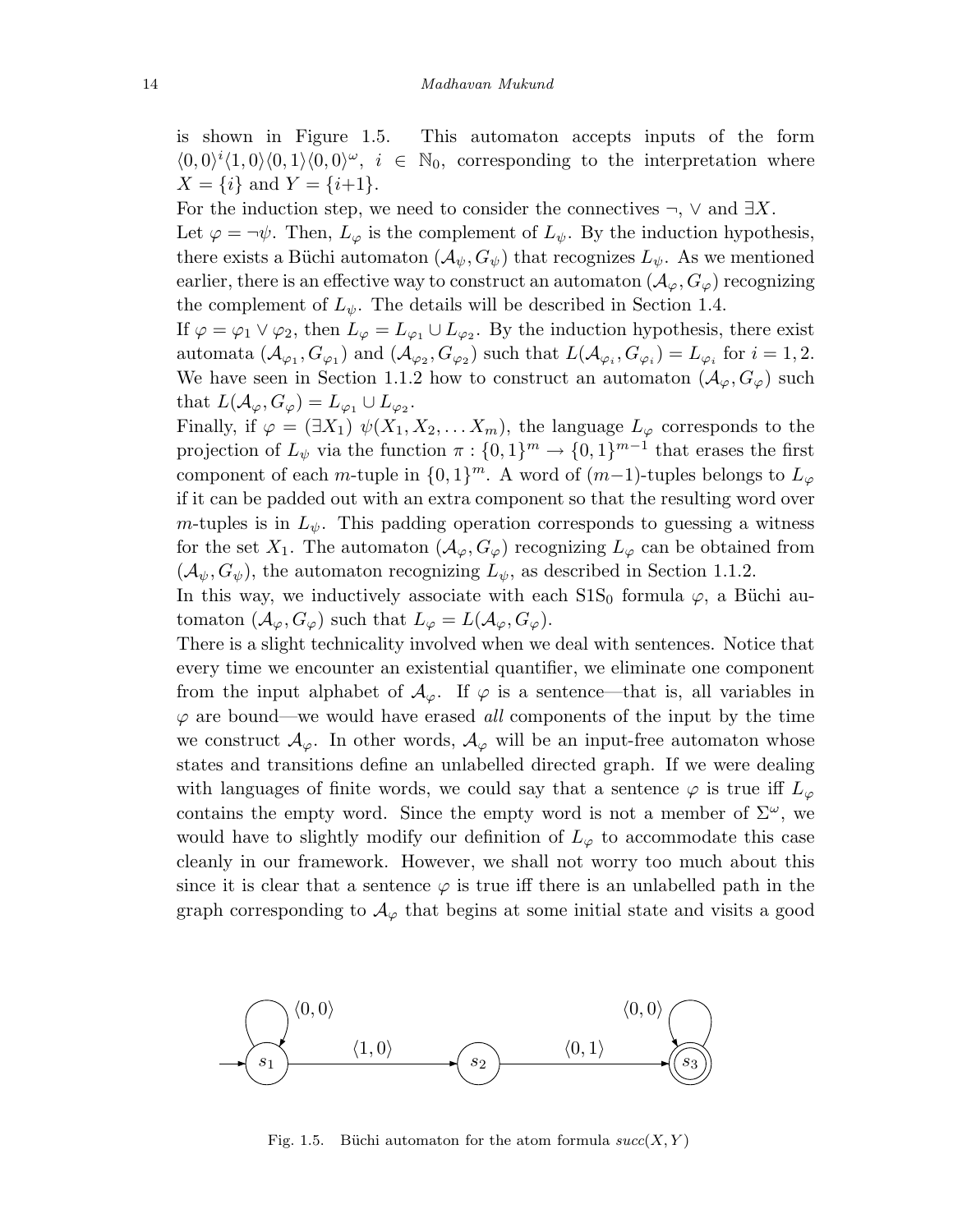state infinitely often.

(ii) Let  $(A, G)$  be a Büchi automaton recognizing  $L \subseteq \Sigma^{\omega}$ , where  $\Sigma$  ${a_1, a_2,..., a_m}$  and  $\mathcal{A} = (S, \rightarrow, S_{in})$ , with  $S = {s_1, s_2,..., s_k}$ . We use free variables  $A_1, A_2, \ldots, A_m$  to describe each infinite word over  $\Sigma$ —the variable  $A_i$ describes the positions in the input where letter  $a_i$  occurs. We then use existentially quantified variables  $S_1, S_2, \ldots, S_k$  to describe runs of the automaton over the input—the variable  $S_i$  describes the positions in the run where the automaton is in state  $s_j$ .

The formula  $\varphi_L$  can then be written as follows:

$$
(\exists S_1)(\exists S_2)\cdots(\exists S_k)
$$
  
\n
$$
(\forall x) \bigvee_{i\in[1..m]} (x \in A_i) \land \bigwedge_{i\in[1..m]} \left\{ x \in A_i \Rightarrow \bigvee_{j\neq i} x \notin A_j \right\}
$$
  
\n
$$
\land (\forall x) \bigvee_{i\in[1..k]} (x \in S_i) \land \bigwedge_{i\in[1..k]} \left\{ x \in S_i \Rightarrow \bigvee_{j\neq i} x \notin S_j \right\}
$$
  
\n
$$
\land \bigvee_{\substack{s_i \in S_{in} \ S_i \land (x \in S_i) \land (x \in A_j) \land (succ(x) \in S_k)}} (x \in S_i) \land (\forall x) \bigvee_{(s_i, a_j, s_k) \in \rightarrow} (x \in S_i) \land (y \in S_i)
$$

The first two lines capture the fact that with each position  $x \in \mathbb{N}_0$  we associate precisely one input letter and one state from the run. The third line asserts that the position 0 corresponds to an initial state. The fourth line guarantees that the sequence of states represented by  $S_1, S_2, \ldots, S_k$  is a run. The last line then says that the run is good—that is, some final state appears infinitely often. It is not difficult to verify that  $L_{\varphi_L} = L_{\{0,1\}}$ .

#### 1.3. Stronger acceptance conditions

As we saw earlier, deterministic Büchi automata cannot recognize all  $\omega$ -regular languages (Corollary 1.3). It turns out that we can define classes of deterministic automata that recognize  $\omega$ -regular languages by strengthening the acceptance criterion. We begin with the definition proposed by Muller [2].

**Muller automata** A *Muller automaton* is a pair  $(A, \mathcal{T})$  where  $\mathcal{A} = (S, \rightarrow, S_{in})$ is an automaton, as before, and  $\mathcal{T} = \langle F_1, F_2, \ldots, F_k \rangle$  is an acceptance table with  $F_i \subseteq S$  for  $i \in [1..k]$ .

The automaton  $(A, \mathcal{T})$  accepts an input  $\alpha : \mathbb{N}_0 \to \Sigma$  if there is a run  $\rho$  of A on  $\alpha$  such that  $\inf(\rho) \in \mathcal{T}$ —that is,  $\inf(\rho) = F_i$  for some  $i \in [1..k]$ .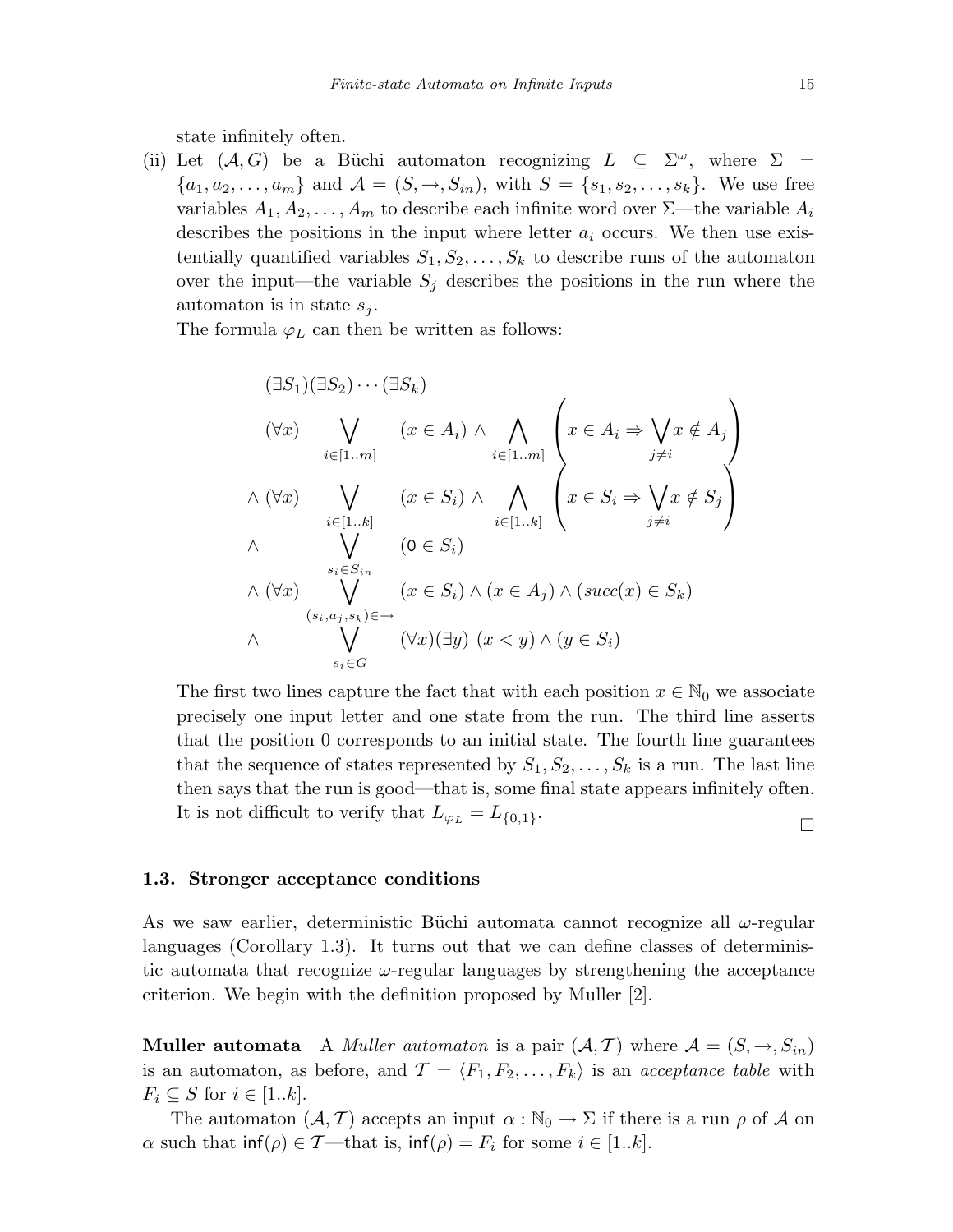#### 16 Madhavan Mukund

The acceptance table of a Muller automaton places a much more stringent requirement on runs than a Büchi condition does. The table entry  $F_i$  makes a positive demand on the states in  $F_i$ , as well as a negative demand on the states in  $S - F_i$ states in  $F_i$  must all be visited infinitely often while states outside  $F_i$  must be visited only finitely often. In other words, for a run  $\rho$  to satisfy the table entry  $F_i$ , after some point it must "settle down" in the set  $F_i$  and visit all the states in this set infinitely often without making transitions to any state outside  $F_i$ .



Fig. 1.6. Automaton for L and  $\overline{L}$  (Example 1.8)

**Example 1.8.** Recall the language L over  $\{a, b\}$  defined in Example 1.1—L contains all words that contain infinitely many occurrences of a. We saw that the deterministic automaton with two states shown in Figure 1.6 recognizes  $L$  with a Büchi condition  $\{s_1\}.$ 

To accept L using a Muller condition, we retain the same automaton and set the acceptance table to  $\langle \{s_1\}, \{s_1, s_2\}\rangle$ .

We also saw that  $\overline{L}$ , the complement of L could not be recognized by any deterministic Büchi automaton. However, it is easy to verify that  $\overline{L}$  can be recognized with a Muller condition by using the *same* automaton as for  $L$ , but with the acceptance table given by  $\langle \{s_2\}\rangle$ .

**Simulations** The example shows that deterministic Muller automata are strictly more powerful than deterministic Büchi automata. It is quite straightforward to simulate a Büchi automaton by a Muller automaton—we construct an entry in the Muller table for each subset of states that contains a good state. Formally, let  $(A, G)$  be a Büchi automaton, where  $\mathcal{A} = (S, \rightarrow, S_{in})$ . The corresponding Muller automaton is given by  $(A, \mathcal{T}_G)$  where  $\mathcal{T}_G = \{F \subseteq S \mid F \cap G \neq \emptyset\}$ . It is easy to see that  $L(A, G) = L(A, T_G)$ —any successful run of the Büchi automaton will satisfy one of the entries in the Muller table. Conversely, any run that satisfies an entry in  $\mathcal{T}_G$  must visit a good state infinitely often. Notice that the Muller automaton  $(\mathcal{A}, \mathcal{T}_G)$  is deterministic iff the original automaton  $(\mathcal{A}, G)$  was deterministic: this simulation neither introduces nor removes any non-determinism.

Conversely, any Muller automaton can be simulated by a *non-deterministic* Büchi automaton. Let  $(\mathcal{A}, \mathcal{T})$  be a Muller automaton, where  $\mathcal{T} = \langle F_1, F_2, \ldots, F_k \rangle$ . For each  $i \in [1..k]$ , we construct a Büchi automaton  $(\mathcal{A}_i, G_i)$  such that  $(\mathcal{A}_i, G_i)$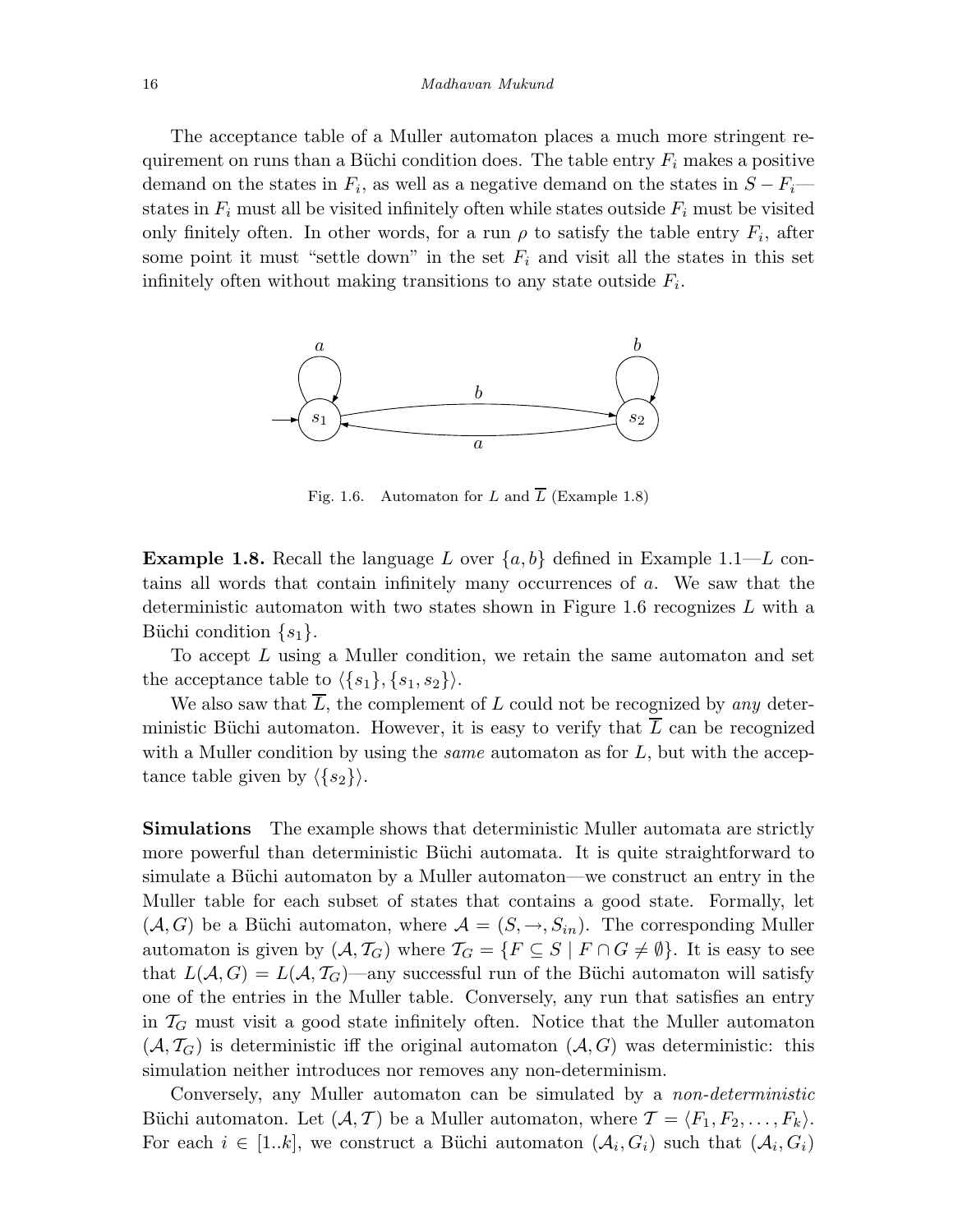accepts an input  $\alpha$  iff there is a run  $\rho$  of  $(\mathcal{A}, \mathcal{T})$  on  $\alpha$  with  $\inf(\rho) = F_i$ . It is easy to see that  $L(A, \mathcal{T}) = \bigcup_{i \in [1..k]} L(A_i, G_i)$ . As described in Section 1.1.2, we can then construct a Büchi automaton  $(\mathcal{A}_{\mathcal{I}}, G_{\mathcal{I}})$  that recognizes  $L(\mathcal{A}, \mathcal{T})$ .

To construct  $(\mathcal{A}_i, G_i)$  we proceed as follows. When reading an input  $\alpha$ ,  $\mathcal{A}_i$ simulates a run of  $A$ . At some point,  $A$  non-deterministically decides that no more states from  $S-F_i$  will occur along the run being simulated. After this guess is made,  $\mathcal{A}_i$  will only simulate moves that stay within  $F_i$ . At the same time,  $\mathcal{A}_i$  repeatedly cycles through  $F_i$ , checking that all states from  $F_i$  are seen infinitely often.

Let  $\mathcal{A} = (S, \rightarrow, S_{in})$  and  $F_i = \{s_{i_1}, s_{i_2}, \ldots, s_{i_m}\}\$ . Then  $(\mathcal{A}_i, G_i)$ , with  $\mathcal{A}_i =$  $(S_i, \rightarrow_i, S_{in}^i)$ , is defined as follows:

- $S_i = \{(s, \text{finite}) \mid s \in S\} \cup \{(s, \text{infinite}, j) \mid s \in F_i, j \in [0..m-1]\}.$
- The transition relation  $\rightarrow_i$  is given as follows:

 $(s, \text{finite}) \xrightarrow{a} (s', \text{finite}) \text{ if } s \xrightarrow{a} s'.$  $(s, \text{finite}) \xrightarrow{a} (s', \text{infinite}, 0) \text{ if } s \xrightarrow{a} s' \text{ and } s' \in F_i.$  $(s, \text{infinite}, k) \xrightarrow{a} (s', \text{infinite}, k) \text{ if } s \xrightarrow{a} s', s' \in F_i \text{ and } s \neq s_{i_{k+1}}.$  $(s, \text{infinite}, k) \xrightarrow{a} (s', \text{infinite}, (k+1) \text{ mod } m)$  if  $s \xrightarrow{a} s', s' \in F_i$  and  $s =$  $s_{i_{(k+1) \bmod m}}$ .

- $S_{in}^i = \{ (s, \text{finite}) \mid s \in S_{in} \}.$
- $G_i = \{(s_{i_m}, \text{infinite}, m-1)\}.$

These two simulation constructions show that the class of Muller-recognizable languages coincides with the class of Büchi-recognizable languages. In other words, Muller automata also recognize  $\omega$ -regular languages.

However, Example 1.8 suggests that *deterministic* Muller automata may suffice for recognizing all  $\omega$ -regular languages. In fact, this is the case—this non-trivial result was proved by McNaughton [3].

**Theorem 1.9.** Every  $\omega$ -regular language is recognized by a deterministic Muller automaton.

We shall prove McNaughton's result indirectly in Section 1.4. Notice that Mc-Naughton's theorem, combined with the simulation constructions described above, yields a complementation construction for Büchi automata. This is because complementing deterministic Muller automata is easy. Let  $(\mathcal{A}, \mathcal{T})$  be a deterministic Muller automaton, where  $\mathcal{A} = (S, \rightarrow, S_{in})$ . Let  $\overline{\mathcal{T}} = \{F \subseteq S \mid F \notin \mathcal{T}\}\$ . It is straightforward to verify that  $L(\mathcal{A}, \overline{T}) = \Sigma^{\omega} - L(\mathcal{A}, \mathcal{T})$ . So, to complement a Büchi automaton  $(A, G)$ , we first convert it into an equivalent deterministic Muller automaton  $(A, \mathcal{T})$  using McNaughton's theorem. We then simulate  $(A, \overline{\mathcal{T}})$  using the construction described earlier to get a Büchi automaton  $(\mathcal{A}_{\overline{\mathcal{T}}}, G_{\overline{\mathcal{T}}})$  that accepts the complement of  $L(A, G)$ .

Rather than follow this route, we shall describe an alternative determinization construction due to Safra  $[8]$ . Safra's construction converts a Büchi automaton to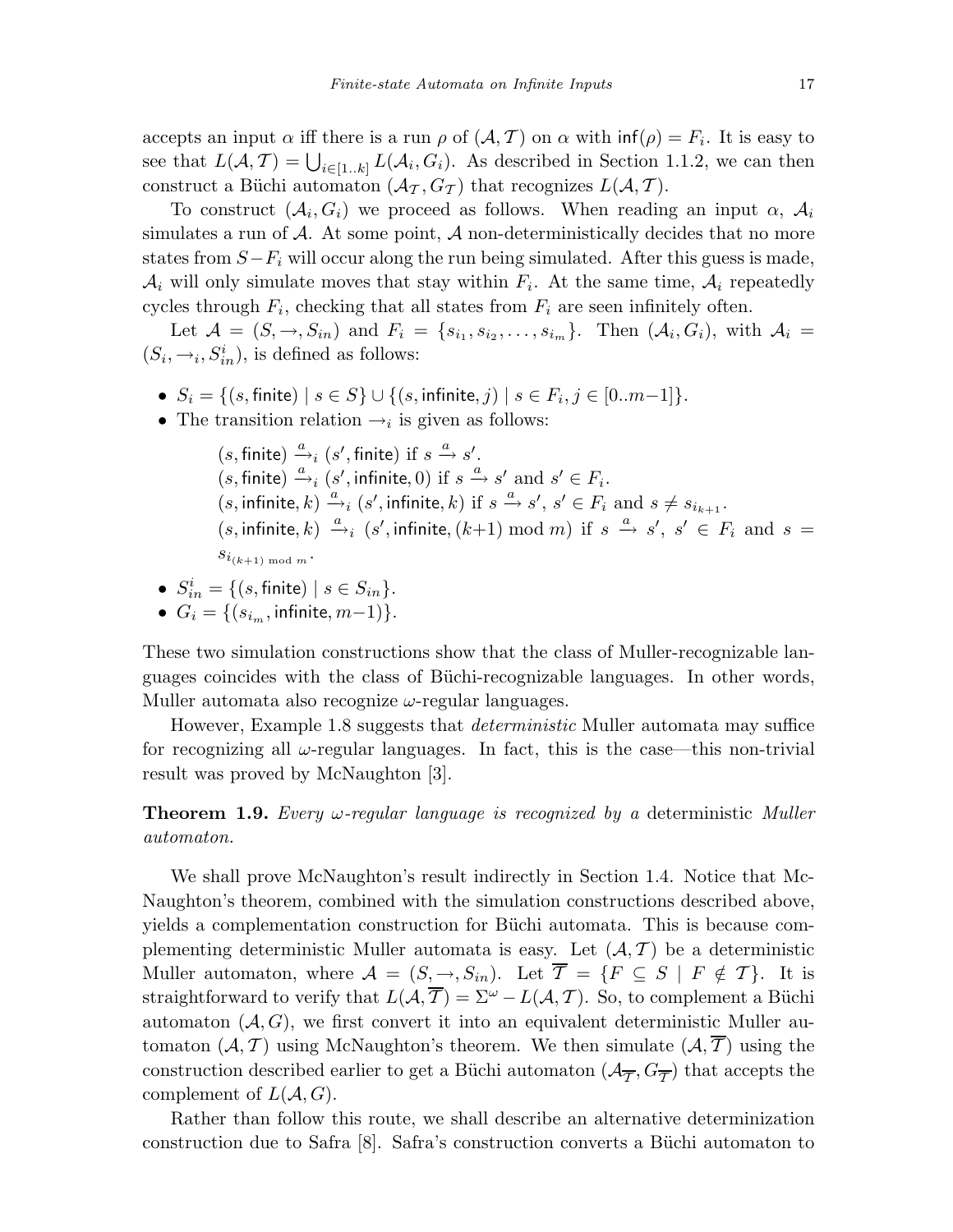a deterministic automaton with a pairs table. Acceptance in terms of a pairs table was first described by Rabin [4].

**Rabin automata** A Rabin automaton is a structure  $(A, PT)$  where  $A = (S, \rightarrow$ ,  $S_{in}$ ) is an automaton, as before, and  $\mathcal{PT} = \langle (G_1, R_1), (G_2, R_2), \ldots, (G_k, R_k) \rangle$  is a *pairs table* with  $G_i, R_i \subseteq S$  for  $i \in [1..k]$ .

The automaton  $(\mathcal{A}, \mathcal{PT})$  accepts an input  $\alpha : \mathbb{N}_0 \to \Sigma$  if there is a run  $\rho$  of  $\mathcal{A}$ on  $\alpha$  such that for some  $i \in [1..k]$ ,  $\inf(\rho) \cap G_i \neq \emptyset$  and  $\inf(\rho) \cap R_i = \emptyset$ .

Thus each pair  $(G_i, R_i)$  in the pairs table of a Rabin automaton specifies a positive and a negative requirement on the run, as in the acceptance table of a Muller automaton. The positive entry  $G_i$  is just a Büchi condition while the negative entry  $R_i$  is like the one specified for  $S - F_i$  by an entry  $F_i$  in a Muller acceptance table. If we think of  $G_i$  and  $R_i$  as "green lights" and "red lights", a run  $\rho$  satisfies  $(G_i, R_i)$ if some green light from  $G_i$  flashes infinitely often and no red light from  $R_i$  flashes infinitely often.

Returning to Example 1.8, the language  $L$  is accepted by the automaton of Figure 1.6 with the pairs table  $\langle (\{s_1\}, \emptyset) \rangle$ , while  $\overline{L}$  is accepted by the same automaton with the pairs table  $\langle (\{s_2\}, \{s_1\}) \rangle$ .

Büchi automata can be simulated trivially by Rabin automata—if  $(A, G)$  is a Büchi automaton, the corresponding Rabin automaton is  $(\mathcal{A}, \mathcal{PT}_G)$ , where  $\mathcal{PT}_G =$  $\langle \{G,\emptyset\} \rangle.$ 

Conversely, we can simulate Rabin automata by Büchi automata using a construction similar to the one for simulating Muller automata by Büchi automata. As before, it suffices to construct a separate Büchi automaton  $(\mathcal{A}_i, G'_i)$  for each entry  $(G_i, R_i)$  in the pairs table of a Rabin automaton  $(A, \mathcal{PT})$ . The automaton  $(A_i, G'_i)$ simulates a run of  $A$  and guesses when no more states from  $R_i$  will be seen. It then checks that states from  $G_i$  occur infinitely often.

Let  $\mathcal{A} = (S, \rightarrow, S_{in})$  and  $\mathcal{PT} = \langle (G_1, R_1), (G_2, R_2), \dots, (G_k, R_k) \rangle$ . Then  $(\mathcal{A}_i, G'_i)$ , with  $\mathcal{A}_i = (S_i, \rightarrow_i, S_{in}^i)$ , is defined as follows:

- $S_i = \{(s, \text{finite}) \mid s \in S\} \cup \{(s, \text{infinite}, j) \mid s \in (S R_i), j \in \{0, 1\}\}\}.$
- The transition relation  $\rightarrow_i$  is given as follows:

 $(s, \text{finite}) \xrightarrow{a} (s', \text{finite}) \text{ if } s \xrightarrow{a} s'.$  $(s, \text{finite}) \xrightarrow{a} (s', \text{infinite}, 0) \text{ if } s \xrightarrow{a} s' \text{ and } s' \notin R_i.$  $(s, \text{infinite}, 0) \xrightarrow{a} (s', \text{infinite}, 0) \text{ if } s \xrightarrow{a} s', s' \notin R_i \text{ and } s \notin G_i.$  $(s, \text{infinite}, 0) \xrightarrow{a} (s', \text{infinite}, 1) \text{ if } s \xrightarrow{a} s', s' \notin R_i \text{ and } s \in G_i.$  $(s, \text{infinite}, 1) \xrightarrow{a} (s', \text{infinite}, 0) \text{ if } s \xrightarrow{a} s' \text{ and } s' \notin R_i.$ 

- $S_{in}^i = \{ (s, \text{finite}) \mid s \in S_{in} \}.$
- $G'_{i} = \{(s, \text{infinite}, 1) \mid s \in (S R_{i})\}.$

Notice that a Rabin automaton can also simulated by a Muller automaton in quite a straightforward manner. Let  $(\mathcal{A}, \mathcal{PT})$  be a Rabin automaton, where  $\mathcal{A} = (S, \rightarrow, S_{in})$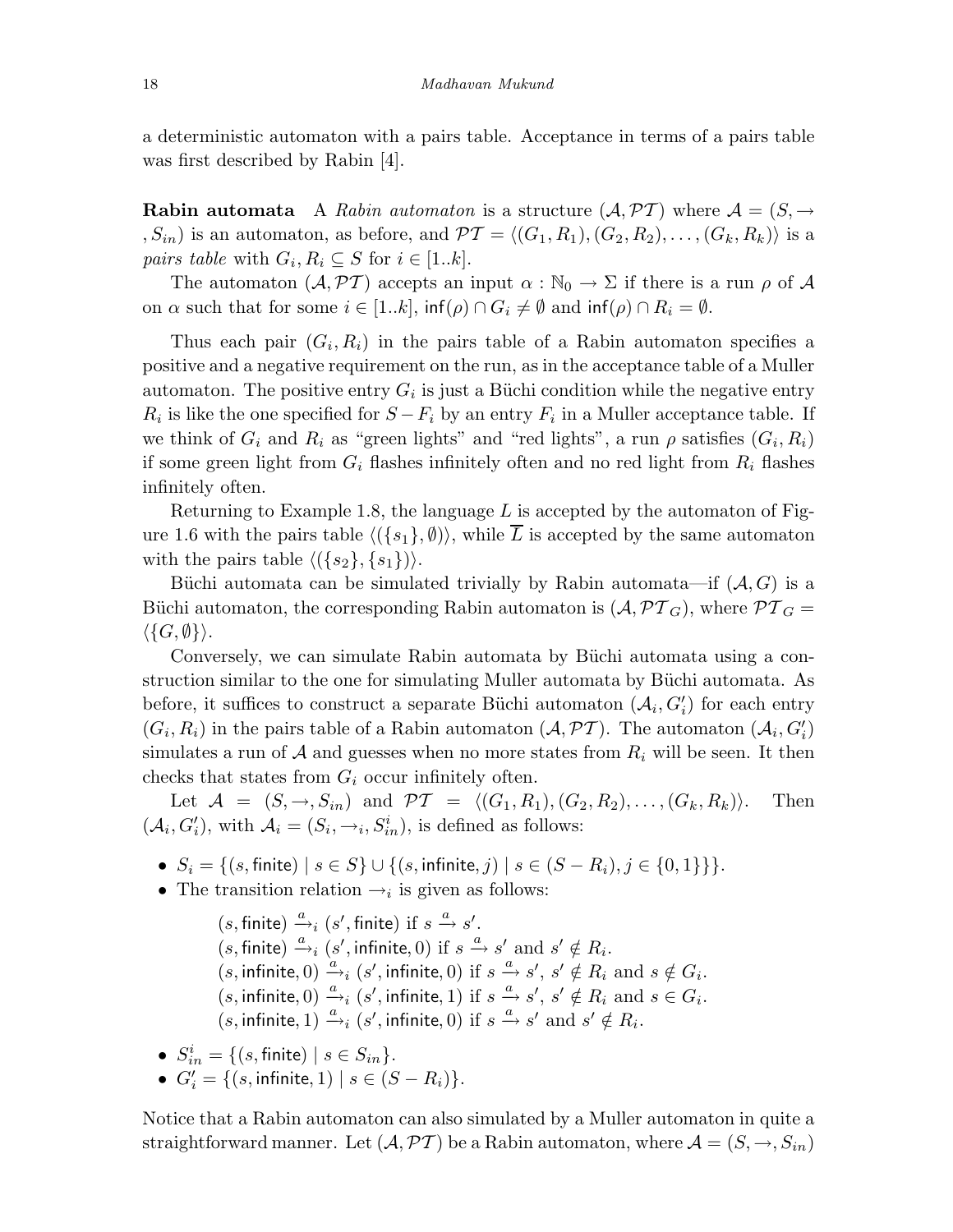and  $\mathcal{PT} = \langle (G_1, R_1), (G_2, R_2), \ldots, (G_k, R_k) \rangle$ . Each pair  $(G_i, R_i)$  generates a Muller table  $\mathcal{T}_i = \{F \subseteq (S - R_i) \mid F \cap G_i \neq \emptyset\}$ . Let  $\mathcal{T} = \bigcup_{i \in [1..k]} \mathcal{T}_i$ . It is easy to see that  $(A, \mathcal{T})$  recognizes  $L(A, \mathcal{PT})$ . Once again, since we have not modified A, the simulating automaton is deterministic iff the original automaton was.

To simulate Muller automata using Rabin automata one has to use a construction that is pretty much the same as the one for simulating Muller automata by Büchi automata. Such a simulation introduces non-determinism: there is no straightforward way to directly simulate a deterministic Muller automaton by a deterministic Rabin automaton even though deterministic Rabin automata do recognize all  $\omega$ -regular languages, as we shall see in the next section.

The last acceptance condition we look at is obtained by interpreting the pairs table of a Rabin automaton in a complementary fashion.

**Streett automata** A Streett automaton is a structure  $(A, \mathcal{PT})$  where  $\mathcal{A} = (S, \rightarrow$ ,  $S_{in}$  and  $\mathcal{PT} = \langle (G_1, R_1), (G_2, R_2), \ldots, (G_k, R_k) \rangle$  are defined in the same way as for Rabin automata.

The Streett automaton  $(\mathcal{A}, \mathcal{PT})$  accepts an input  $\alpha : \mathbb{N}_0 \to \Sigma$  if there is a run  $\rho$  of A on  $\alpha$  such that for every  $i \in [1..k]$ , if  $\inf(\rho) \cap G_i \neq \emptyset$  it is also the case that  $\inf(\rho) \cap R_i \neq \emptyset.$ 

These automata were defined by Streett in [14]. They are useful for describing fairness conditions in infinite computations—for instance, conditions of the form "if a request for a resource is made infinitely often, then the system grants access to the resource infinitely often". The following observation is immediate from the close connection between Rabin and Streett automata.

**Proposition 1.10.** Let  $(A, PT)$  be a deterministic automaton with a pairs table. Let  $L_R$  be the language accepted by  $(A, PT)$  when  $PT$  is interpreted as a Rabin condition and  $L_S$  be the language accepted by  $(A, PT)$  when  $PT$  is interpreted as a Streett condition. Then  $L_S$  is the complement of  $L_R$ .

As usual, simulating a Büchi automaton  $(A, G)$  by a Streett automaton is easy. Let  $\mathcal{A} = (S, \rightarrow, S_{in}).$  Construct an automaton  $(\mathcal{A}, \mathcal{PT}_G)$  where  $\mathcal{PT}_G = \langle (S, G) \rangle$ . Since  $\inf(\rho) \cap S$  must be non-empty for any run  $\rho$  of A, it follows that a run ρ satisfies the pair  $(S, G)$  iff inf(ρ)  $\cap G \neq \emptyset$ , which is precisely what the Büchi condition demands.

In the converse direction, Safra describes a construction due to Vardi that shows that Streett automata can be efficiently simulated by Büchi automata  $[8]$ .

**Lemma 1.11.** Let  $(A, \mathcal{PT})$  be a Street automaton where  $A = (S, \rightarrow, S_{in}).$ Let  $n = |S|$  and let k be the number of pairs in  $\mathcal{PT}$ : that is,  $\mathcal{PT}$  =  $\langle (G_1, R_1), (G_2, R_2), \ldots, (G_k, R_k) \rangle$ . Then, we can construct a Büchi automaton  $(\mathcal{A}', G')$  with  $\mathcal{A}' = (S', \rightarrow', S'_{in})$  such that  $L(\mathcal{A}', G') = L(\mathcal{A}, \mathcal{PT})$  and  $|S'| = n \cdot 2^{O(k)}$ .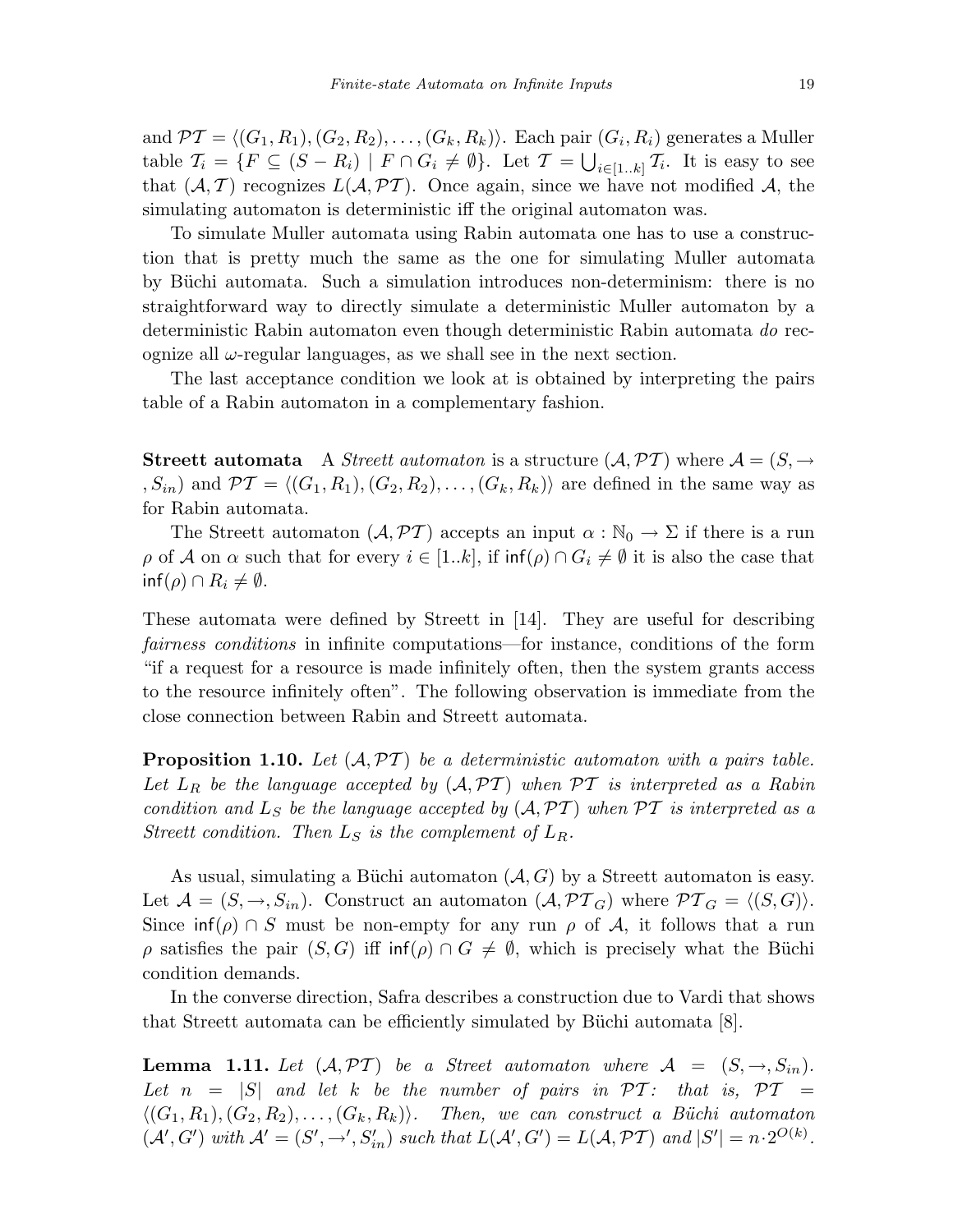**Proof.** The automaton  $\mathcal{A}'$  simulates  $\mathcal{A}$ . As usual,  $\mathcal{A}'$  guesses an initial prefix of the run after which every state that is visited by the run will in fact be visited infinitely often. After making this guess,  $A$  checks that the acceptance criterion is met for each pair  $(G_i, R_i) \in \mathcal{PT}$ . In other words, for every i such that some state from  $G_i$  appears in the infinite portion of the run,  $\mathcal{A}'$  ensures that some state from  $R_i$  also appears infinitely often. To do this,  $A'$  maintains two sets as part of its state. The first set accumulates the list of indices corresponding to pairs  $(G_i, R_i)$  where some element of  $G_i$  occurs infinitely often. The second set repeatedly accumulates indices of pairs  $(G_i, R_i)$  for which some element of  $R_i$  has been visited. Each time the second set becomes as large as the first, it is reset to empty. It is not difficult to see that the acceptance criterion specified by  $\mathcal{PT}$  is met iff the second set is reset to empty infinitely often during the simulation.

Formally, we construct  $(\mathcal{A}', G')$  as follows:

- $S' = \{(s, \text{finite}) \mid s \in S\} \cup \{(s, X_1, X_2) \mid s \in S \text{ and } X_1, X_2 \subseteq [1..k]\}.$
- The transition relation  $\rightarrow'$  is defined as follows:

 $(s, \text{finite}) \xrightarrow{a} ' (s', \text{finite}) \text{ if } s \xrightarrow{a} s'.$  $(s, \text{finite}) \xrightarrow{a} (s', \emptyset, \emptyset) \text{ if } s \xrightarrow{a} s'.$  $(s, X, Y) \stackrel{a}{\rightarrow} ' (s', X \cup G_{s'}, Y \cup R_{s'})$  if  $s \stackrel{a}{\rightarrow} s'$  and  $X \cup G_{s'} \nsubseteq Y \cup R_{s'}$ , where  $G_{s'} = \{i \in [1..k] \mid s' \in G_i\}$  and  $R_{s'} = \{i \in [1..k] \mid s' \in R_i\}.$  $(s, X, Y) \stackrel{a}{\rightarrow} (s', X \cup G_{s'}, \emptyset)$  if  $s \stackrel{a}{\rightarrow} s'$  and  $X \cup G_{s'} \subseteq Y \cup R_{s'}$ .

\n- \n
$$
S_{in}^i = \{(s, \text{finite}) \mid s \in S_{in}\}.
$$
\n
\n- \n $G_i = \{(s, X, \emptyset) \mid s \in S, X \subseteq [1..k]\}.$ \n
\n

## 1.4. Determinizing Büchi automata

We now describe an elegant construction due to Safra for determinizing Büchi automata [8]. Safra's construction converts a non-deterministic Büchi automaton  $(\mathcal{A}, G)$  into a deterministic Rabin automaton  $(\mathcal{A}_G, \mathcal{PT}_G)$  such that  $L(\mathcal{A}_G, \mathcal{PT}_G)$  =  $L(A, G)$ . If we regard  $(A_G, \mathcal{PT}_G)$  as a Streett automaton, we get a deterministic automaton recognizing the complement of  $L(A, G)$ . By Lemma 1.11, we can simulate the Streett automaton  $(\mathcal{A}_G, \mathcal{PT}_G)$  by a Büchi automaton. Thus Safra's construction also solves the complementation problem for Büchi automata.

Also, recall that it is easy to convert a deterministic Rabin automaton into a deterministic Muller automaton. As a consequence, Safra's construction gives an indirect proof of McNaughton's Theorem (Theorem 1.9).

Safra's determinization construction for Büchi automata is a clever extension to the infinite word case of the classical subset construction for determinizing automata on finite words. In order to motivate the construction, we begin with the subset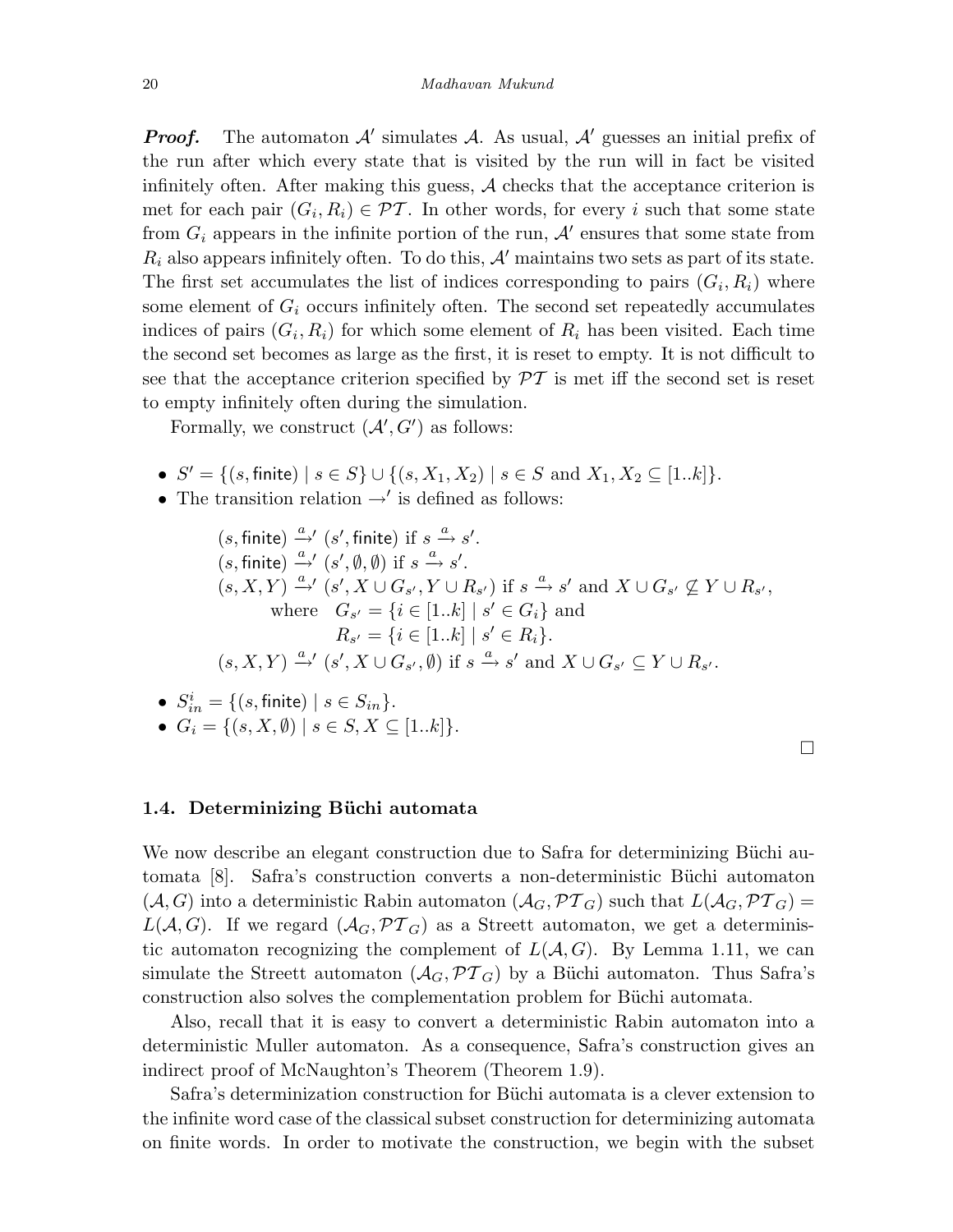construction for finite words and enhance it in a graded manner to achieve the final

Subset construction For automata on finite words, the subset construction is the standard way to eliminate non-determinism. If the original automaton is  $(A, F)$ , with  $\mathcal{A} = (S, \rightarrow, S_{in})$ , each state of the *subset automaton*  $(S_{sub}, \rightarrow_{sub}, S_{in}^{sub})$  is a subset of S. The (single) initial state of the subset automaton is the set  $S_{in}$  of initial states of A. The subset automaton's transition relation  $\rightarrow_{sub}$  is defined as follows:

$$
X \xrightarrow{a} \mathcal{S}_{sub} Y \text{ iff } Y = \{ y \in S \mid \exists x \in X : x \xrightarrow{a} y \}.
$$

Henceforth, we use  $\delta_{sub}(X, a)$  to denote the set Y such that  $X \xrightarrow{a}_{sub} Y$ .

result.

The subset automaton satisfies the following property: If  $X \xrightarrow{w+}_{sub} Y$  then for each state y in Y, there is an state  $x \in X$  such that  $x \stackrel{w}{\longrightarrow} y$  in the original automaton.

From this, it follows that if we set the set of final states of the subset automaton to be  $F_{sub} = \{X \subseteq S \mid S \cap F \neq \emptyset\}$ , then  $(A_{sub}, F_{sub})$  recognizes the same set of words as the original automaton.

Let  $(A, G)$  be a non-deterministic Büchi automaton, with  $A = (S, \rightarrow, S_{in})$ . The natural extension of the subset construction to Büchi automata would set the good states of the subset automaton to  $G_{sub} = \{ X \subseteq S \mid X \cap G \neq \emptyset \}.$ 

It is easy to see that if  $(A, G)$  accepts an input  $\alpha$ , so will  $(A_{sub}, G_{sub})$ . Unfortunately, the converse is not true—the subset automaton will accept words that are not part of the original language.

**Example 1.12.** Consider the automaton of Example 1.1 (Figure 1.3) over  $\{a, b\}$ that recognizes  $\overline{L} = \{ \alpha \mid \alpha \text{ has only a finite number of occurrences of } a \}.$ 

In this example,  $G_{sub}$ , the set of good states of the extended subset automaton, is given by  $\{\{s_1, s_2\}, \{s_2\}\}\$ . On the input  $(ab)^{\omega}$  = ababab  $\cdots$ , the (unique) run of the subset automaton is  $\{s_1\}(\{s_1\}\{s_1,s_2\})^\omega$  = {s1}{s1}{s1, s2}{s1}{s1, s2}{s1}{s1, s2}··· . Since this run visits Gsub infinitely often, the automaton  $(A_{sub}, G_{sub})$  accepts the word  $(ab)^{\omega}$ , even though a occurs infinitely often in this word.



Fig. 1.7. A run of the extended subset automaton for  $\overline{L}$  on input  $(ab)^{\omega}$  (Example 1.12)

The problem with the subset construction is best brought out by drawing all the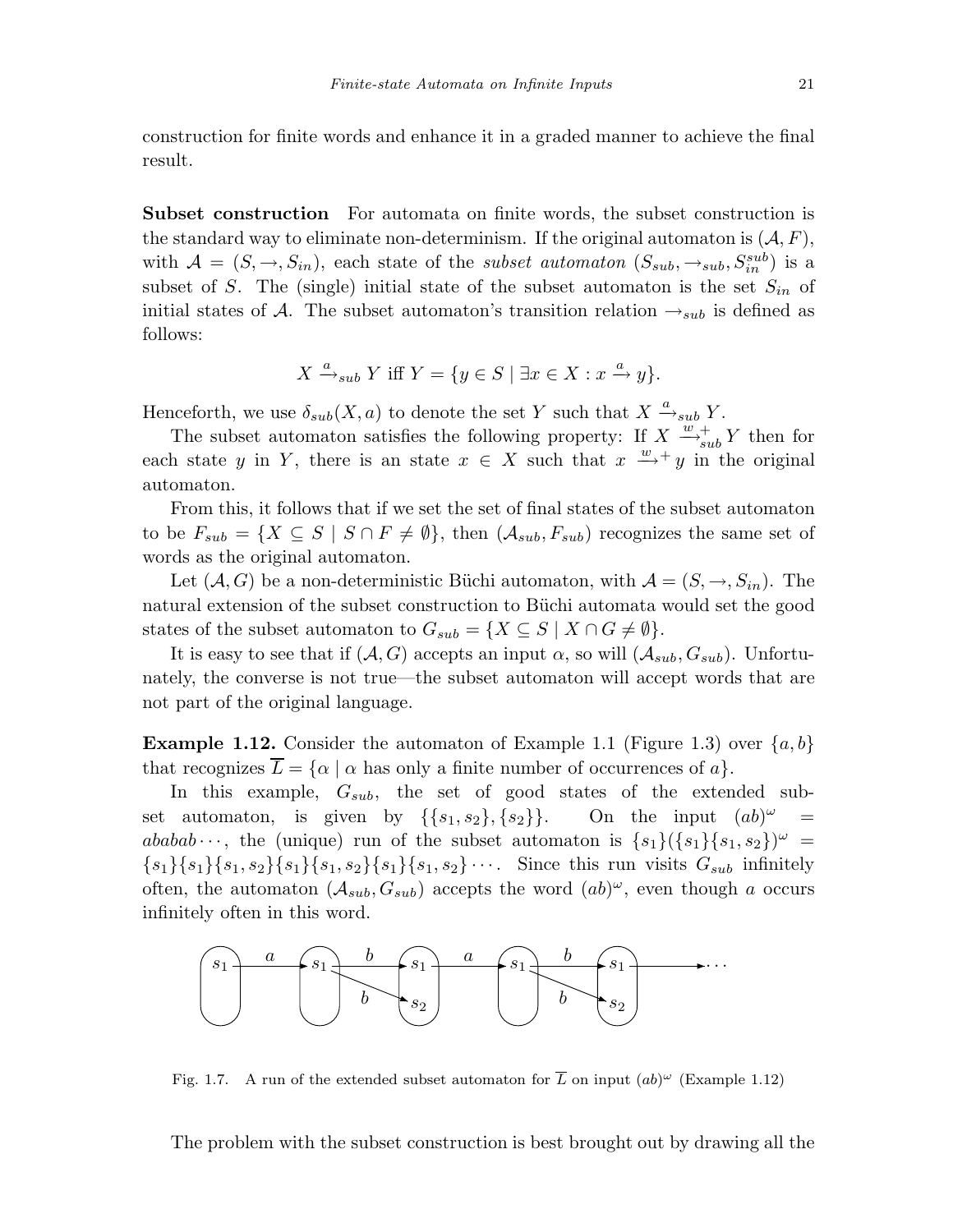"threads" between the individual subsets in this run of the subset automaton—see Figure 1.7.

As we can see, every finite run of the original automaton that reaches a good state actually dies out at that point. In general, all that this subset construction guarantees is that the original automaton has arbitrarily long finite runs that visit good states.

Marked subset construction We next try to strengthen the subset construction so that it explicitly keeps track of the threads between subsets. In the marked subset construction, in addition to keeping a subset of states, the subset automaton also has the ability to "mark" each state in the subset. A state in the current subset is marked if it satisfies one of two conditions: either it is a good state, or it has a marked predecessor in the previous subset. However, if all the states in the previous subset are marked, then only good states are marked in the current subset—no marks are inherited from a fully marked state. The good states in the marked subset automaton are those where the entire subset is marked.

Concretely, let  $(A, G)$  be the original non-deterministic Büchi automaton with  $A = (S, \rightarrow, S_{in}).$  Then, the marked subset automaton  $(A_M, G_M)$ , with  $A_M =$  $(S_M, \to_M, S_M^M)$ , is given as follows.

- $S_M = \{(X, f) | X \subseteq S, f : X \rightarrow \{\text{marked}, \text{unmarked}\}\}.$
- The transition function  $\rightarrow_M$  is as follows:  $(X, f) \xrightarrow{a} M (Y, g)$  iff

 $-Y = \delta_{sub}(X, a).$ (Recall that  $Y = \delta_{sub}(X, a)$  iff in the normal subset automaton,  $X \stackrel{a}{\rightarrow}_{sub}$ Y .) – If  $f(x)$  = marked for all  $x \in X$ 

then

$$
\forall y \in Y : g(y) = \begin{cases} \text{marked} & \text{if } y \in G \\ \text{unmarked otherwise} \end{cases}
$$

else

$$
\forall y \in Y : g(y) = \begin{cases} \text{marked} & \text{if } y \in G \text{ or} \\ & (\exists x \in X : f(x) = \text{marked and } x \xrightarrow{a} y) \\ \text{unmarked otherwise} \end{cases}
$$

\n- \n
$$
S_{in}^M = \{(S_{in}, f) \mid \forall s \in S_{in} : f(s) = \text{marked}\}
$$
\n
\n- \n $G_M = \{(X, f) \mid \forall x \in X : f(x) = \text{marked}\}$ \n
\n

The main property satisfied by this automaton is the following.

Let  $\rho$  be a run of  $(\mathcal{A}_M, G_M)$  on an input  $\alpha$  such that  $\rho(i)=(X_i, f_i)$  for all  $i \in Nat$ . Suppose that  $(X_k, f_k) \in G$  for some  $k > 0$ . Let j be the largest natural number less than k such that  $(X_j, f_j) \in G$ —such a number j must exist because the initial state of  $\mathcal{A}_M$  belongs to G.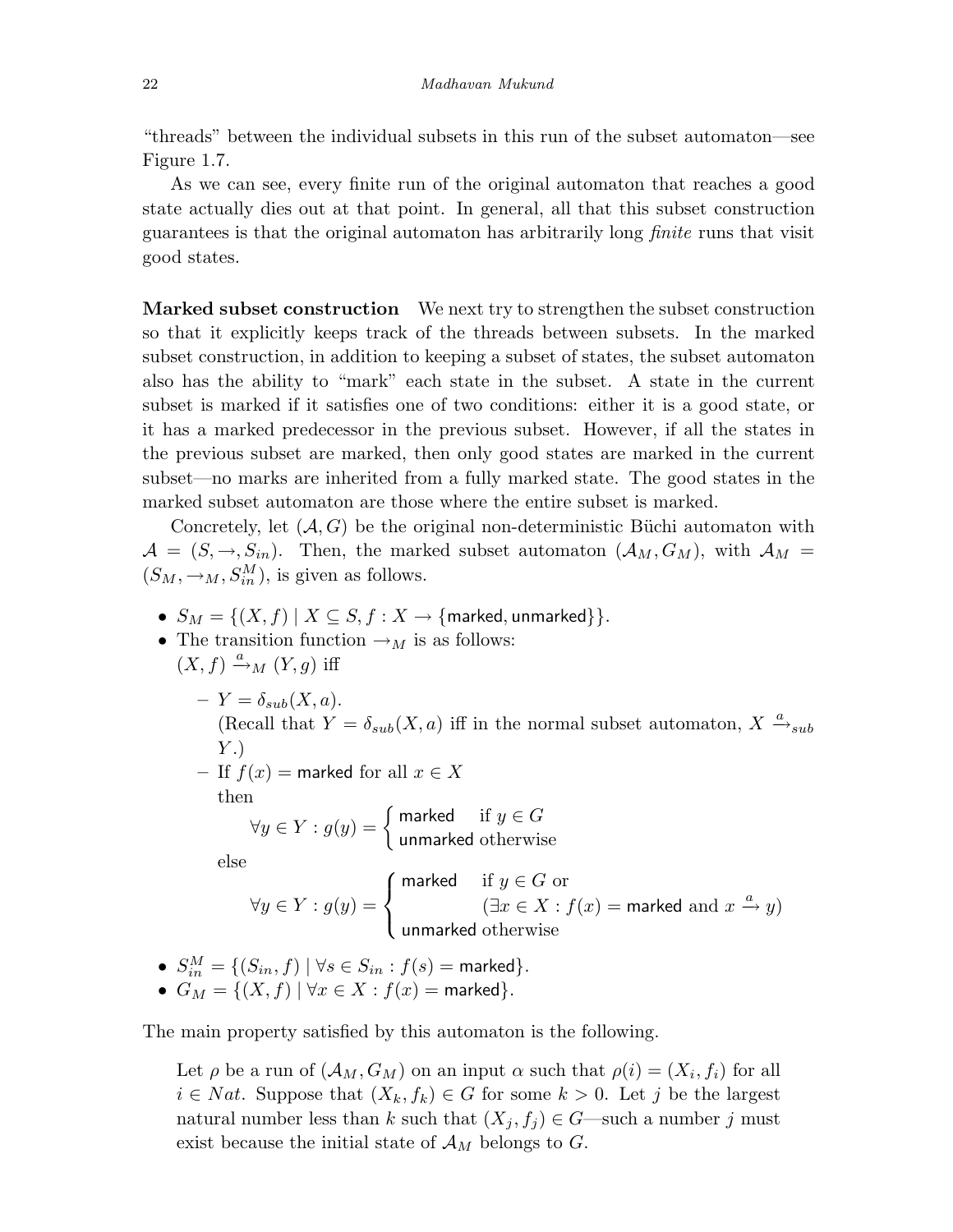Then, for each state  $y \in Y_k$ , there is a state  $x \in X_j$  such that  $x \xrightarrow{\alpha[j..k-1]} y$ in the original automaton and, moreover, when going from  $x$  to  $y$  on reading  $\alpha[j..k-1]$ , the original automaton goes through some good state.

From this observation, we can deduce that the marked subset construction is sound.

**Proposition 1.13.** Let  $(A_M, G_M)$  be the marked subset automaton that corresponds to the Büchi automaton  $(A, G)$ . Then, if  $(A_M, G_M)$  accepts an input  $\alpha$ , so does  $(\mathcal{A}, G)$ .

**Proof.** Let  $\rho_{\alpha}$  be the (unique) run of  $\mathcal{A}_M$  on an input  $\alpha$  with  $\rho_{\alpha}(i)=(X_i, f_i)$ for  $i \in \mathbb{N}_0$ . If  $(\mathcal{A}_M, G_M)$  accepts  $\alpha$ , there must be an infinite sequence of positions  $\{i_0, i_1,...\} \subseteq \mathbb{N}_0$  such that  $0 = i_0 < i_1 < \cdots$  and  $(X_j, f_j) \in G$  for all  $j \in \{i_0, i_1,...\}$ .

From our previous observation about the marked subset construction, we know that for each index  $i_{k+1}$  in the set  $\{i_0, i_1, \ldots\}$  and for each state  $x \in X_{i_{k+1}}$ , there is a state  $y \in X_{i_k}$  such that in the original automaton, there is a sequence of transitions leading from y to x on the input  $\alpha[i_k..i_{k+1}-1]$  that passes through some good state. Let us call such a state y a good predecessor of x.

We construct an infinite tree  $T_{\alpha}$  as follows. The root of the tree is the set  $S_{in}$  of initial states. At each level k of the tree,  $k \geq 1$ , we have a node  $n_{(x,i_k)}$  corresponding to each state  $x \in X_{i_k}$ . The parent of a node  $n(x,j)$  at level  $j, j > 1$ , is a node  $n(y,j-1)$ at level j–1 such y is a good predecessor of x. (Of course, x may have more than one good predecessor. If this is the case, we arbitrarily select one of them and make the corresponding node the parent of  $n_{(x,j)}$  in the tree.)

The tree  $T_{\alpha}$  is finitely branching and has an infinite number of nodes. By König's lemma, it must have an infinite path. Each infinite path in  $T_{\alpha}$  corresponds to a run of the original automaton  $A$  on  $\alpha$ . By construction, such a run must pass through a good state between each level in the tree. Thus, A has at least one run on  $\alpha$  that meets G infinitely often.  $\Box$ 

Unfortunately, though the marked subset construction is sound, it is not complete there may be inputs accepted by  $(A, G)$  that are not accepted by  $(A_M, G_M)$ . Consider the following example.

#### Example 1.14.

In the Büchi automaton shown in Figure 1.8, the input  $a^{\omega}$  generates the sequence of subsets  $\{s_0\}(\{s_1, s_2\})^{\omega}$ . Since  $s_2$  is not a final state, the subset  $\{s_1, s_2\}$  never becomes fully marked. Thus, though the original automaton has an accepting run  $s_0s_1^{\omega}$  on this input, the marked subset construction fails to detect this.

The problem is that the marked subset construction demands too much from the underlying runs. As the example shows, it should be sufficient to identify a portion of the subset that is marked and can infinitely often regenerate its marks.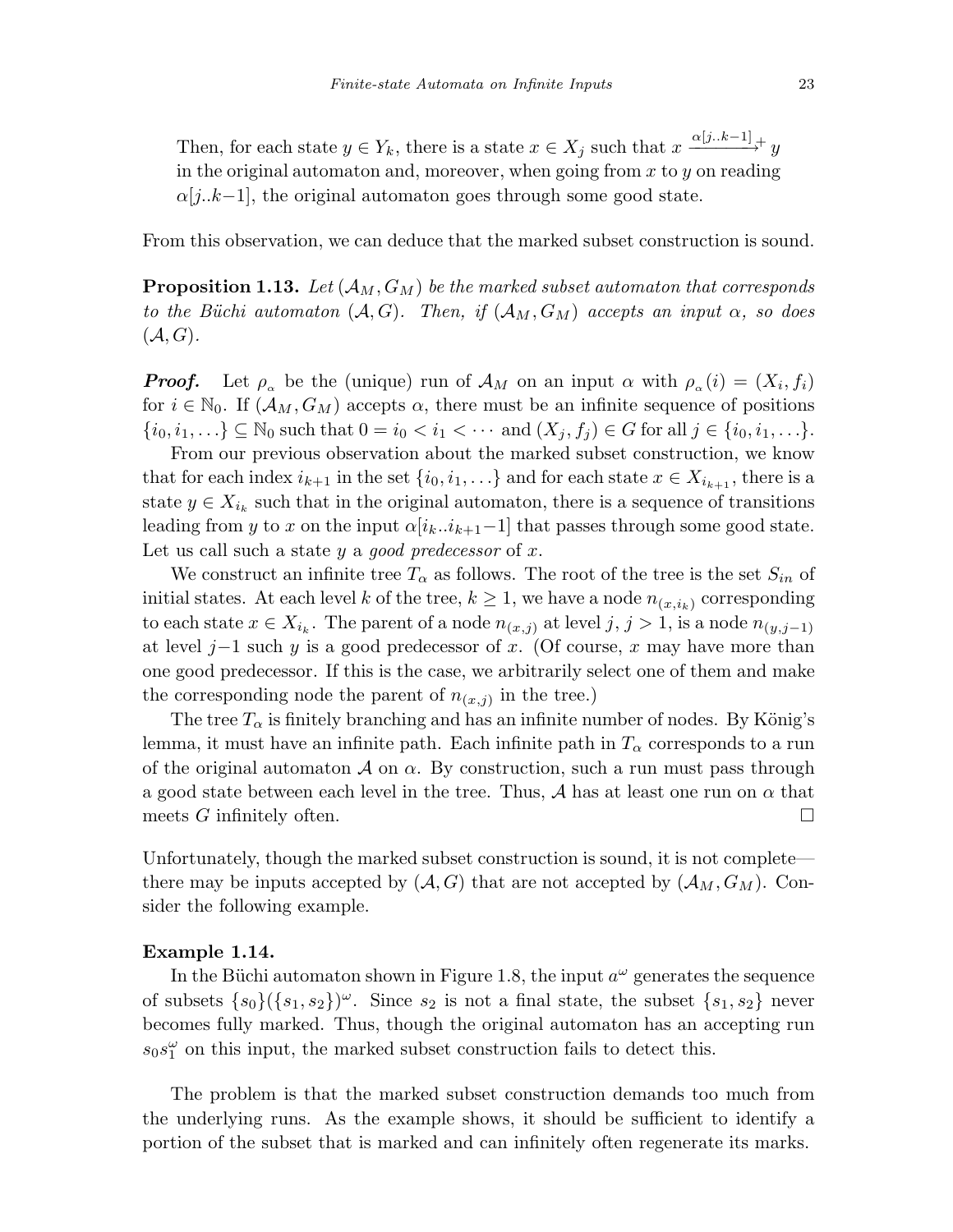

Fig. 1.8. The marked subset construction is not complete (Example 1.14)

Hierarchical Marked Subset Construction A first attempt to weaken the marked subset construction would be to have a hierarchy of marks. At the base level, the subset automaton runs the marked subset construction and marks states using a level 1 mark. The states that have level 1 marks then start off a nested copy of the marked subset construction with level 2 marks. Similarly, the states that have level 2 marks start off a marked subset construction with level 3 marks. What we would like to detect is whether some level  $i$  can get completely marked. This corresponds to checking if the set of nodes marked at level  $i$  is equal to the set of nodes marked at level  $i+1$ . If so, we reset all marks at levels greater than i and continue.

Since the number of nodes marked at level  $i$  is always strictly greater than the set of nodes marked at level  $i+1$ , there can be at most as many levels as there are states in the original automaton.

To specify the acceptance condition, we need to verify that some level  $i+1$ gets set to empty infinitely often and that level i does not get set to empty in between. In other words, level i denotes a permanent thread through the subset construction that gets marked infinitely often. To do this, we have to pass from a Büchi condition to a Rabin condition—for each i, a positive condition for level  $i+1$ has to be qualified by a negative condition for level  $i$ . (Note that this transition to a stronger acceptance condition was inevitable, since we have already seen that deterministic Büchi automata cannot recognize all  $\omega$ -regular languages.)

Here is a formal description of a hierarchical marked subset construction that attempts to achieve this goal. Let  $(A, G)$  be a Büchi automaton, with  $A = (S, \rightarrow$ ,  $S_{in}$ ). Define  $(A_H, \mathcal{PT}_H)$ , with  $\mathcal{A}_H = (S_H, \rightarrow_H, S_{in}^H)$ , as follows:

- Let  $|S| = n$ .  $S_H$  consists of pairs of the form  $(\sigma, \chi)$  where:
	- $\sigma : [1..n] \rightarrow 2^S$  is a *subset list* satisfying the condition that  $\sigma(i+1)$  is a *proper* subset of  $\sigma(i)$  whenever  $\sigma(i)$  is non-empty.  $-\chi : [1..n] \rightarrow \{\text{white}, \text{green}\}$  is a *colour list*.
- $S_{in}^H = (\sigma_0, \chi_0)$ , where  $\sigma_0(1) = S_{in}$ ,  $\sigma_0(i) = \emptyset$  for all  $i \in [2..n]$  and  $\chi(i) =$  white for all  $i \in [1..n]$ .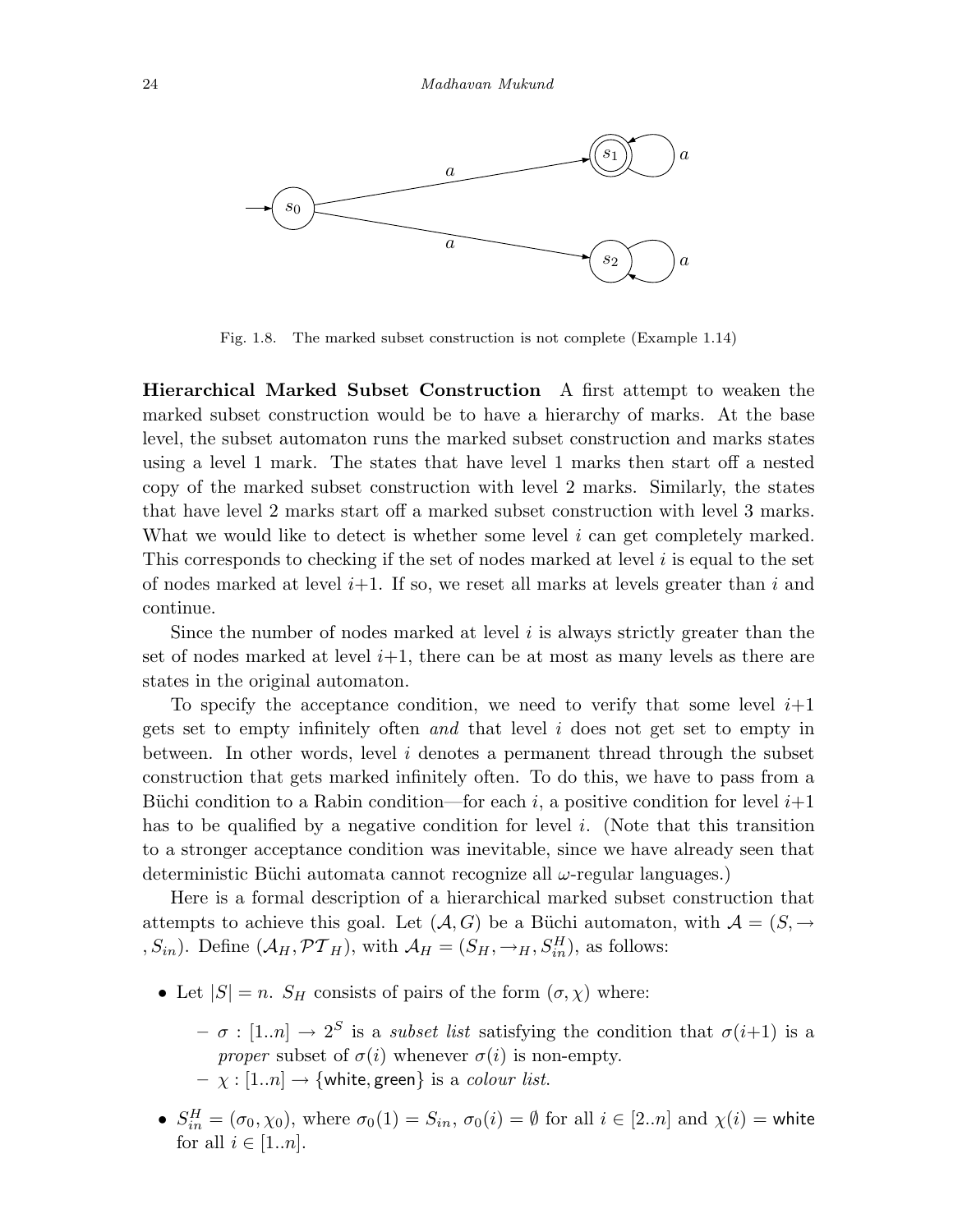• The transition function  $\rightarrow$ H performs the following sequence of actions. Initially, each level runs the subset construction locally. Next, any final states appearing in the new subset at level i are added to the subset at level  $i+1$  this corresponds to generating fresh marks at level  $i$ . We now look for the smallest level i whose subset is the same as that at level  $i+1$ . If such an i exists, we "clear out" the subset list from level  $i+1$  onwards and set the colour of level  $i$  to green.

More formally, on reading an input a, the state  $(\sigma, \chi)$  generates a new state  $(\sigma', \chi')$  as follows:

(i) Let  $\sigma_1 : [1..n+1] \rightarrow 2^S$  be defined as follows:

$$
- \sigma_1(1) = \delta_{sub}(\sigma(1), a).
$$
  
- For  $i \in [2..n], \sigma_1(i) = \delta_{sub}(\sigma(i), a) \cup (\delta_{sub}(\sigma(i-1), a) \cap G).$   
-  $\sigma_1(n+1) = \delta_{sub}(\sigma(n), a) \cap G.$ 

(ii) If there is no index  $i \in [1..n]$  such that  $\sigma_1(i) = \sigma_1(i+1)$ , then

 $- \sigma'(i) = \sigma_1(i)$  for all  $i \in [1..n]$ .  $-\chi'(i)$  = white for all  $i \in [1..n]$ .

else, let m be the smallest index such that  $\sigma_1(m) = \sigma_1(m+1)$ . Then,

 $- \sigma'(i) = \sigma_1(i)$  for all  $i \in [1..m]$  and  $\sigma'(i) = \emptyset$  for all  $i > m$ .  $-\chi'(m) = \text{green} \text{ and } \chi'(i) = \text{white} \text{ for all } i \neq m.$ 

• The acceptance table  $\mathcal{PT}_H$  consists of n pairs  $\langle (G_1, R_1), (G_2, R_2), \ldots, (G_n, R_n) \rangle$ where:

$$
- R_i = \{ (\sigma, \chi) \mid \sigma(i) = \emptyset \}
$$
  
- G<sub>i</sub> =  $\{ (\sigma, \chi) \mid \chi(i) = \text{green} \}$ 

In this construction, the list  $\sigma$  implicitly records the levels of marks associated with the states in the current subset—a state s belongs to  $\sigma(i+1)$  iff s has a level i mark in the current subset. It is not difficult to show that this construction is complete.

**Proposition 1.15.** Let  $(A_H, \mathcal{PT}_H)$  be the hierarchical marked subset automaton that corresponds to the Büchi automaton  $(A, G)$ . If  $(A, G)$  accepts an input  $\alpha$ , so does  $(\mathcal{A}_H, \mathcal{PT}_H)$ .

**Proof.** Suppose  $(A, G)$  accepts  $\alpha$ . Then,  $\alpha$  admits a run  $\rho$  that visits G infinitely often. We must show that the unique run  $\rho_{\alpha}$  of  $\mathcal{A}_H$  on  $\alpha$  satisfies some entry in  $\mathcal{PT}_H.$ 

For  $j \in \mathbb{N}_0$ , let  $\rho_{\alpha}(j)=(\sigma_j , \chi_j)$ . We know that for all  $j \in \mathbb{N}_0$ ,  $\sigma_j(1)$  is the set of states maintained by the subset construction. Since  $\rho$  is a valid run of  $\mathcal A$  on  $\alpha$ ,  $\sigma_j(1)$  is always non-empty. So,  $\rho_\alpha$  satisfies condition  $R_1$ . If it also satisfies  $G_1$  then  $(\mathcal{A}_H, \mathcal{PT}_H)$  accepts  $\alpha$  and we are done.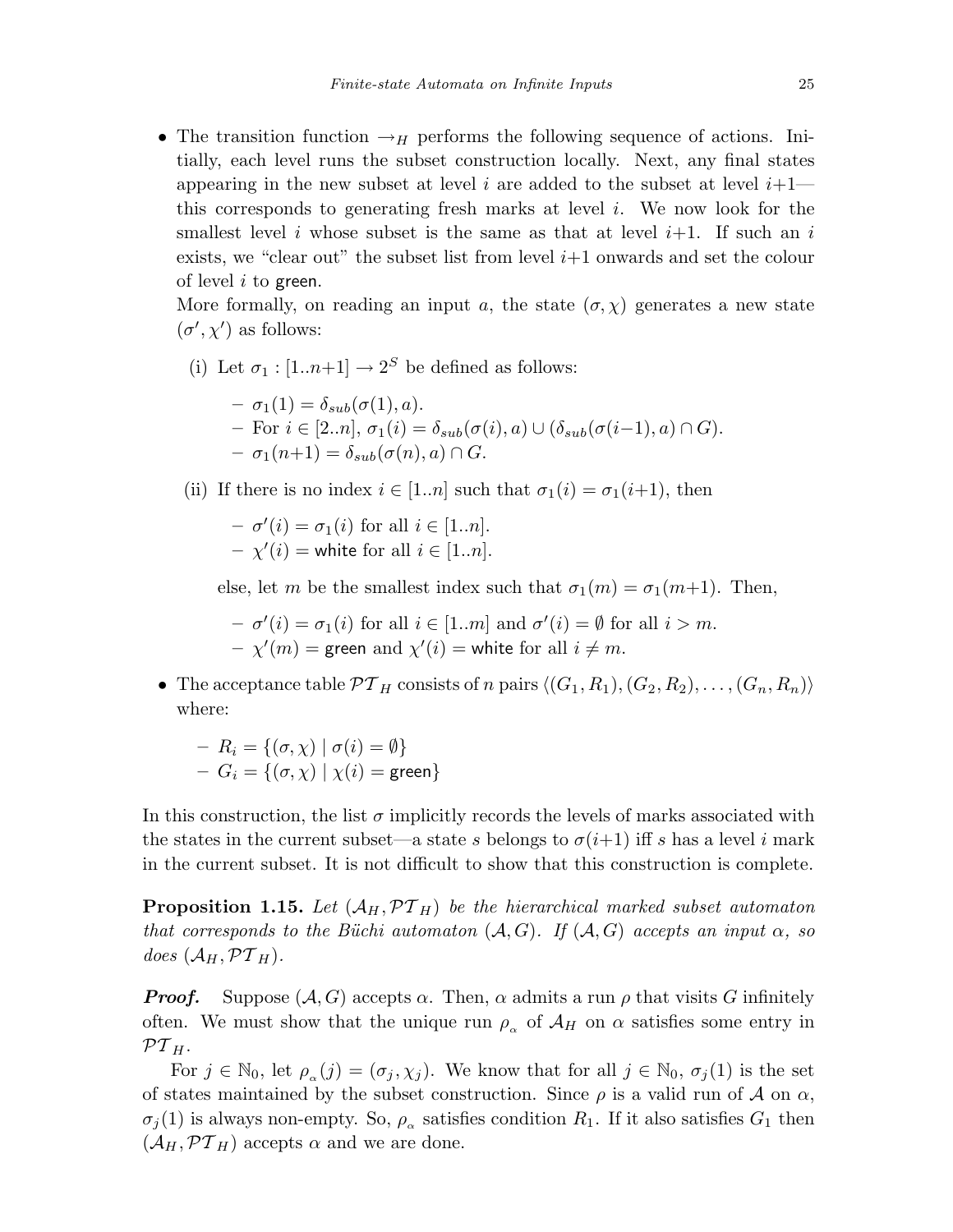If  $\rho_{\alpha}$  does not satisfy  $G_1$ , let  $k_0$  be the last position where the colour of the first level is green. We wait for the first position  $i_0 > k_0$  where  $\rho$ , the accepting run of A on  $\alpha$ , next visits a good state. We know that  $\sigma_j(2)$  is non-empty for all  $j \geq i_0$ —once the good state seen at position  $i_0$  gets pushed to level 2, the accepting run  $\rho$  will be part of the subset construction maintained at level 2, thus guaranteeing that at least one valid state is generated at each point. So,  $\rho_{\alpha}$  satisfies  $R_2$ . If it also satisfies  $G_2$  we are done.

Otherwise, we repeat the argument above and deduce that  $\rho_{\alpha}$  satisfies  $R_3$ , with the accepting run  $\rho$  a part of  $\sigma_i(3)$  for all j greater than a finite index  $i_1$ . We can repeat this argument only a finite number of times, till we reach level  $n$ . The subset maintained at level n can never be more than a singleton. If the accepting run  $\rho$  is part of the subset construction at level  $n$ , it must generate the signal green infinitely often in which case  $\rho_{\alpha}$  satisfies the pair  $(G_n, R_n)$ .

Unfortunately, the hierarchical subset construction is not sound. Consider this example.

#### Example 1.16.



Fig. 1.9. The hierarchical marked subset construction is not sound (Example 1.16)

The automaton shown in Figure 1.9 does not accept the input  $(ba)^{\omega}$ . However, the run of the hierarchical marked subset automaton on this input is the following:

$$
\frac{1\left(\{s\}, \text{white}\right)}{3\left(\emptyset, \text{white}\right)} \xrightarrow{b} H \frac{1\left(\{s, g_1\}, \text{white}\right)}{2\left(\{g_1\}, \text{white}\right)} \xrightarrow{a} H \frac{1\left(\{s, g_2\}, \text{white}\right)}{2\left(\{g_2\}, \text{green}\right)} \xrightarrow{b} H
$$
\n
$$
\frac{3\left(\emptyset, \text{white}\right)}{3\left(\emptyset, \text{white}\right)} \xrightarrow{a} H \frac{1\left(\{s, g_2\}, \text{white}\right)}{3\left(\emptyset, \text{white}\right)} \xrightarrow{b} H
$$
\n
$$
\frac{1\left(\{s, g_1, g_2\}, \text{white}\right)}{2\left(\{g_1, g_2\}, \text{white}\right)} \xrightarrow{a} H \frac{1\left(\{s, g_2\}, \text{white}\right)}{2\left(\{g_2\}, \text{green}\right)} \xrightarrow{b} H \cdots
$$
\n
$$
\frac{3\left(\{g_2\}, \text{white}\right)}{3\left(\emptyset, \text{white}\right)} \xrightarrow{a} H \frac{1\left(\{s, g_1, g_2\}, \text{white}\right)}{3\left(\emptyset, \text{white}\right)} \xrightarrow{b} H \cdots
$$

Since level 2 remains populated forever and turns green infinitely often, the hierarchical construction incorrectly accepts this input.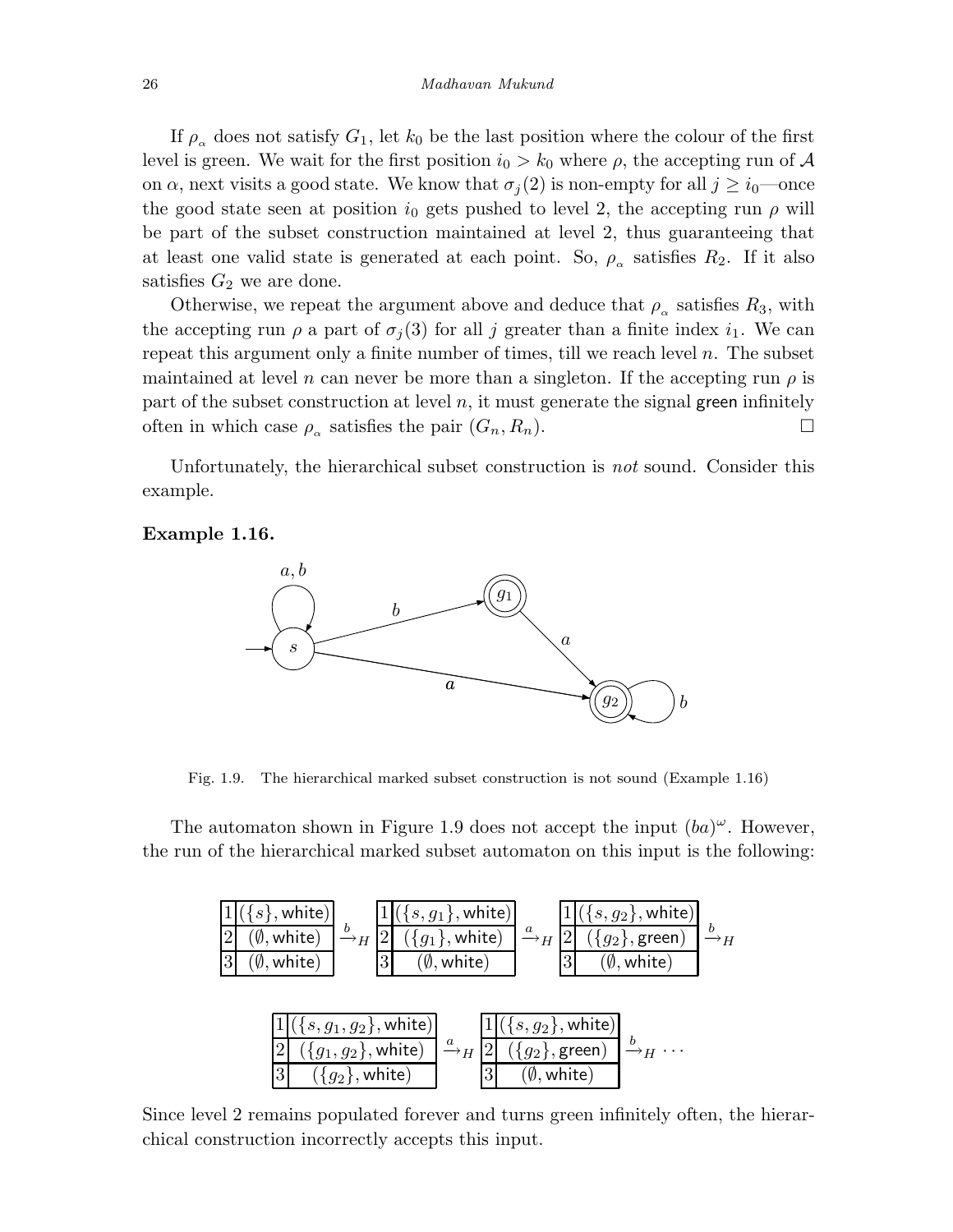In the preceding example, the problem is that the good state  $g_2$  that appears to be permanently part of level  $2$  is actually a transient state. Each time an  $a$  is read, the  $g_2$  state at level 2 disappears, only to be replaced by a fresh copy of  $g_2$  that is pushed from level 1.

To rectify this defect, we distinguish new copies and old copies of a state at each level by attaching a label to each fresh subset of states that is generated. If an older copy of a state continues to exist, we remove the new copy. The labels partition the states at each level into disjoint subsets. A label that persists corresponds to an infinite run whereas when a run dies out, as in the example above, its label disappears.

Safra's construction implements such a labelling scheme. The hierarchy of subsets is represented as a tree. Each node in the tree is a collection of states with the same label, corresponding to a set of runs that were initiated at the same time. The root of the tree contains the subset at the first level of the hiearchical construction. The parent-child relation in the tree accurately records how subsets at each level arise from subsets at the previous level. Only the oldest copy of each active state is retained, bounding the size of the tree. This allows a fixed set of labels to be recycled, making the overall construction finite-state.

Safra's Construction Before presenting Safra's construction, we review some terminology regarding trees. A tree is a structure  $T = (V, v_r, \pi)$  where V is a set of nodes,  $v_r \in T$  is a special node known as the *root* and for all  $v \in V - \{v_r\}$ ,  $\pi(v) \in T$  fixes the parent of the node. If  $v = \pi^{i}(v')$  for some  $i > 0$ , we say that v is an ancestor of v'. The root  $v_r$  is an ancestor of every other node. If  $v' = \pi(v)$ then  $v$  is said to be a *child* of  $v'$ . We assume that for any node  $v$ , all the children of  $v$  are ordered so that we can talk of one child being to the *left* of another. This generates a total order on nodes—if v and v' are nodes, we say that  $v < v'$  if v is an ancestor of  $v'$  or if there is a common ancestor u of v and  $v'$  such that v is in the subtree rooted at a child  $u_1$  of v, v' is in the subtree rooted at a child  $u_2$  of v and  $u_1$  is to the left of  $u_2$ .

Given a Büchi automaton  $(A, G)$ , with  $A = (S, \rightarrow, S_{in})$ , Safra's construction produces a Rabin automaton  $(\mathcal{A}_G, \mathcal{PT}_G)$ , with  $\mathcal{A}_G = (S_G, \rightarrow_G, S_{in}^G)$ . The automaton  $(\mathcal{A}_G, \mathcal{PT}_G)$  is as follows:

- Each state in  $S_G$  is a structure  $(T, \sigma, \chi, \lambda)$  where
	- $-T=(V,v_r,\pi)$  is a tree.
	- $-\sigma: V \to 2^S$  associates a set of states of A with each node in V in such a way that:
		- ∗ The union of the sets associated with the children of a node v is a *proper* subset of  $\sigma(v)$ .
		- $*$  If v and v' are two nodes such that v is not an ancestor of v' and v' is not an ancestor of v then  $\sigma(v)$  is disjoint from  $\sigma(v')$ .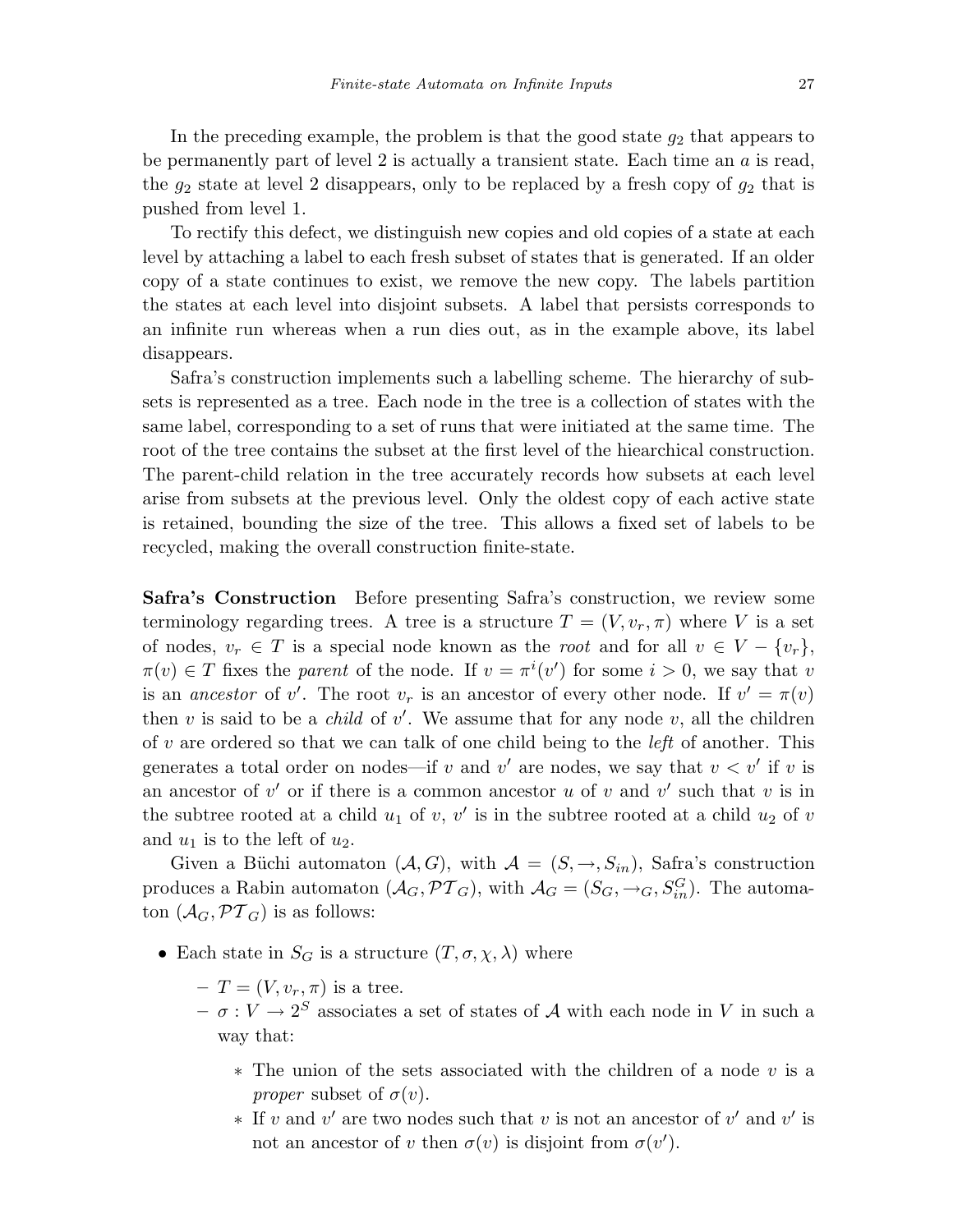∗ If σ(v) = ∅, then v is the root vr.

It is not difficult to verify that the conditions imposed on the function  $\sigma$ ensure that  $|V|$  can be no larger than n, where n is the number of states in S.

- $-\chi: V \to \{\text{white}, \text{green}\}\text{ fixes a colour for each node.}$
- $\lambda : V \to \mathcal{L}$  is an injective function that attaches a *label* from the set  $\mathcal{L} = \{\ell_1, \ell_2, \ldots, \ell_{2n}\}\$  to each node. Notice that  $\mathcal{L}$  has  $2n$  elements.

As we mentioned earlier, each layer of the tree corresponds to one level of the hierarchical marked subset construction, partitioned into disjoint subsets. The tree structure records how the partitions at each level are connected to the partitions at the previous level.

- On reading an input a, the state  $(T, \sigma, \chi, \lambda)$  is transformed to the state  $(T', \sigma', \chi', \lambda')$  as follows:
	- (i) Let  $T = (V, v_r, \pi)$ . Expand the T to a tree  $T_1 = (V_1, v_r, \pi_1)$  as follows: For each  $v \in V$ , if  $\sigma(v) \cap G \neq \emptyset$ , add a node v' such that  $\pi_1(v') = v$  and  $v'$  is the right-most child of v.
	- (ii) Extend  $\sigma$  and  $\lambda$  to functions  $\sigma_1$  and  $\lambda_1$  over  $T_1$  as follows: For all nodes v in  $V_1 \cap V$ , let  $\sigma_1(v) = \sigma(v)$ . For a new node  $v \in V_1 - V$ ,  $\sigma_1(v) = \sigma(\pi_1(v)) \cap G.$

All nodes v in  $V_1 \cap V$  inherit the label  $\lambda(v)$ . For each node in  $V_1 - V$ , choose a new label from  $\mathcal L$  that is not assigned to any other node. Since there  $2n$  labels to choose from, this is always possible—each node in V generates at most one new child in  $V_1$  and there were not more than n nodes in  $V$ .

(iii) For every node  $v$ , apply the subset construction locally. In other words, define a new function  $\sigma'_1 : V_1 \to 2^S$  such that  $\sigma'_1(v) = \delta_{sub}(\sigma_1(v), a)$  for all  $v \in V_1$ .

At this stage, we have to "clean up"  $T_1$  and  $\sigma'_1$  so that the structure once again satisfies the conditions specified for states of  $\mathcal{A}_G$ .

- (iv) For every node  $v \in V_1$ , if  $s \in \sigma'_1(v)$  and s also belongs to  $\sigma'_1(v')$  for some node v' such that v' is not an ancestor of v but  $v' < v$ , (recall the total order on all nodes in a tree) remove s from  $\sigma'_1(v)$ . This corresponds to retaining only the "oldest" copy of each active state in the simulation.
- (v) Remove all nodes v such that  $\sigma'_1(v) = \emptyset$  and v is not the root  $v_r$ .
- (vi) For each node v such that  $\sigma'_1(v)$  is equal to  $\bigcup \{\sigma'_1(v') \mid v = \pi_1(v')\}$ , remove all the children of v and set  $\chi_1(v) =$  green. For all other nodes, set  $\chi_1(v) =$  white.
- (vii) Let the set of nodes remaining be V'. For  $v \in V'$ ,  $\sigma'(v)$  is that part of  $\sigma'_{1}(v)$  that remains after discarding states which already appear to the left, as specified in step (iv) above. The label  $\lambda'(v)$  of a node v is retained from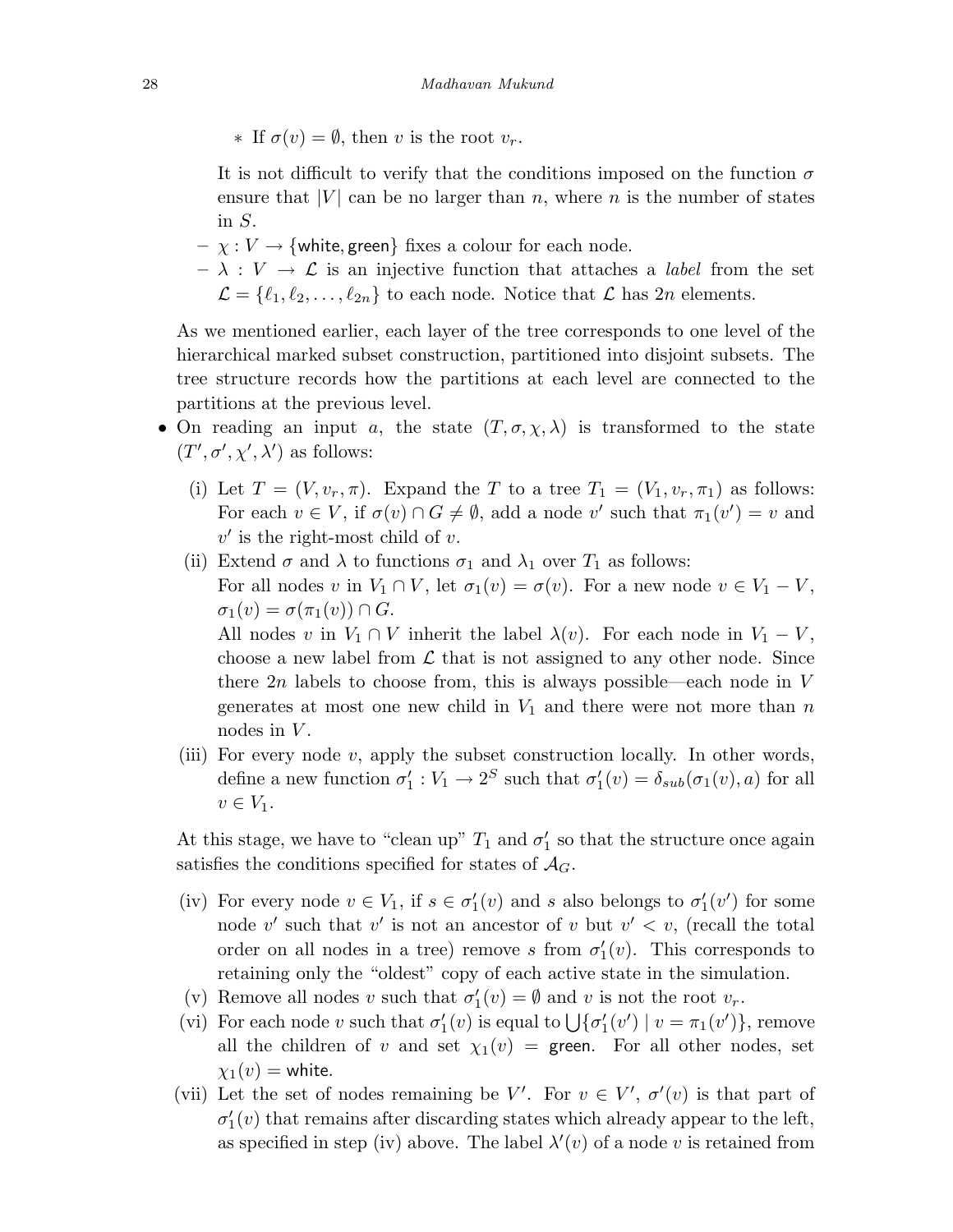T<sub>1</sub>. Finally, set  $\chi' = \chi_1$ .

- The initial state of  $\mathcal{A}_G$  is the tree  $(\{v_r\}, v_r, \emptyset)$  where  $\sigma(v_r) = S_{in}$ ,  $\chi(v_r) =$  white and  $\lambda(v_r) = \ell_1$ .
- The pairs table  $\mathcal{PT}_G = \langle (G_1, R_1), (G_2, R_2), \ldots, (G_{2n}, R_{2n}) \rangle$  is defined as follows:

$$
- R_i = \{ (T = (V, v_r, \pi), \sigma, \chi, \lambda) \mid \forall v \in V : \lambda(v) \neq \ell_i \}.
$$
  
- G<sub>i</sub> = \{ (T = (V, v\_r, \pi), \sigma, \chi, \lambda) \mid \exists v \in V : \lambda(v) = \ell\_i \text{ and } \chi(v) = \text{green} \}.

The labelling procedure guarantees that the labels of new nodes added at each stage are disjoint from the labels of the existing nodes. In other words, if a node labelled  $\ell_i$  is deleted from the tree during a transition, the label  $\ell_i$  temporarily disappears from the tree.

Thus, an entry  $(G_i, R_i)$  in the pairs table specifies the following condition. The condition  $R_i$  is satisfied if at some stage a node labelled  $\ell_i$  is added to the tree and it is never deleted henceforth. The condition  $G_i$  then says that this node turns green infinitely often.

Figure 1.10 describes the run generated by Safra's construction on the input  $(ba)^\omega$  for the automaton shown in Figure 1.9. In the figure, each node of a tree is denoted by a circle, with the label indicated inside the circle and the associated subset written by its side. Nodes coloured green are drawn as double circles, while white nodes are drawn as single circles. When selecting labels for new nodes added to the tree at each stage, we have followed the policy of using the first "free" label in L.



Fig. 1.10. A run generated by Safra's construction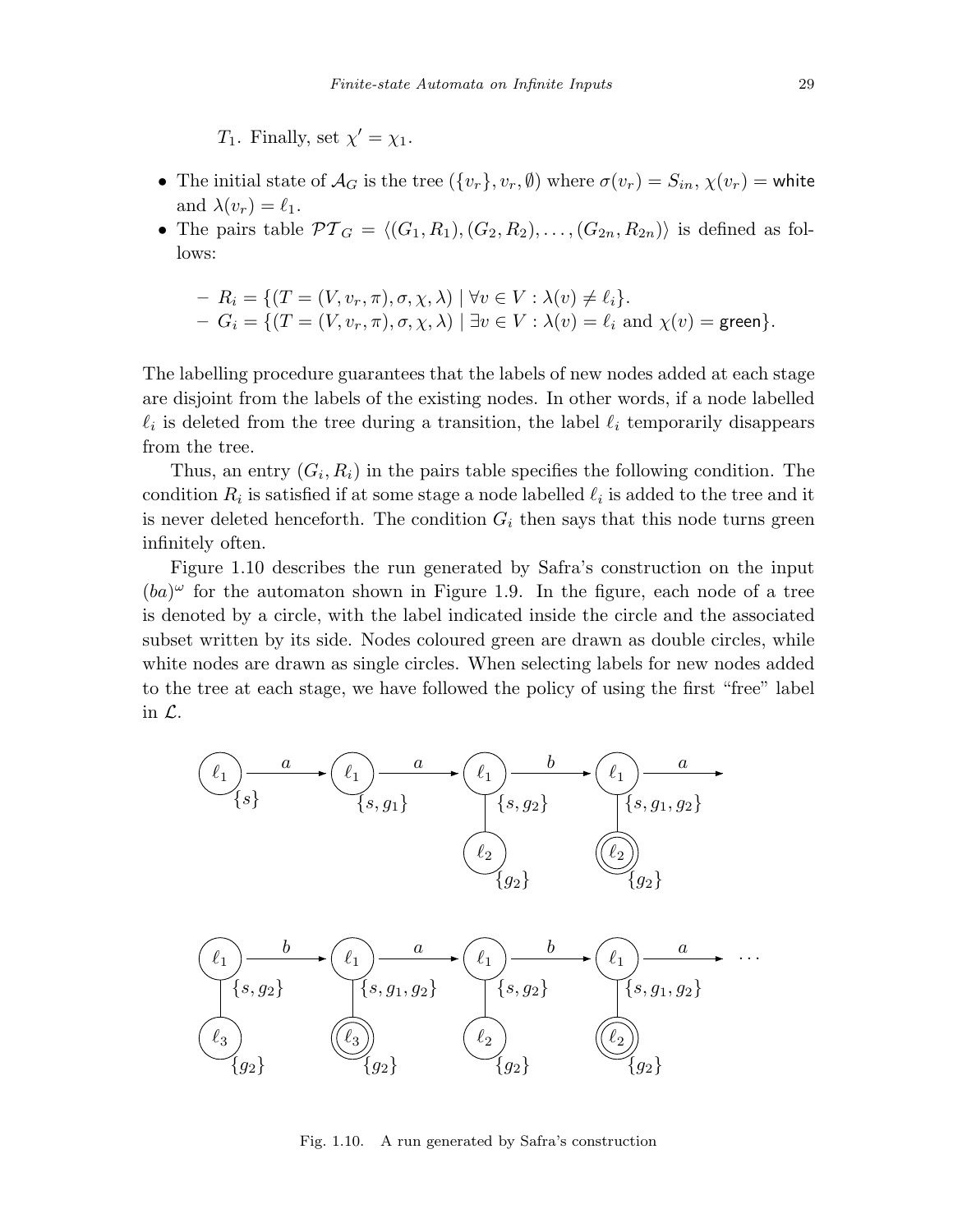At the second level of the tree, nodes labelled  $\ell_2$  and  $\ell_3$  turn green infinitely often, so the run satisfies  $G_2$  and  $G_3$ . However, since both these labels also disappear from the tree infinitely often, the run does not satisfy  $R_2$  or  $R_3$ , thus ensuring that the automaton rejects this input.

It is not difficult to see that Safra's construction satisfies a property similar to the one described for the marked subset construction:

Let  $\rho$  be a run of  $(\mathcal{A}_G, \mathcal{PT}_G)$  on an input  $\alpha$  such that  $\rho(i)=(T_i, \sigma_i, \chi_i, \lambda_i)$ for all  $i \in \mathbb{N}_0$ . Let  $j, k \in \mathbb{N}_0$  with  $j < k$  and  $\ell$  be a label from  $\mathcal L$  such that:

- For all positions  $i \in [j..k]$ , there is a node v in the tree  $T_i$  such that  $\lambda_i(v) = \ell.$
- $\chi_j(v) = \chi_k(v)$  = green and for all i such that  $j < i < k$ ,  $\chi_i(v)$  = white.

Then, for each state  $y \in \sigma_k(v)$ , there is a state  $x \in \sigma_j(v)$  such that  $x \xrightarrow{\alpha[j..k-1]} y$  in the original automaton and, moreover, when going from x to y on reading  $\alpha[i..k-1]$ , the original automaton goes through some good state.

Once we have this property, the soundness of Safra's construction follows from an argument very similar to the one described for the marked subset construction in Proposition 1.13. In other words, we can show the following.

**Proposition 1.17.** Let  $(A_G, \mathcal{PT}_G)$  be the Rabin automaton generated by Safra's construction, corresponding to the Büchi automaton  $(A, G)$ . Then, if  $(A_G, \mathcal{PT}_G)$ accepts an input  $\alpha$ , so does  $(\mathcal{A}, G)$ .

**Proof.** As in the proof of Proposition 1.13, we construct a finitely branching tree  $T_{\alpha}$  with an infinite set of nodes for each input  $\alpha$  and argue that each infinite path in  $T_{\alpha}$  corresponds to an accepting run of A on  $\alpha$ . We omit the details.  $\Box$ 

The completeness of Safra's construction is shown by an argument similar to the one described for the hierarchical marked subset construction.

**Proposition 1.18.** Let  $(A_G, PT_G)$  be the Rabin automaton generated by Safra's construction corresponding to the Büchi automaton  $(A, G)$ . If  $(A, G)$  accepts an input  $\alpha$ , so does  $(\mathcal{A}_G, \mathcal{PT}_G)$ .

**Proof.** Suppose  $(A, G)$  accepts  $\alpha$ . Then,  $\alpha$  admits a run  $\rho$  that visits G infinitely often. We must show that the unique run  $\rho_{\alpha}$  of  $\mathcal{A}_G$  on  $\alpha$  satisfies some entry in  $\mathcal{PT}_G.$ 

For  $j \in \mathbb{N}_0$ , let  $\rho_{\alpha}(j)=(T_j , \sigma_j , \chi_j , \lambda_j )$ . Initially, the root  $v_r$  is assigned the label  $\ell_1$ . Since the root is never removed, the run  $\rho_\alpha$  satisfies  $R_1$ . If it also satisfies  $G_1$ then  $(\mathcal{A}_G, \mathcal{PT}_G)$  accepts  $\alpha$  and we are done.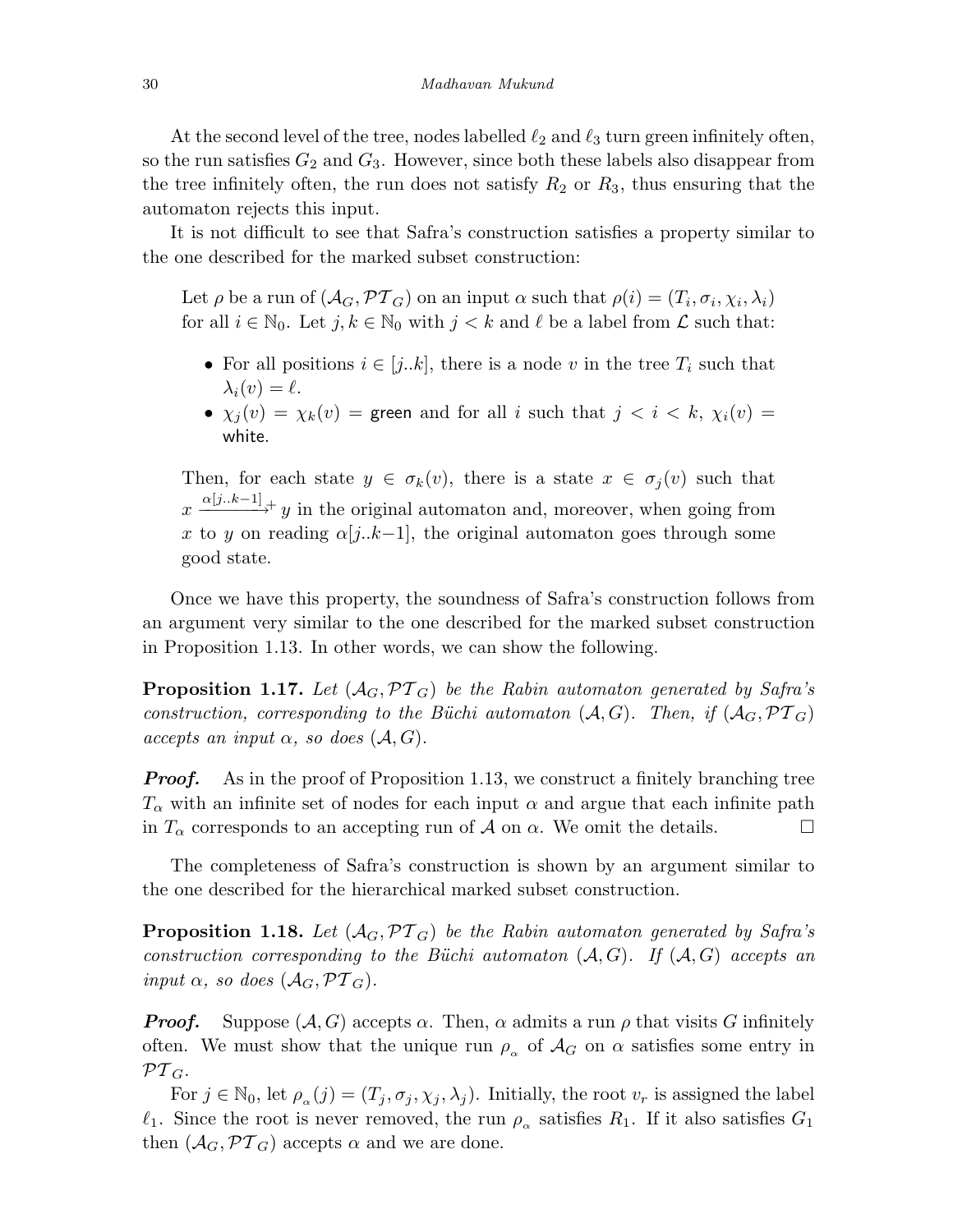If  $\rho_{\alpha}$  does not satisfy  $G_1$ , let  $k_1$  be the last position at which the root is coloured green. Let  $i_1$  be the first position after k where  $\rho$ , the accepting run of A on  $\alpha$ , visits  $G$ . At this point, a child  $v_1$  of the root comes into existence.

We know that the accepting run  $\rho$  is part of the overall subset construction maintained by the root node. Once  $v_1$  is created, we know that  $\rho$  is also being maintained at the first level. It would appear that the run is maintained by  $v_1$ itself, but there is a subtle complication to be taken into account. Since we only retain the left-most copy of each state, the run  $\rho$  may be passed on by  $v_1$  to some sibling on the left. In any case, it can only move left a finite number of times. Let us suppose it eventually settles down at some node  $v'_1$ .

It is not difficult to verify that the node  $v'_1$  must already have been in the tree when  $v_1$  was added. Let  $\ell_{i_1} = \lambda_{i_1} (v'_1)$  be the label of  $v'_1$ . Since  $\alpha$  never dies out,  $v'_1$ will never be deleted from the tree. In other words,  $\rho_{\alpha}$  satisfies the condition  $R_{i_1}$ . If it satisfies the corresponding condition  $G_{i_1}$  we are done.

Otherwise, let  $k_2$  be the last time where  $v'_1$  turns green. As before, we wait for  $i_2$ , the next time  $\rho$  visits a good state, and look at the child  $v_2$  of  $v'_1$  that is created at this point. The run  $\rho$  is copied into the subset maintained by  $v_2$  and passed on left a finite number of times till it settles down at a node  $v'_2$ . If  $\ell_{i_2}$  is the label of  $v'_2$ ,  $\rho_{\alpha}$  must satisfy  $R_{i_2}$ . If  $\rho_{\alpha}$  does not also satisfy  $G_{i_2}$  we push  $\rho$  down one more level.

Since there are only  $n$  levels in the tree, we cannot do this indefinitely. Thus, we must eventually find a node  $v'_m$  labelled  $\ell_{i_m}$  such that  $\rho_{\alpha}$  satisfies the pair  $(G_{i_m}, R_{i_m}).$ 

The complexity of Safra's construction The automaton  $A_G$  has  $2^{O(n \log n)}$ states, where n is the number of states in  $\mathcal A$ . To see this, we estimate the number of bits required to write down a typical state of  $A_G$ . We have to specify the structure  $(T, \sigma, \lambda, \chi).$ 

Since T has at most n nodes, we can "name" the nodes [1..n], with  $v_r = 1$ . The structure  $(V, v_r, \pi)$  can then be written down as a list of the form  $\{\pi(i)\}_{i\in[1..n]}$ . Since  $\pi(i) \in [1..n]$  requires  $\log n$  bits to write down, T can be described using  $n \log n$ bits. Similarly,  $\lambda$  and  $\chi$  can be written as lists of length n with each entry made up of  $\log n$  bits and 1 bit, respectively.

The only catch is with  $\sigma$ —if we naïvely represent the function  $\sigma: V \to 2^S$  as a list of subsets, we will need n bits to represent each entry, resulting in  $n^2$  bits overall. However, notice that if a state s belongs to  $\sigma(v)$  and  $\sigma(v')$  for two different nodes v and v' it must be the case that v is an ancestor of v' or that v' is an ancestor of v. Also, if  $s \in \sigma(v)$ , s must belong to  $\sigma(v')$  for every ancestor v' of v, all the way upto the root. Thus, we can characterize the set of nodes where s appears in terms of the lowest node  $v_s$  such that  $s \in \sigma(v_s)$ : if  $s \in \sigma(v_s)$  then  $s \in \sigma(v')$  for any other node v' iff v' is an ancestor of  $v_s$ . In this way,  $\sigma$  can also be represented as a list of length n by matching each state s in S to its corresponding node  $v_s$  in V. Each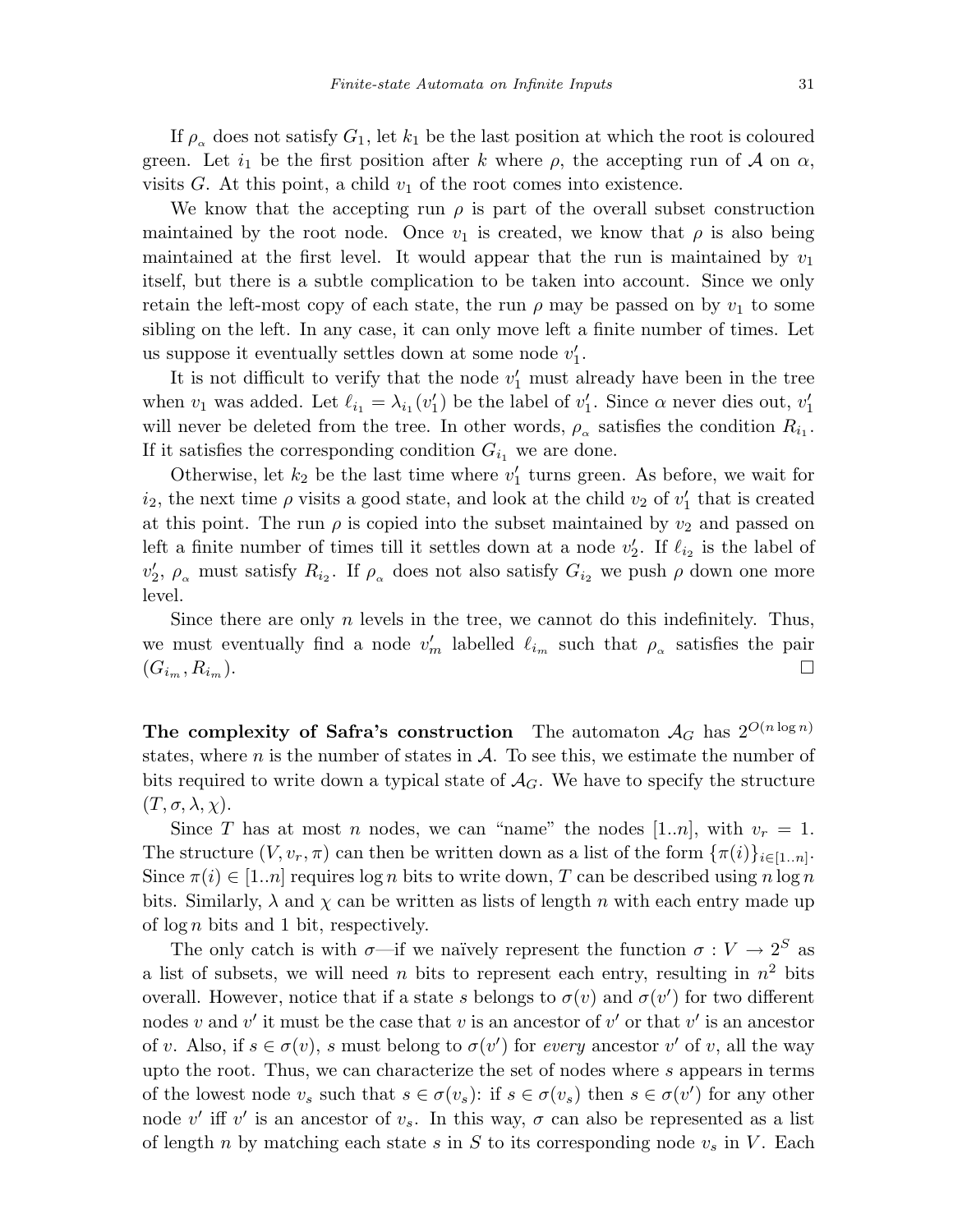entry in this list can be written down using  $\log n$  bits.

Since we can characterize a state of  $\mathcal{A}_G$  using  $O(n \log n)$  bits, it follows that the number of distinct states is bounded by  $2^{O(n \log n)}$ .

The number of pairs in  $\mathcal{PT}_G$  is  $O(n)$ —by construction, there is a pair  $(G_i, R_i)$ for each label  $\ell_i \in \mathcal{L}$  and  $\mathcal{L}$  contains exactly 2n elements.

By Lemma 1.11, we can simulate the Streett automaton  $(\mathcal{A}_G, \mathcal{PT}_G)$  by a Büchi automaton with  $2^{O(n \log n)}$  states. Thus, complementing Büchi automata using Safra's construction results in the state space blowing up from *n* to  $2^{O(n \log n)}$ . Recall that for automata on finite words, the number of states in the complement (via the subset construction) is  $2^{O(n)}$ . It has been shown that the bound achieved by Safra's construction is optimal [15].

Why complement Büchi automata? We have seen that if we work with Muller, Rabin or Streett conditions, we can in fact accept all  $\omega$ -regular languages using deterministic automata. So, why do we bother about complementing nondeterministic Büchi automata?

The reason is that the natural translation of logical questions into automata necessarily introduces non-determinism. For instance, when we constructed the automaton  $(\mathcal{A}_{\varphi}, G_{\varphi})$  corresponding to an S1S formula  $\varphi$  in Section 1.2, nondeterminism was unavoidable in the inductive step for handling existential quantification. This non-determinism arises regardless of what type of acceptance condition we choose to work with. Surprisingly, determinizing Muller or Rabin automata directly is no easier than first converting them to Büchi automata and then applying Safra's construction [8].

Arguably, for our purposes it should suffice to complement Büchi automata— determinization is a stronger construction that yields complementation as a corollary. In fact, Klarlund [16] has shown that it is possible to directly complement nondeterministic Büchi automata without determinizing them and without sacrificing the optimal  $2^{O(n \log n)}$  bound achieved by Safra's construction. However, there are applications where determinization is crucial—for instance, in the game-theoretic analysis of automata on infinite trees [17].

#### 1.5. Discussion

Our main focus in this survey has been in describing how Büchi automata can be used to settle decision problems in logic. On the way, we have proved some simple results about  $\omega$ -regular languages. There has also been a lot of work on the algebraic and topological aspects of  $\omega$ -regular languages that we have not even touched on. A detailed introduction can be found in the survey [12].

As mentioned in the Introduction, Meyer showed in [5] that the decision procedure for S1S has a *non-elementary* complexity. A formula of length  $n$  may generate an automaton with  $2^{2^{n^2}}$  states, where the tower of exponentials is of height n. In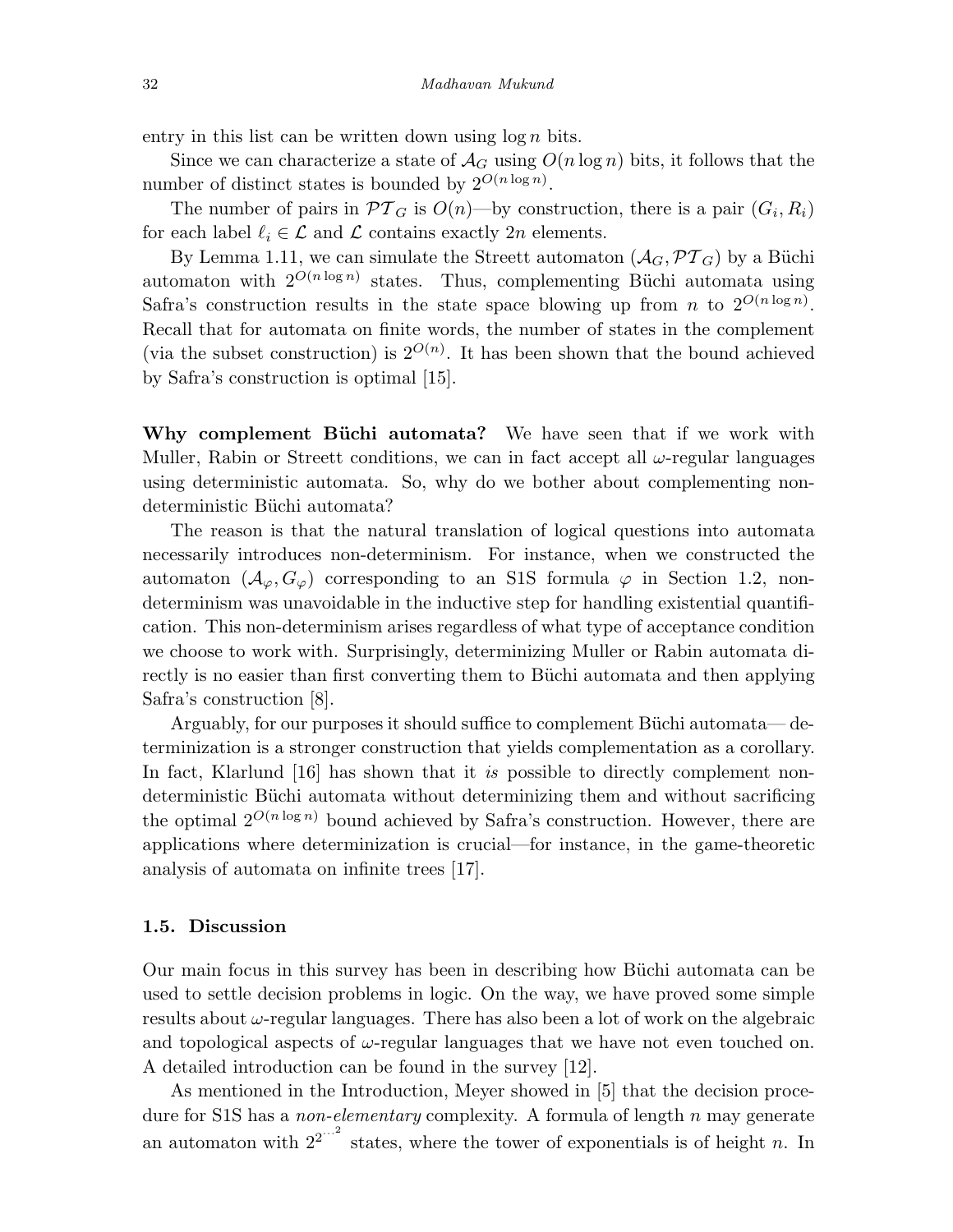other words, the size of the automaton cannot be bounded by a function of constant exponential height. This result appears to make it impossible to use this elegant theory in a practical setting for verifying properties of programs.

However, for temporal logics, it turns out that there are direct ways to construct a Büchi automaton  $(\mathcal{A}_{\varphi}, G_{\varphi})$  recognizing  $L_{\varphi}$  for a temporal logic formula  $\varphi$ , such that the size of  $\mathcal{A}_{\varphi}$  is exponential in the length of the formula [18]. As shown in [18], Büchi automata also provide a clean solution to the *model-checking problem* for finite-state systems. The model checking problem is the following—given a finite-state program P and a temporal logic formula  $\varphi$ , do all the computations of P satisfy  $\varphi$ ?

Rabin showed that Büchi's decidability result for S1S could be extended to the logic S2S, the monadic second order theory of the infinite binary tree [4]. The logic S2S is very powerful—for instance, it is powerful enough to embed the logic  $S\omega S$ , the monadic second order theory of the infinite countably branching tree.

Rabin's results are proved by extending the techniques developed for automata on infinite words to automata operating on infinite trees. These extensions are highly non-trivial—especially the result that automata on infinite trees are closed under complementation. A number of attempts have been made to simplify Rabin's difficult proof. A very readable account can be found in [19].

The theory of Büchi automata and  $\omega$ -regular languages has also been lifted to the setting of concurrent programs [20–22]. When dealing with concurrent programs, it is often advantageous to regard the runs of the system as partial orders rather than as sequences. Two actions in such a run are unordered if they occur independently. A sequential description of a concurrent program will generate a number of equivalent interleavings for each partially ordered run. To verify properties of a concurrent program in terms of such a sequential description, we have to check all these equivalent interleavings when, in principle, it should suffice to check one representative interleaving for each partially ordered computation. By directly working with infinite labelled partial orders rather than infinite sequences, we can avoid some of this duplication of effort. A challenging open problem is to extend the work of [20–22] to branching structures with concurrency, corresponding to the case of infinite trees for sequential systems.

Acknowledgments Some of this material was originally presented at the National Seminar on Theoretical Computer Science held at Banasthali Vidyapeeth, Rajasthan in August, 1996. This write-up is based on material from a graduate course at Chennai Mathematical Institute attended by Deepak D'Souza, P. Madhusudan, Samik Sengupta and Barbara Sprick, who gave valuable feedback. In particular, Example 1.16 is due to Madhu and Barbara. An earlier version of this chapter has been available as a technical report. I thank Mohsin Ahmed, Swarup Mohalik and Milind Sohoni for their constructive criticism based on a careful reading of this technical report that has led to some improvements in the presentation.